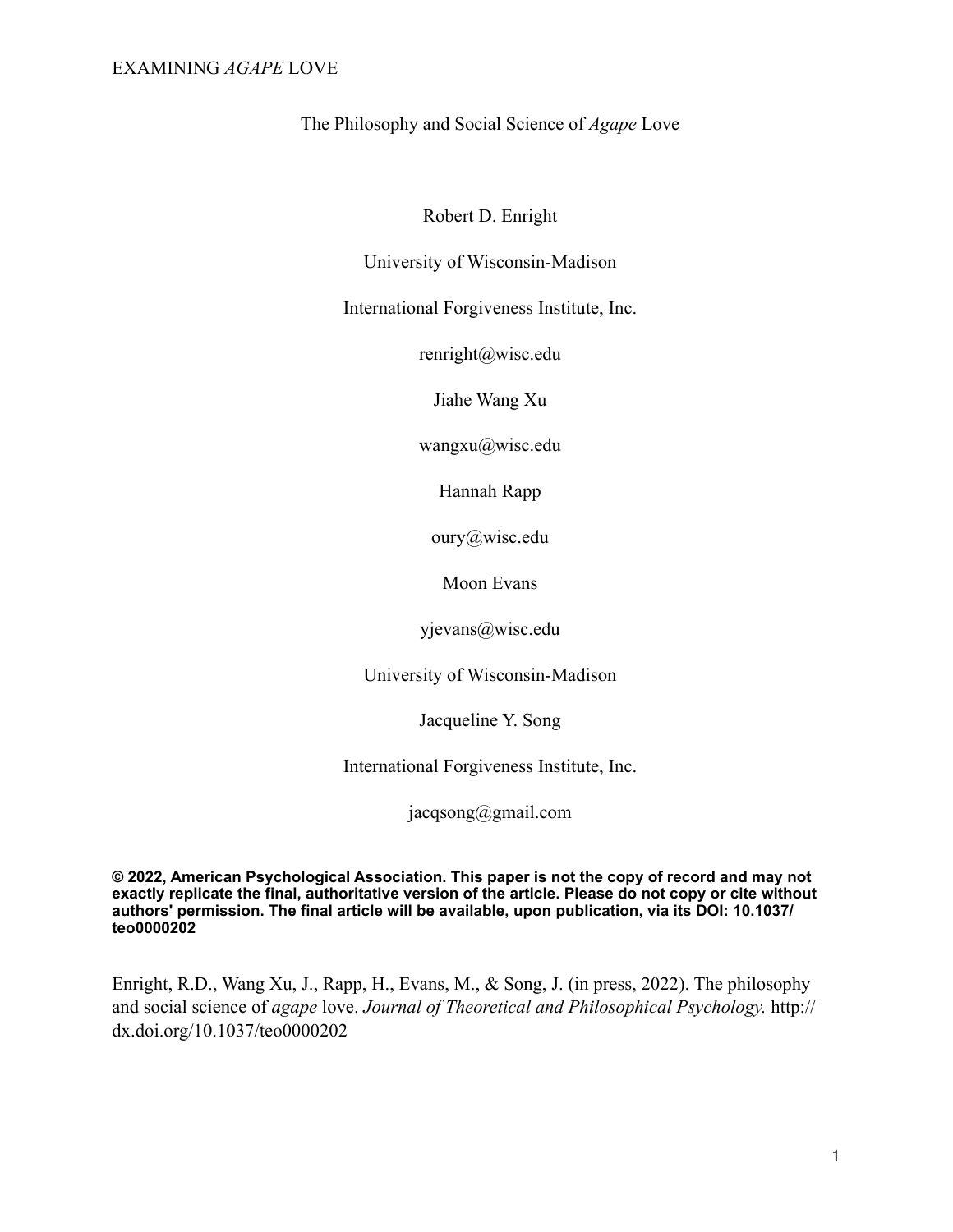#### Author note

Robert D. Enright **b** https://orcid.org/0000-0001-6996-683X Jiahe Wang Xu **b**https://orcid.org/0000-0002-5757-4537 Hannah Rapp https://orcid.org/0000-0001-8036-3044 Moon Evans **b**<https://orcid.org/0000-0002-0481-4779> Jacqueline Y. Song **D**https://orcid.org/0000-0001-5620-1192

We wish to thank the John Templeton Foundation for supporting this work. We have no conflicts of interests to disclose. There has been no prior dissemination of the ideas expressed in this manuscript, either at conferences or in publications.

Correspondence concerning this article should be addressed to Robert D. Enright, Department of Educational Psychology, University of Wisconsin-Madison, 1025 West Johnson St., Madison, Wisconsin, 53706 United States. Email: [robertenright1@gmail.com.](mailto:robertenright1@gmail.com)

#### **Public Significance of the Work**

*Agape* love is a moral virtue in which a person willingly and unconditionally offers goodness, at a cost to the giver, to another or others in need. Because this under-researched ancient concept has implications for harmonious relationships and for good mental health, accurate measures of *agape* are needed to assess the degree to which a person understands and practices it.

#### **Abstract**

The moral virtues have had prominence in social scientific research ever since Piaget's (1932/1965) and Kohlberg's (1969) pioneering work on the cognitive developmental stages of justice reasoning. A less explored moral virtue is the ancient idea of *agape*, or love that is in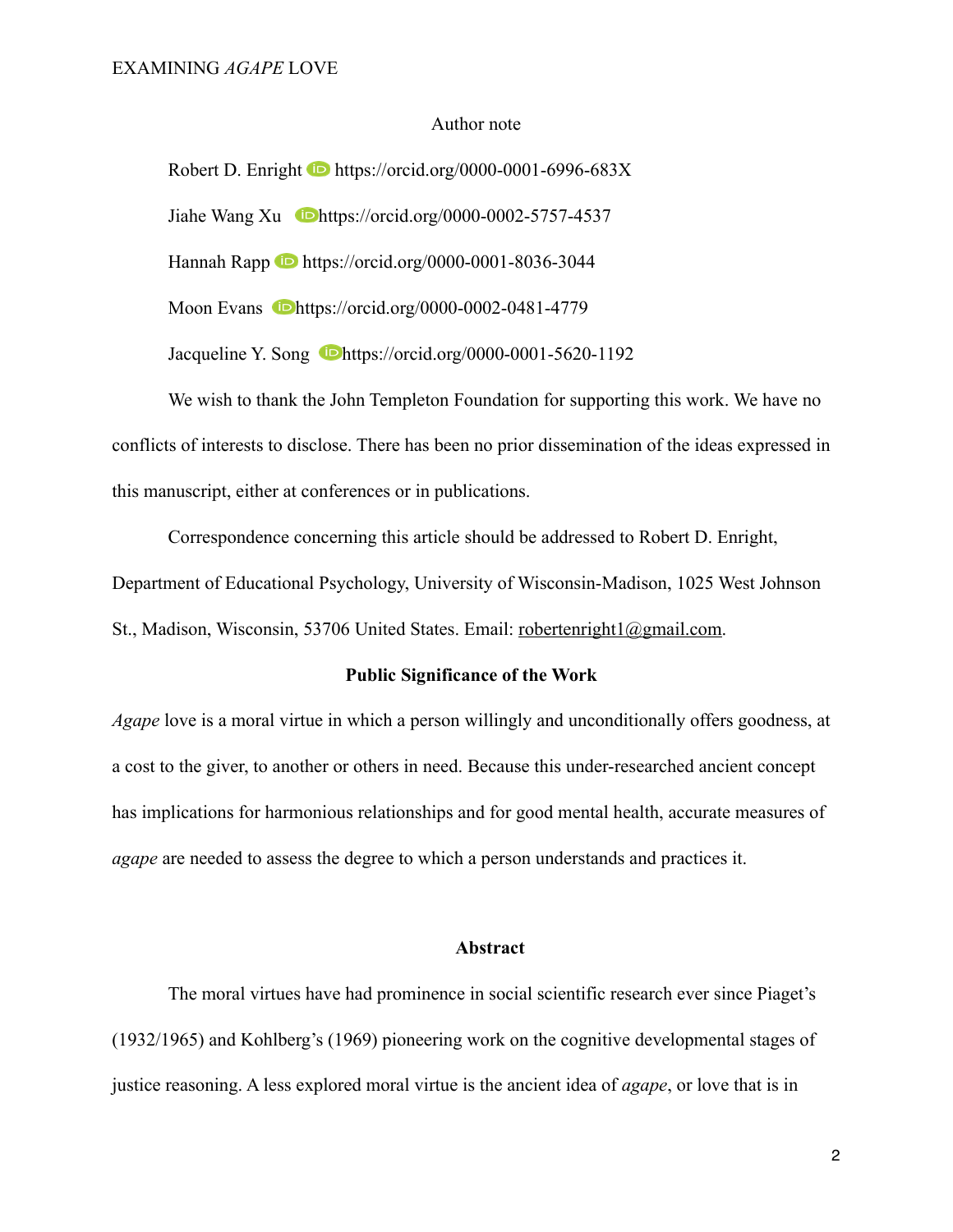service to others which includes effort and even pain on the part of the one expressing the virtue. In this work, we attempt a precise definition of *agape* using Aristotelian philosophical views of virtue ethics and his principles of analyzing constructs for their essences and their specific differences with related but distinct constructs. From this Aristotelian philosophical framework, we then critique existing social scientific measures of love and of *agape* in particular. We then provide guidelines for the development of construct-valid measures of *agape* that are philosophically coherent. Possible research questions to expand the scientific study of *agape* are presented as a way forward with this important construct that could bring psychological health to individuals and peace and unity to families and communities.

*Keywords*: *agape*, love, Aristotle, Essence and Specific Difference, psychological test construction

# **The Philosophy and Social Science of** *Agape* **Love**

The purpose of this article is to explore what *agape* love is and what it is not, toward the goal of outlining the possibility of accurate measures of *agape* for social scientific exploration. We are not the pioneers in this effort to scientifically study *agape*. That distinction in the social sciences belongs to Lee (1973) and Hendricks and Hendricks (1986) who focused on *agape*  exclusively within the context of romantic relationships. In this work, we attempt a precise definition of *agape* beyond the context of romantic relationships*,* using Aristotelian philosophical views of virtue ethics and his principles of analyzing constructs as our theoretical framework. Aristotle's virtue ethics framework is guided by an objectivist epistemology. Objectivism is the belief that there is truth, which can be discovered, to a given question about an entity. When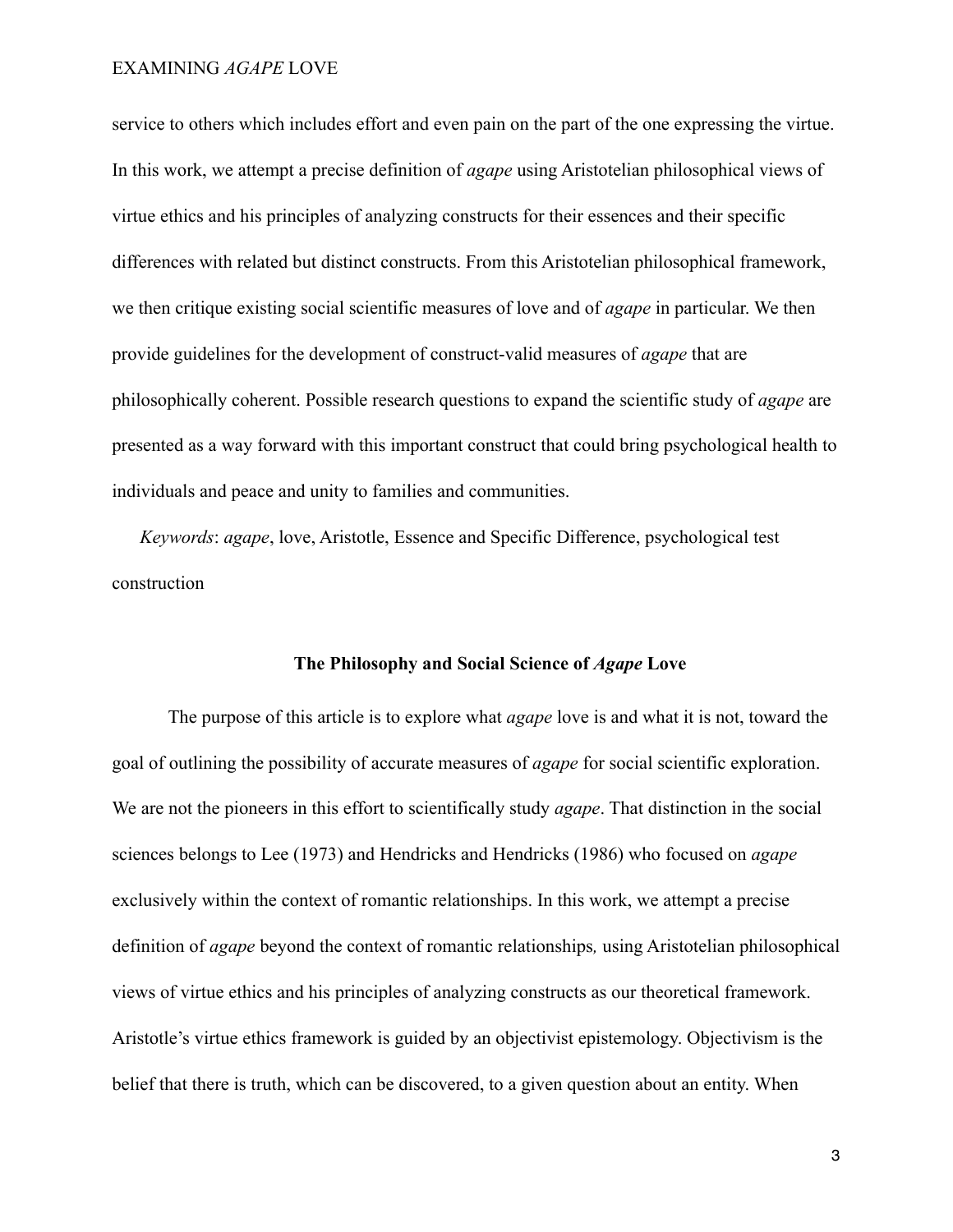exploring the universal essence of *agape,* which is the goal of this analysis, we assume that there is a truth about how all humans throughout time and culture experience *agape*. At the same time, Aristotle makes room for nuances of individuality and culture.

*Agape* love is worth studying because, as a moral virtue, it challenges people to strive for betterment in their humanity. Virtue ethicists make a distinction between all people being equal in the sense that all have inherent worth (see, for example, Kant, 1785/1993) and all people not being equal in terms of their growth in becoming fully developed as persons (see Kreeft, 1992, particularly page 45 and Boethius. 524/1999). As we will see, *agape* requires heroic commitment to the betterment of others. As such, *agape* may aid humanity in reaching its highest level when people begin to deliberately, consciously, and willingly cultivate this moral virtue toward one another.

It is important to examine in detail the meaning of *agape* because there are wide differences in understanding what it is. For example, Post, Underwood, Schloss, and Hurlbut (2002) define *agape* as altruistic love that is offered universally to all people. In contrast, Kreeft (1988) sees *agape* as concretely and specifically given, with considerable effort, to particular people, without excluding or being cruel to others. Andolsen (1981), in contrast to both Post et al. (2002) and Kreeft (1988), argues that *agape* is too other-focused with too much cost and calls for a reciprocity that is mutually uplifting rather than *agape* as a central theme of love. Is *agape* a form of altruism? Is *agape* so other-focused that it leads to burnout and a lack of self-regard? A deep philosophical analysis of the term *agape* may shed light on the answers to these questions. We have chosen the Aristotelian framework to analyze the *agape* construct and then to offer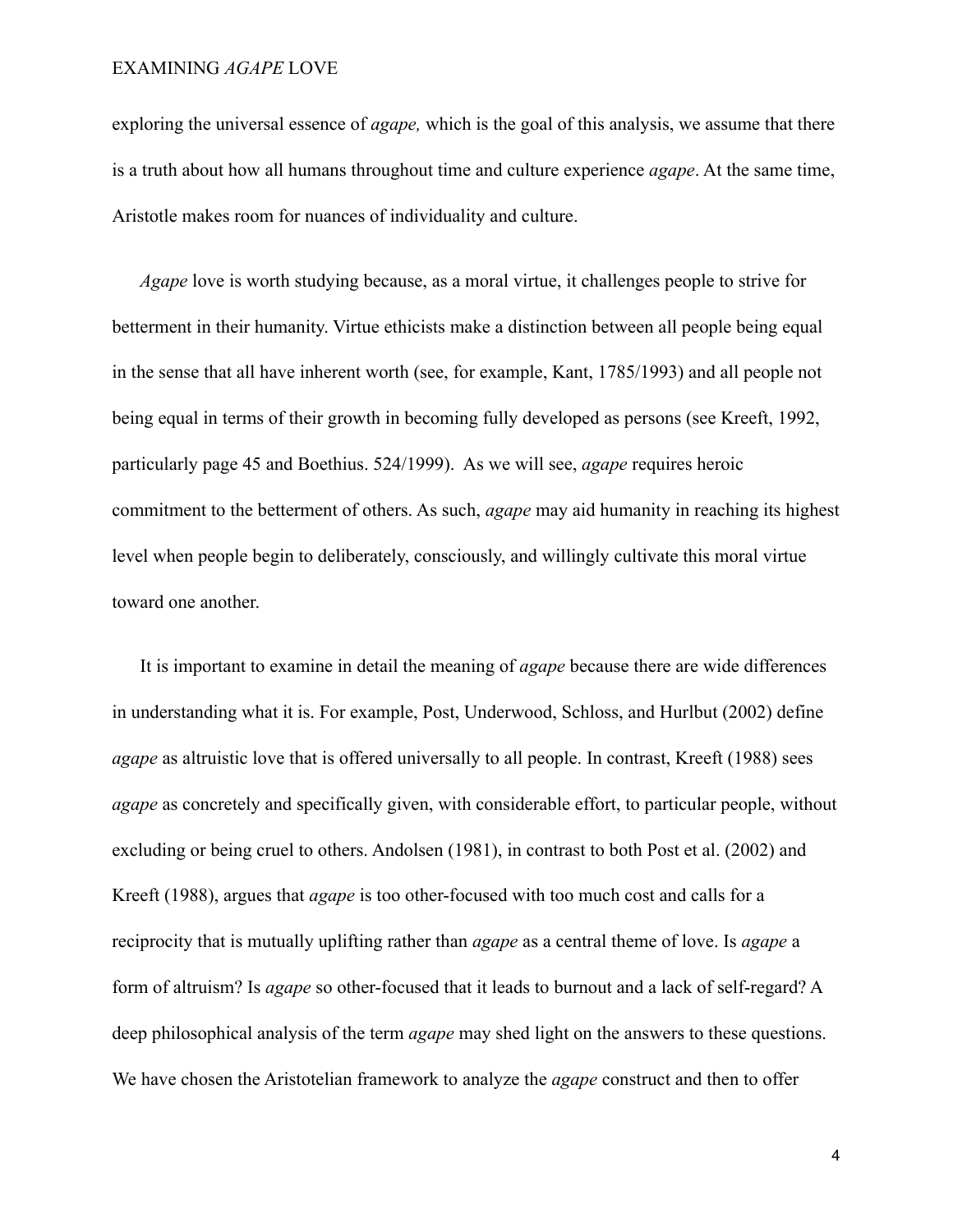ways of constructing psychometrically-sound psychological scales of *agape*. We have chosen Aristotle because of his thorough exposition of what constitutes a moral virtue. We have yet to find another philosopher who offers a more accurate and comprehensive approach to understanding morals.

Our first step in the examination of *agape*, then, is to define the construct and eventually, but not in this work, to develop a psychometrically-sound measure of *agape* for children and adults that can be used in applied work.

# **Virtue Ethics within Aristotelian Realism**

Understanding love as a virtue leads to three important assumptions based on Aristotelian realism (see Kreeft, 1990, chapter 3):

1. There is an **objective** understanding of love that is real and outside any given person's understanding of what love is. The challenge is to find the truth about love that transcends the subjective mind of any given person. In other words, we discover the meaning of love, we do not each invent it within ourselves. There is a subjective aspect to love in that each scholar may have somewhat different views, but these differences in thought are not central to the definition of what love is.

2. There is an **absolute** nature to the moral virtue of love in that its meaning does not vary by one's current circumstance. There can be relativity in when and how to offer love to certain people at certain times, but this does not alter the essence of love, what it is by definition.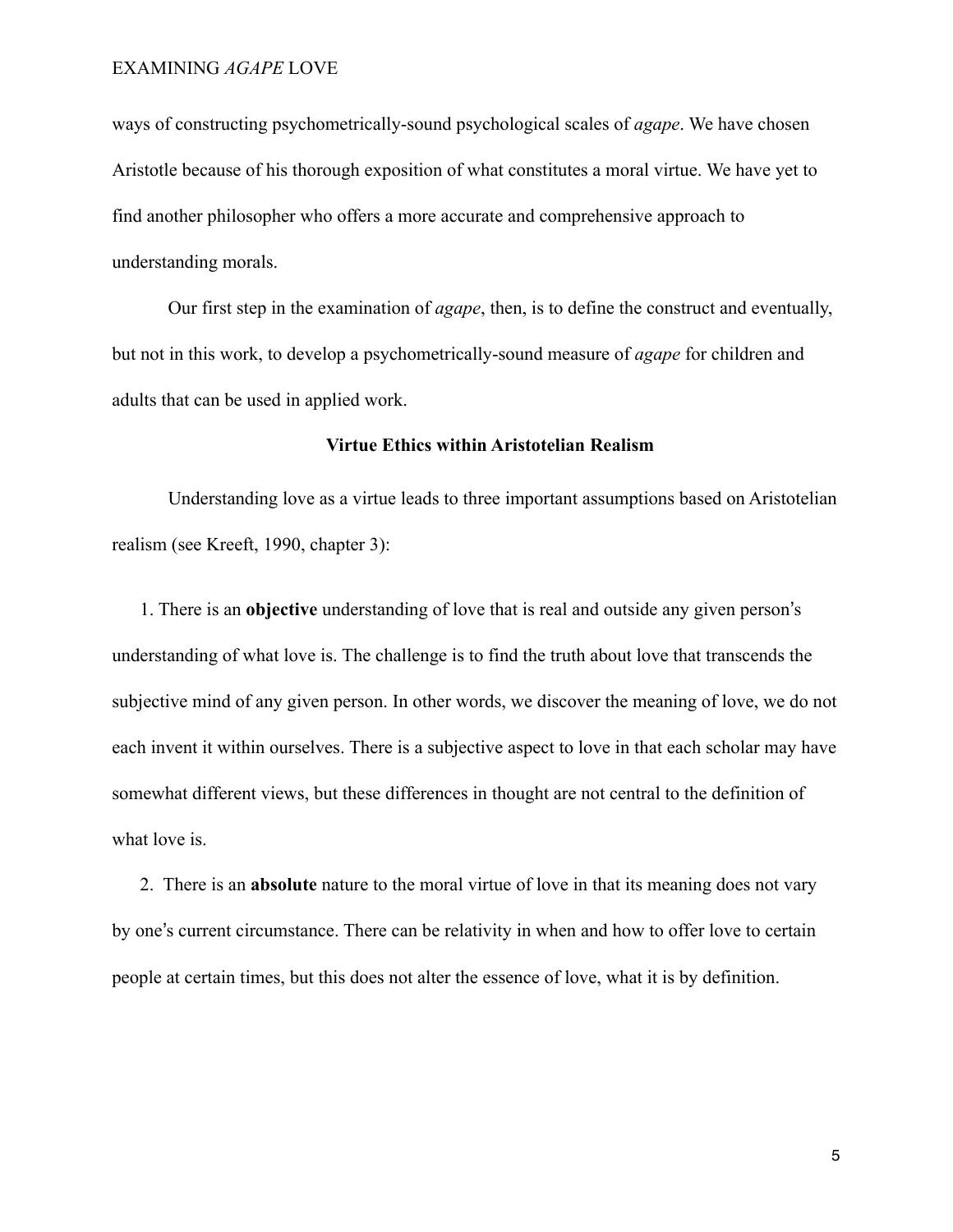3. There is a **universal** quality to what love is that transcends culture. At the same time, there can be wide cultural nuances in the norms of how love is expressed or in the value placed on this virtue, but these do not alter the essence of what love is.

#### **Virtue Ethics from the Ancient Greeks**

As a central author of what virtue ethics are, the ancient Greek philosopher Plato, upon beginning his dialogues, usually asked this question: What is it? His key point was to first define the term of interest. Aristotle (2013, 2016), in following Plato, distinguished five categories when explicating a construct: a) **Species** or what the **essence** of the construct is; b) **Genus**, or what it has in common with other related concepts; c) **Specific Difference**, or how the construct of interest differs from all other, related ideas; d) **Accident**, or that which is atypical of the Essence or Species but still is part of the Species; and e) **Property**, or something that the construct possesses that is not essential to the essence of the construct. As an example, consider the human person. The Species or Essence is that a person is a rational animal according to Aristotle. The Genus is that a person shares animality with other primates. Specific Difference is that humans are rational, and possess free will, as added by the medieval philosophers, particularly Aquinas (1948). Accident would include a person born with no legs. This is atypical, but does not take away from the fact of human personhood for this particular person. Property would include humanity's sense of humor. Humor is part of the Essence or Species, but not essential to its definition as a rational animal with free will.

#### **More on the Qualities of All Moral Virtues**

Before defining *agape*, let us take a more detailed look at the qualities of all moral virtues, such as justice, courage, temperance, forgiveness, and *agape* itself. Yves Simon (1986),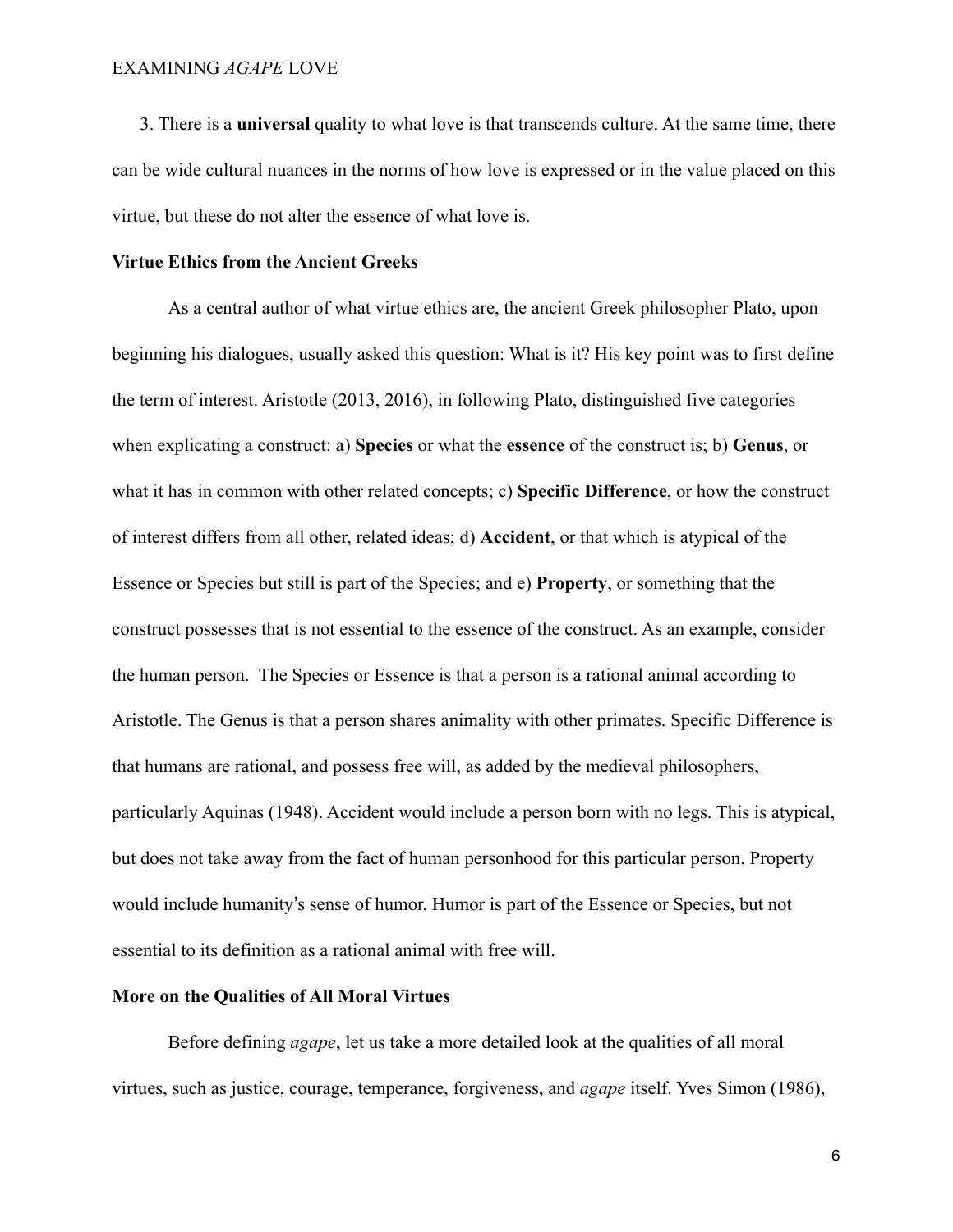following Aristotle, identifies seven qualities to any moral virtue. These seven characteristics are as follows:

1. All moral virtues are good. They originate within the person and then are brought forth to others for good. This suggests that people grow, perhaps slowly, in their perfection of the virtues. One implication is that training in the virtues, including education, may be important.

2. The person expressing the virtue is motivated to deliberately effect moral goodness. This characteristic points to the inner quality of the virtue, including **motivation** (I want to do this), **free wil**l (I will do this), and **affect** (the moral emotions, such as compassion or an emotional suffering along with hurting people).

3. At least to a degree, the one expressing the virtue knows that it is good, even though the person may not be able to articulate a precise rule or principle about why it is good. This characteristic points to the **cognitive** quality of the virtue.

4. The expression of the moral virtue requires **practice** for greater proficiency in the development of that virtue. This characteristic points to the **behavioral** quality of the virtue. It also, as with the first point above, suggests the importance of education in the growth of the virtues within people.

5. The person need not be perfect in the expression of the virtue. This probably includes the inner and behavioral (outward) expression of the virtue.

6. The one who is practicing the virtue tries to do so as consistently as possible.

7. Different people demonstrate different degrees of the virtue.

#### *Agape* **Love Examined Philosophically**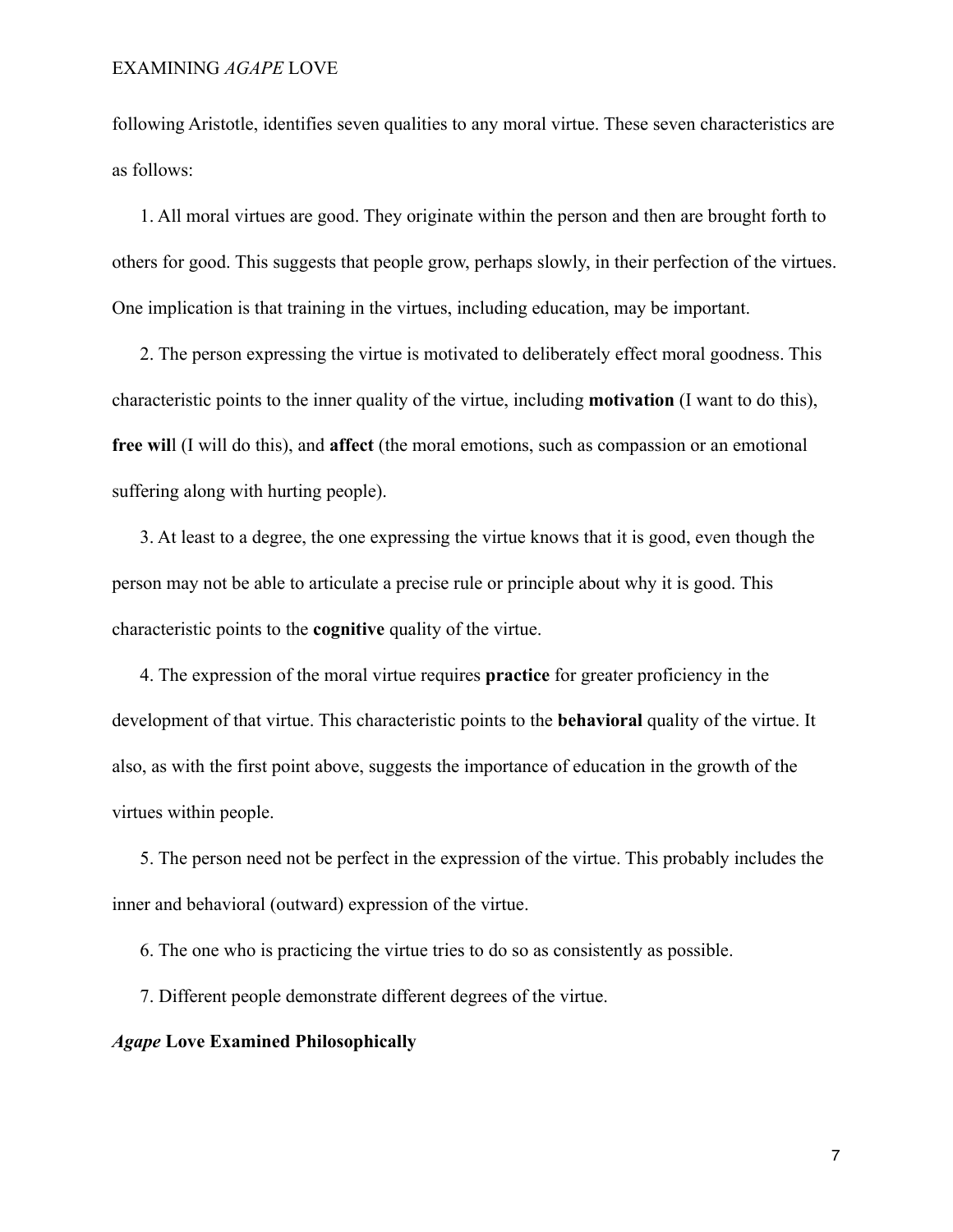We now propose a philosophically-defensible definition of *agape* love, based on virtue-ethics, with the eventual goal of building a psychological scale or scales to accurately reflect that construct, showing scientific reliability and validity.

What is *agape*? From a virtue-ethics position, the **Essence or Species** is this: *Agape* love is a moral virtue in which a person willingly and unconditionally offers goodness, at a cost to the giver, to another or others in need. There is a giving of the self to the other(s) that is: a) understood (conscious awareness of what this is and so *agape* can occur toward many across time), b) motivated (I want to do this and for the good of the other), c) willed (I will do this, again for the good of the other), and d) acted upon (behavior) toward other people in such a way that the actions cost the one expressing that love. Because so much is given in *agape*, it follows that something is taken away from the one who engages in this form of love and such taking away might be needed energy, needed material possessions, needed comfort, and/or even needed safety. Yet, there is a paradox to *agape*: In the giving, there is psychological gain for the giver, including a sense of joy in the giving.

This definition is not meant to imply that the "cost" to the one practicing agape is only of a material nature, such as losing possessions, time, or energy. Instead, the *agape*-practitioner might risk rebuke when taking an opposing position in a religious argument. The *agape*-practitioner might experience rejection by one's support group by going against unjust laws, as likely happened when abolitionists went against laws of slavery for the sake of the enslaved. Further, the definition is not meant to imply that the service is centered only on material needs of the receiver (such as receiving money, having a wounded leg disinfected, or being offered shelter). The receiver might obtain emotional support when grieving or kind understanding when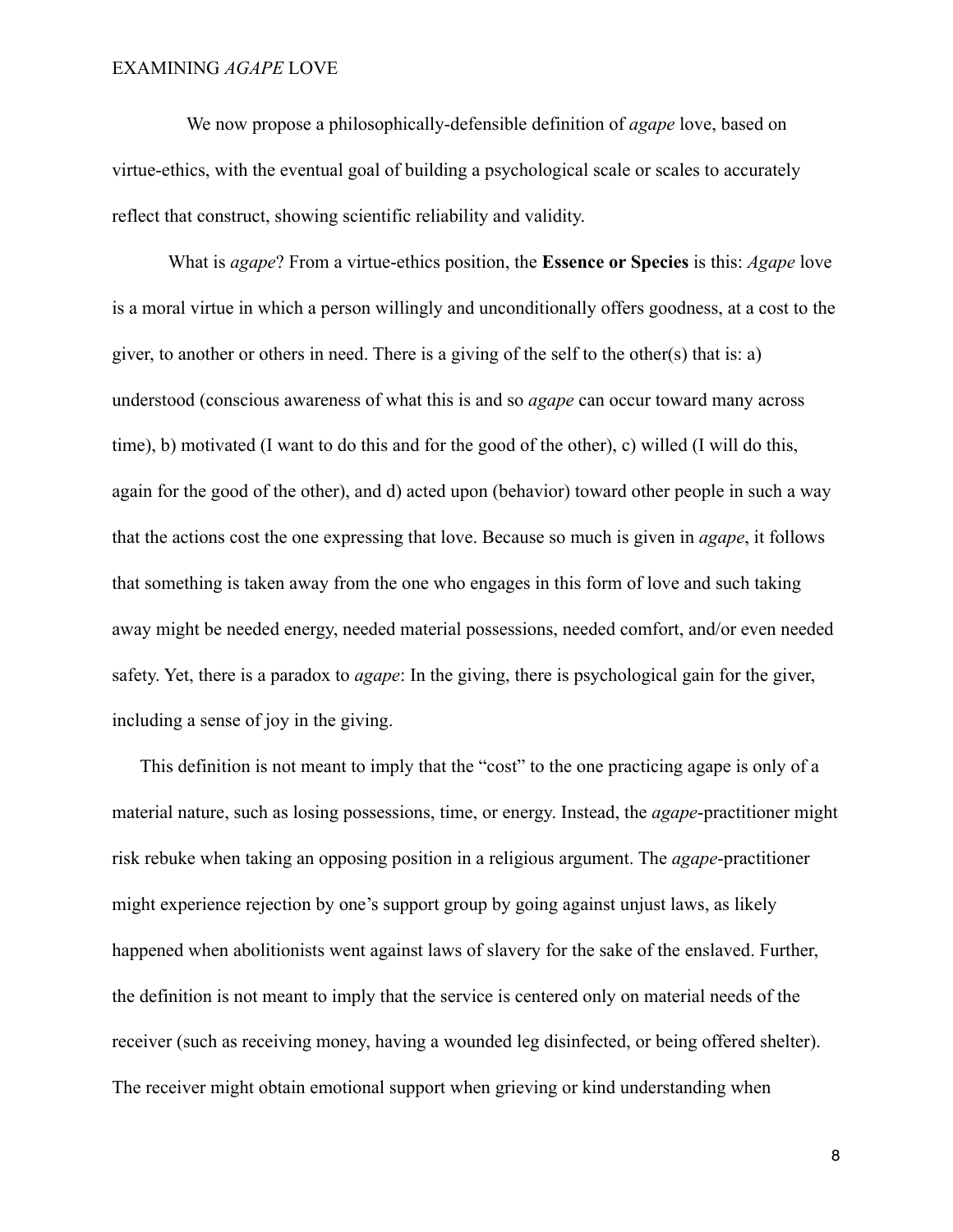depressed. As one more clarification, the joy may not derive principally from achieving a material goal (binding the wounded leg of the other), but instead because the *agape*-practitioner realizes that exercising this virtue as an end in and of itself, regardless of consequences, is worthwhile and satisfying. It also may give joy for those whose *agape* aligns with transcendent religious or philosophical beliefs.

The philosopher Peter Kreeft (1988, n.d.) further clarifies that it is not just the giving of energy or material possessions to the other, but instead is the giving of the self to the other for that person's good. This is a giving of the whole self and not just possessions or a part of the self. The **Genus** is that *agape* is a moral virtue, in the same class as the concepts of justice, courage, temperance, and forgiveness. *Agape* also shares common characteristics with all of the other qualities of love defined in ancient Greece (*eros, storge, philia*):

1.*storge*, or the natural love between a parent and child;

2. *philia*, or brotherly love, from which we get the name of the city, Philadelphia. It also implies the mutuality of friendship;

3. *eros*, or romantic love. This is a love of desire. As with the other two loves, eros is mutually satisfying when two people are involved and committed to the other's good.

The similarities across the four aspects of love (including *agape*) are these: a) all of the loves are concerned for the good of the other; b) all have the quality of affection (as we will see below, this is as a **Property**, not the **Essence** in *agape*); c) there is a certain delight in the other as a person who is special, unique, and irreplaceable; and d) there is an investment of time given to the other.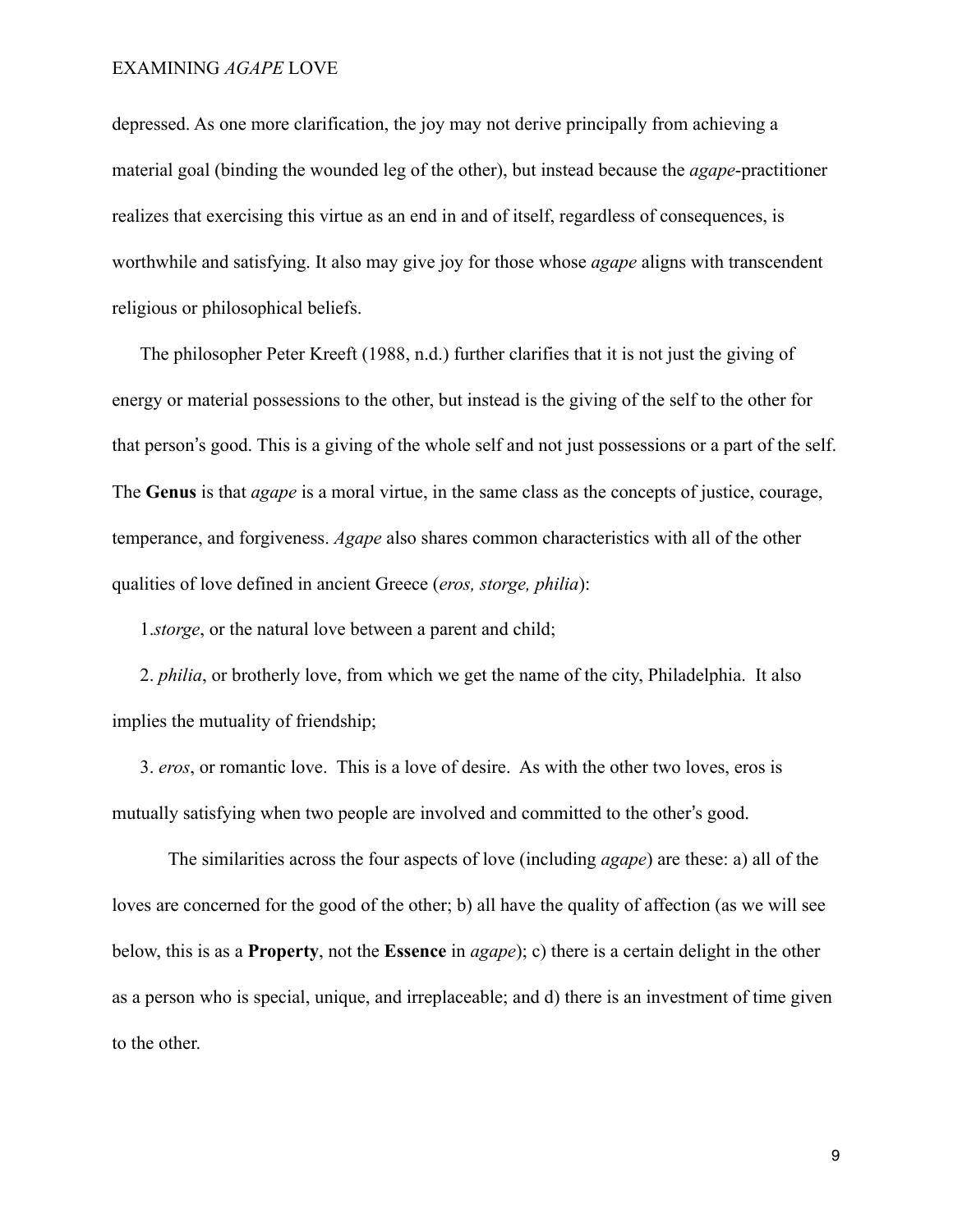The **Specific Difference** is this: No other form of love is as deliberately self-giving and deliberately costly in terms of consciously, willingly, and actively giving up energy, material possessions, comfort, and/or safety for the good of another or others. *Agape* does not necessarily share the mutuality that is embedded in the other forms of love, although it certainly can be mutual as in a partnering relationship in which each gives to the other. *Agape* is not mutual when a person gives of the self to aid a person without a home, who is unconscious and therefore cannot give *agape* mutually. *Agape*, thus, is the unconditional form of love in which others are not necessarily loving back, as in *storge*, *philia*, and *eros*. In *agape*, the one who loves does so out of the other's need and not out of self-interest or selfishness. *Agape* is deliberate and concrete in that it is not focused on a general or abstract feeling of love toward all of humanity, as is the case with the psychological construct of compassionate love (Sprecher & Fehr 2005). Instead, *agape* occurs in concrete action toward specific other persons.

To summarize the important differences**,** *agape*: a) is focused specifically on those in need; b) with a disinterest in whether or not mutuality of interests are achieved; c) at a cost to the one who is loving in this way; and d) with a giving of self to the other. **Accident** in *agape* would be a person who dies in service to others. Not all who exhibit *agape* give their lives to those served. **Property** is a feeling of softness toward the one who is the recipient of *agape*, or what the philosopher North (1987) calls a softened heart. While a softened heart is part of *agape*, the essence of *agape* does not have to include such affect, but instead the cognition, motivation, will, and action to serve. This is the case because we are not necessarily in full control of our emotions and so if, for example, deep feelings of compassion toward another are not forthcoming, a person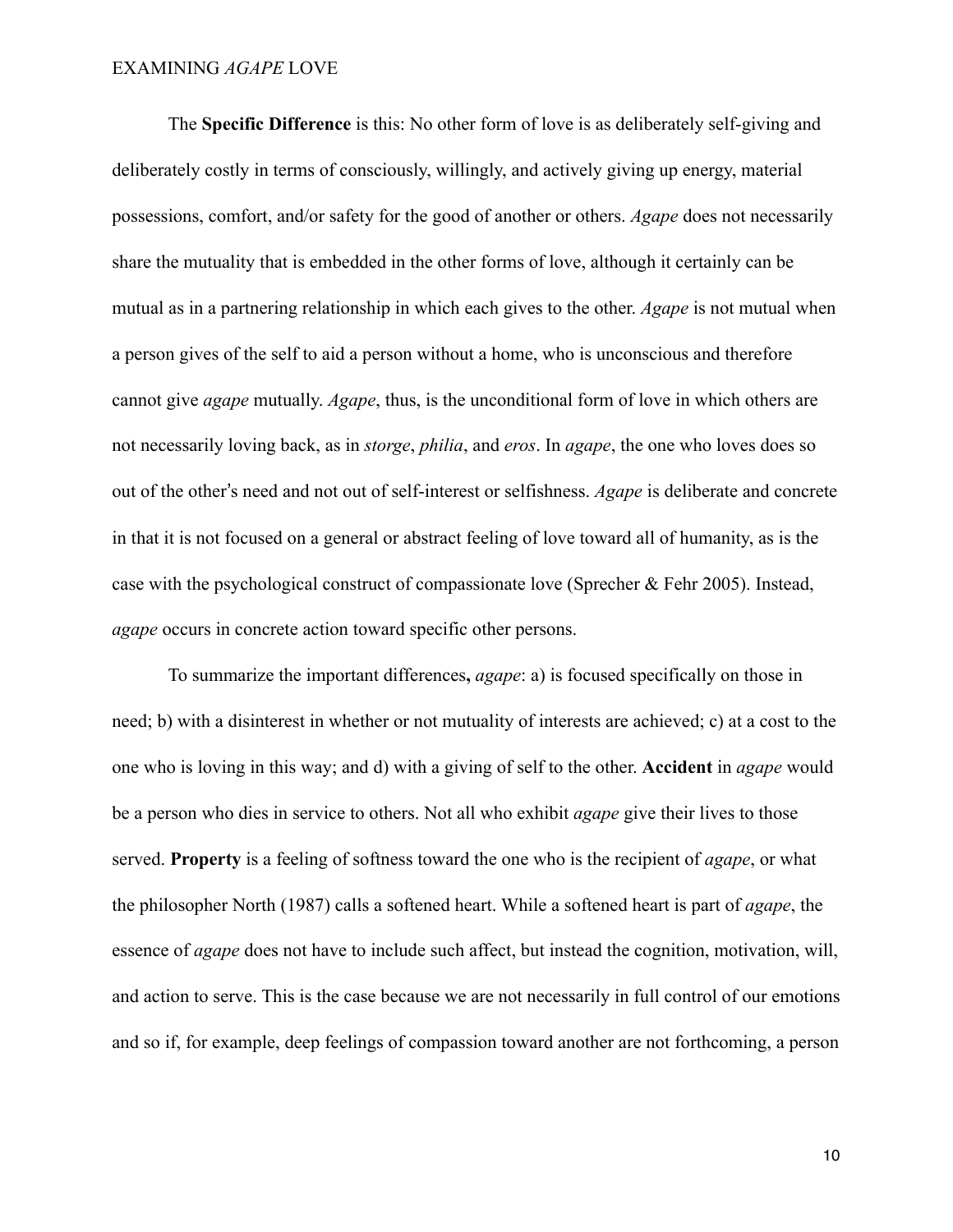still can offer *agape* out of a decision to do so, a motivation to move forward, a free will to act, and behaviors flowing from these characteristics.

# **The Moral Virtue Quality of** *Agape***:**

#### **What Kind of Characteristics Does** *Agape* **Have?**

Based on Simon's (1986) exposition of Aristotle discussed above, we can identify seven important qualities to the moral virtue of *agape* as follows:

1. People who are more highly developed in *agape* know it is **good**. In other words, they do not adhere to philosophically incorrect views that are critical of this virtue.

2. More highly developed people in this virtue will be **motivated** to exercise *agape*, have plans to appropriate it (**free will**) and, as a Property of *agape*, will experience the **moral emotions** of compassion and empathy specifically toward those who need help.

3. People highly developed in *agape* will have a deeper **cognitive insight** into what it actually is: a) a moral virtue, b) in service to others, c) for the other's own good, d) at a cost to the one so serving, and e) the one serving gives of the self to the other.

4. People highly developed in *agape* will **deliberately practice** it in different situations with different people over a longer period of their life.

5. The more highly developed people will exhibit the qualities in #1-4 above to a more **accurate and deeper degree** across different situations and persons than the less developed people.

6. The more highly developed people will **deliberately strive for consistency** in understanding what *agape* is and in the practice of it across situations, persons, and time. In other words, *agape* will become part of the person's **identity.**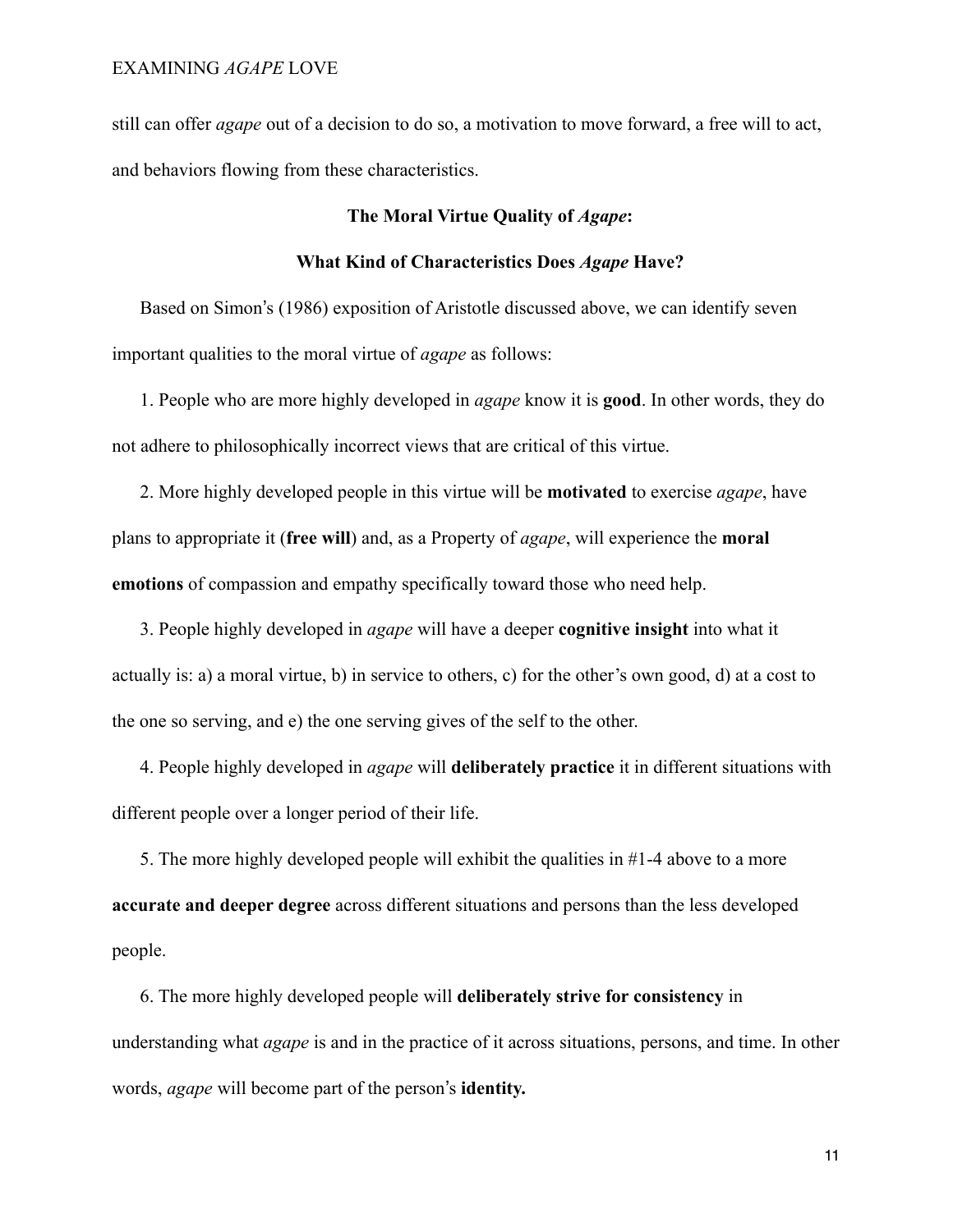7. From a scientific viewpoint, we will see **individual differences** in the development of *agape*. It remains to be seen which social scientific variables support the growth in this virtue.

As a final point not in Simon (1986), in his *Nicomachean Ethics*, Aristotle (340BC/2013) talks about what has come to be labeled as "the doctrine of the mean." Each moral virtue is bounded by two vices, one of which is an under-representation of the virtue and the other is an excess of the virtue. For example, justice is the mean between acquiescence and excessive demand. *Agape* love's vices seem to be passivity as the under-representation of the virtue and exhaustion, both physical and psychological, as its excessive representation.

#### **What** *Agape* **Is Not**

From a philosophical perspective it is vital not only to address what *agape* is but also to explore what it is not. We do so in this section to further sharpen our understanding of *agape*, with a focus on the Aristotelian category of Specific Difference.

**Compassion or Love Burnout**. In the popular literature there is an expression: compassion or love burnout. It implies that as a person gives of the self to others, then eventually the giver becomes exhausted, damaging the self (Corrigan, 2019). Often this occurs because the person is not willingly engaged in the effort. There is no sense of the endpoint of the work. In *agape*, the person advanced in this moral virtue sees the endpoint of the activity (the Final Cause in Aristotle) as service to others. The paradox, then, emerges: The self is revitalized rather than torn down by the actions.

**Abandoning Temperance**. Temperance is one of the Cardinal Virtues discussed by Plato (2015) and accepted by Aristotle (2013). Temperance is balance and the deliberate avoidance of extremes. As Aristotle instructed, a person does not practice any moral virtue in the absence of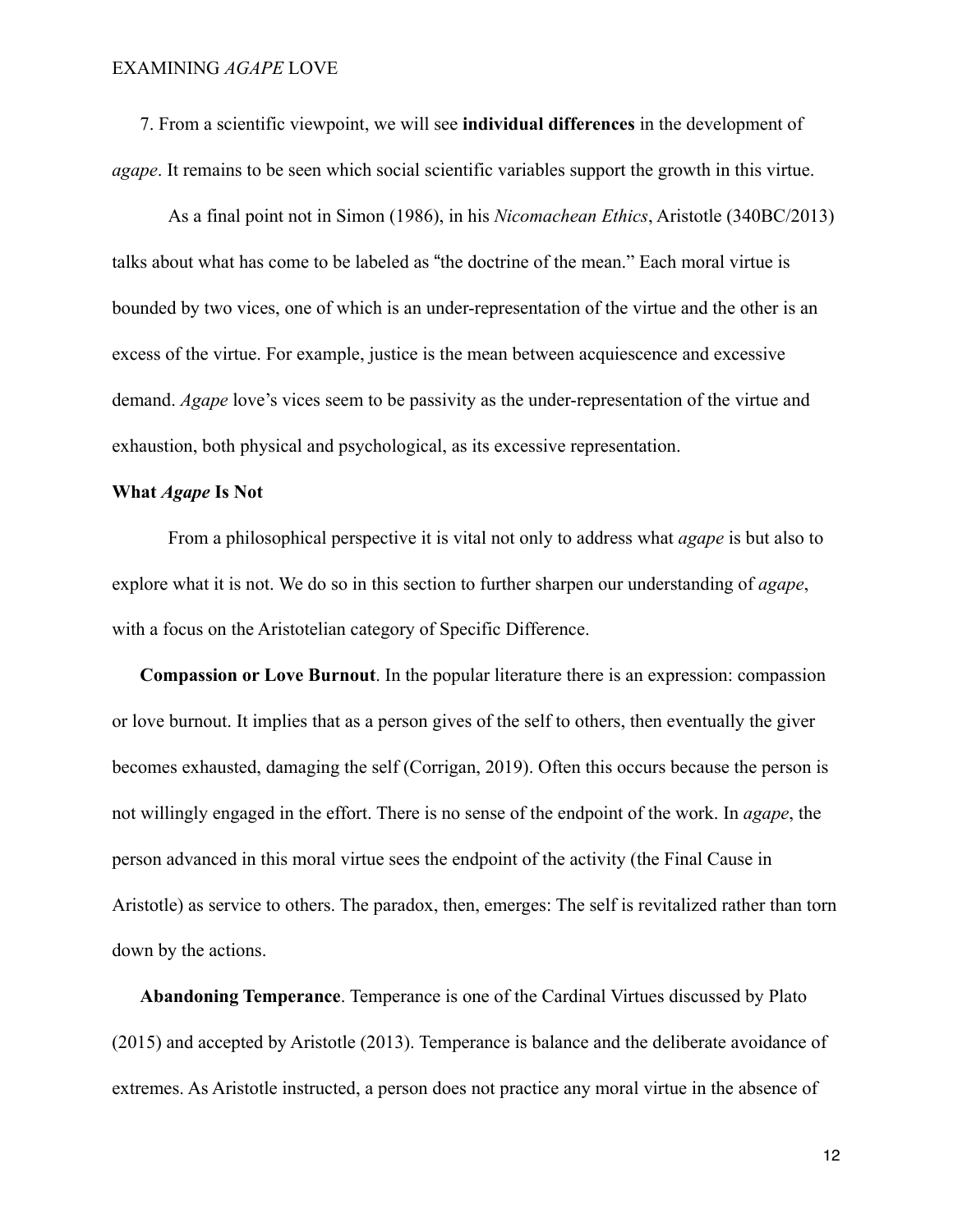other moral virtues. Thus, as one engages in *agape*, it is important to take breaks, refresh, and start again by incorporating the moral virtue of temperance into the activity.

**Abandoning Justice**. As in the above case with temperance, a person does not isolate *agape*. Instead, a person can and should ask for fairness when giving of the self in *agape* to others.

**Abandoning Wisdom**. One does not abandon wisdom, but utilizes it when practicing *agape*. Wisdom is the insight of when to act and to what degree one should act in a given situation. Wisdom, then, helps people know the extent of offering *agape* and when to do so.

 **Abandoning Self-Care**. This is another issue of temperance and wisdom. Those practicing *agape* need to take time to care for the self as a way of persevering in offering *agape* without burnout. This is in contrast to Hilkert Andolsen (1981) who referred to *agape* as a "denigration of self-love" (p. 69). This view is philosophical reductionism in that it sees the traditional meaning of *agape* in an "either/or" sense of serving others or the self, without a consideration of both the paradox of *agape* (as one serves others, the self can be refreshed) and the Aristotelian doctrine of the mean in which unnecessary extremes need to be avoided.

*Agape* **is not naive self-abuse**. A critique of *agape* is that it involves a certain pathological naivete because of the element of self-sacrifice (Levy and Davis, 1988). Yet, according to Aristotle, one should never practice any of the virtues in isolation. Therefore, as one practices *agape*, one should practice wisdom so as not to harm the self from the actions and should also practice justice so that the other does not take advantage of the self-sacrificial actions (see also Outka,1972, especially chapter 8 on this point). Similar to Levy and Davis (1988), Nietzsche (1887/2009) saw *agape* as going against what he considered to be our natural will to power. If Nietzsche is correct that our nature is to exert power over others, then wars and family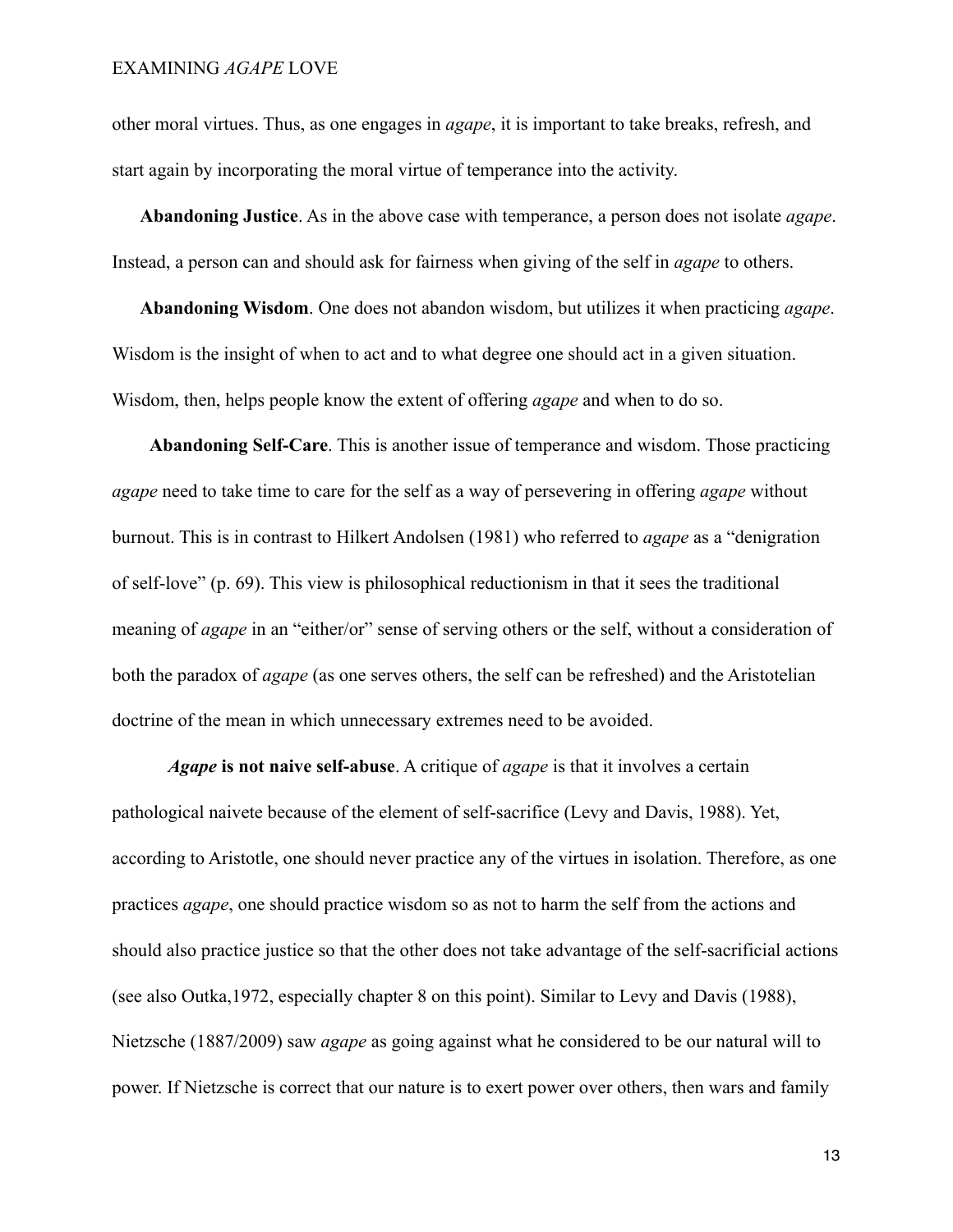discord are inevitable. After all, to continually exert power over others is not necessarily to see their dignity and worth. Yet, if our highest Essence is to love, as Enright (2012) argues, then Nietzsche has chosen a lower part of human nature on which to focus.

*Agape* **contrasted with compassionate love**. Compassionate love is a general tenderness (including affective, cognitive, and behavioral attitudes) toward all people (Sprecher & Fehr, 2005). According to Fehr, Harasymchuk, and Sprecher (2014), compassionate love is more broad-based than *agape* love because, in their view, *agape* is only within romantic relationships. However, other philosophers argue that *agape* can apply to all persons (see, for example, Lewis, 1960; Outka, 1972). *Agape* love differs from compassionate love in two ways: first, it is more costly in that the one offering it is willing to suffer for the good of others; second, *agape* is focused on particular persons. Thus, it must be expressed within a specific person-to-person(s) context (not on humanity in some abstract or general way). An example is an extremely exhausted mother, who is up all night with a sick child for that child's sake, and she is feeling the pain of fatigue. *Agape* comes from a free will (we choose it), a good will (we are concerned for others' needs and welfare), and a strong will (we carry on despite the difficulty). See Enright (2012) on these points. *Agape* is a character virtue because it is concerned about the other's welfare as an end in and of itself, not a strategy of self-reward. *Agape* acknowledges all people's inherent worth and transforms into actions of serving particular others.

*Agape* **contrasted with altruism**. Altruism is commonly defined as "social behavior that achieves positive outcomes for another" (Krebs, 1982, p. 449). *Agape* goes beyond altruism because altruism does not necessarily involve effort and pain for the good of the other. For example, when a millionaire, who has no current struggles, gives \$100 to someone who currently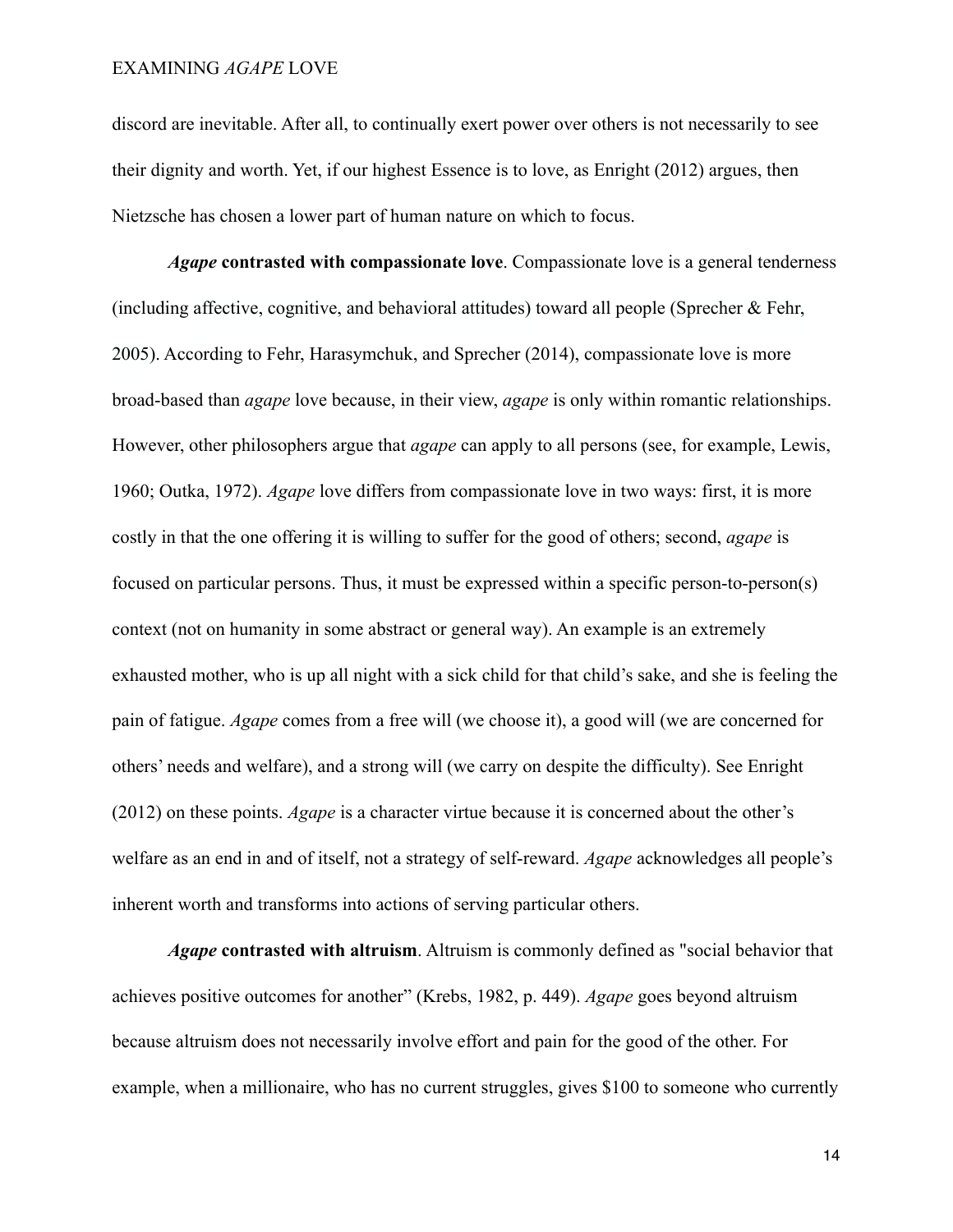is without a home, this act of altruism is not a self-sacrificial issue because it does not cost the giver in terms of time, effort, or funds. As another example, a child, who has many toys, gives one of those toys to another child. This is a display of altruism. In contrast, when a child willingly gives an infant, for the baby's sake, the child's favorite teddy bear, this is an act of *agape* because it involves both emotional effort as well the giving up of a prized physical object. Giving (altruism) and giving through cost to oneself (*agape*) are not the same. Yet, there is a counter-argument in a philosophical thought-experiment called the Trolley Problem in which a run-away trolley might kill five people or one, and in a newer variant, the one sacrificed would be the self. If participants in this thought-experiment show altruism by sacrificing the self rather than the five others, this is labelled as altruistic self-sacrifice (Huebner & Hauser, 2011). Although such an experiment might equate *agape* and altruism, we disagree for this reason: A hypothetical thought-experiment done in the safety of a laboratory is far different than a real-life, painful encounter with others for their own good.

*Agape* **contrasted with kindness**. Kindness is a desire to remove suffering from others (Kreeft, 2011) . Yet, sometimes people grow in their suffering. Thus, those who exhibit *agape* as a gift to another will not necessarily take away the other's suffering if it is seen as necessary, at least temporarily, for that person's growth as a person (Kreeft, 1988, n.d).

 *Agape* **contrasted with respect**. One can show respect to others out of a sense of duty. Kant (1785/1993) argued that duty is the key to ethics. Yet, a person can be dutiful, showing respect, to an abusive father because he is the parent. This duty and respect, then, can be offered with more resentment than love. See also, Ramsey (1965) for his ideas that *agape* might be a form of deontology or duty, which to us would contradict the Essence of *agape* as a free-will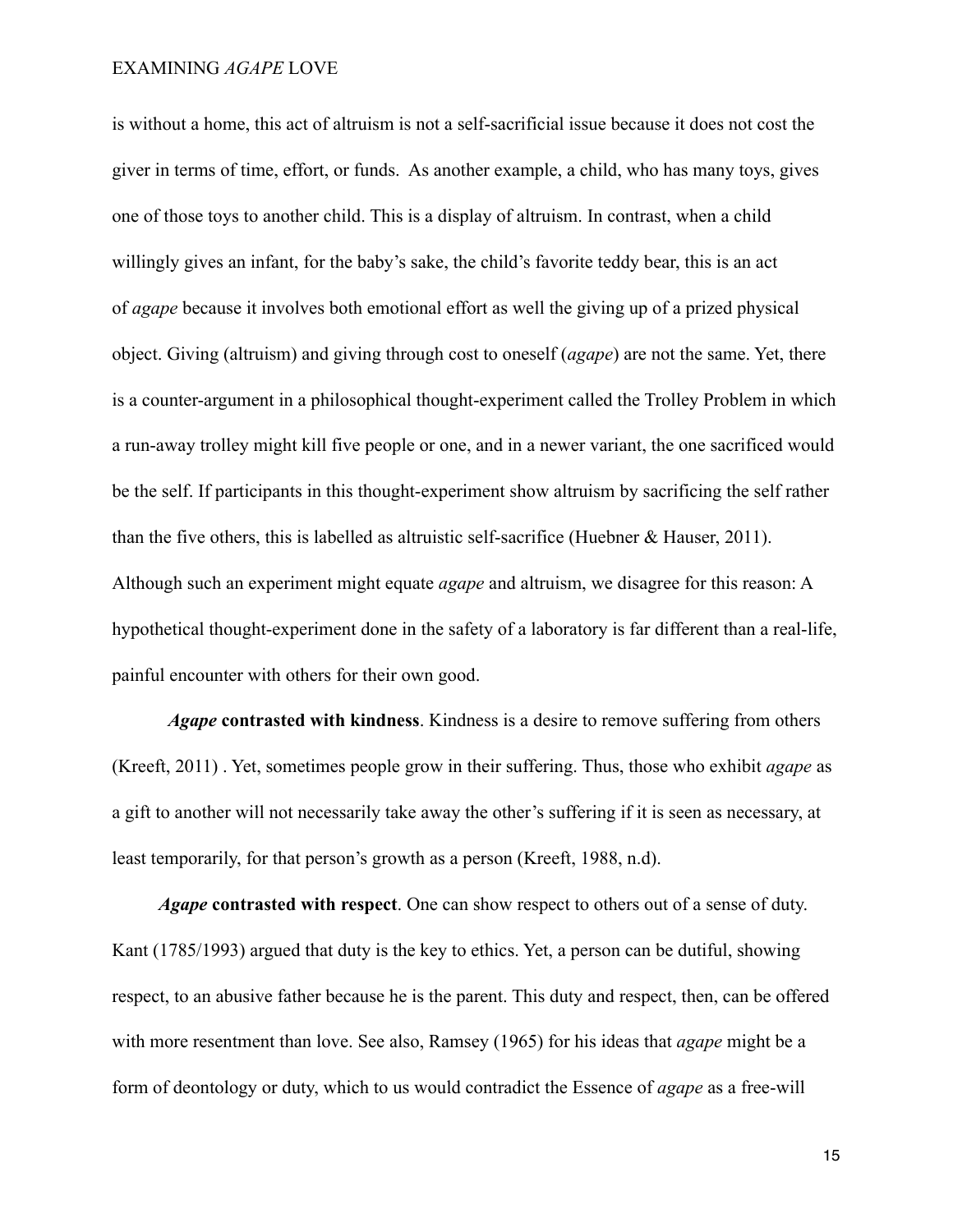motivation to assist others for their good. In other words, people are drawn to *agape*, not compelled into it by duty.

 *Agape* **contrasted with gratitude**. One can feel very grateful to a boss who offers a raise, but there is not necessarily a sense of *philia, eros, storge*, or *agape* associated with the thankfulness. The person can feel thankful and then move on without another thought about the boss.

*Agape* **contrasted with helpfulness**. As C.S. Lewis points out, *agape* has a certain indifference with regard to the outcome for oneself when assisting others. Yet, helpfulness, at least in some cases, can be motivated by an expected payback.

*Agape* **contrasted with empathy.** Empathy is the ability to understand another's emotional state and feel with that person or respond emotionally in a similar way. Unlike *agape*  which involves an other-focused behavioral response, empathy, as an interior psychological response, does not necessarily lead to prosocial behavior. When empathizing with another person leads to personal distress, people may focus on their own needs rather than the needs of the other person. *Agape*, on the other hand, involves focus on the other's needs for the other's sake.

*Agape* **contrasted with unconditional positive regard**. The psychotherapist Carl Rogers (1951) used the term unconditional positive regard as his response to clients. This is a form of seeing and acknowledging the inherent worth of the client despite current challenges faced by the client. This is not *agape* precisely because the psychotherapist is not, in the therapeutic session, engaging in suffering directly for the client. The therapist needs a certain detachment from the pain in order to reflect back as accurately as possible the client's own feelings and struggles.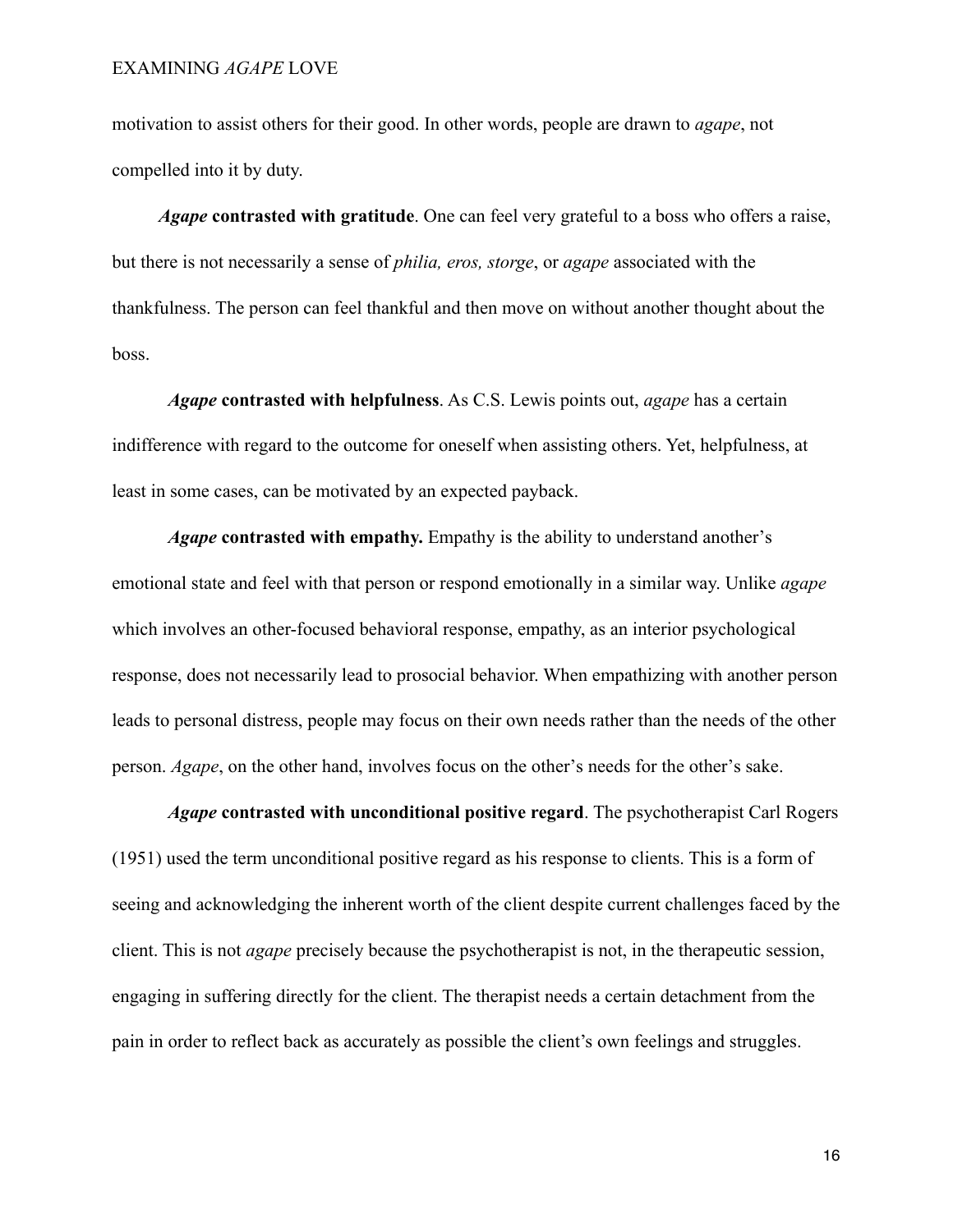# **A Possible Philosophical Concern**

A potential problem with such detailed analyses of *agape* is this: A new definition of *agape* might draw too hard a distinction between *agape* and other forms of love and related constructs as we have examined above. This is an important challenge because, if we did not put *agape* under the Aristotelian microscope, then we might so rigidly define *agape* that it would end up sharing nothing with the other loves and similar constructs discussed above. In doing so, we then would distort the definition of *agape*. Yet, with the Aristotelian perspective, we are aware not only of the **Species** or **Essence** of the construct but also of the **Genus** in which *agape* is situated: sharing important commonalities with all other concepts of love and even with all other moral virtues. What is the shared commonality with the other forms of love. It is this: a deep concern for the other as person. What is the shared commonality with all other moral virtues? It is this: an awareness of and expression of goodness (such as fairness in the moral virtue of justice or being slow to anger in the moral virtue of patience) toward others. At the same time, because we also seek out the **Specific Difference**, we can be more clear on what, exactly, *agape* is and is not relative to these other forms of love and the other moral virtues. Those differences already have been discussed above.

Our seeing the similarities with and the differences among *agape* and all other forms of love and the other moral virtues aids us in more clearly understanding *agape* and preparing us for accurate social scientific assessments of this construct. We further avoid the relativism of accepting as equally true a host of definitions of *agape* that could emerge in the published literature in the future. We now turn to a deeper discussion of *agape* across historical time. As we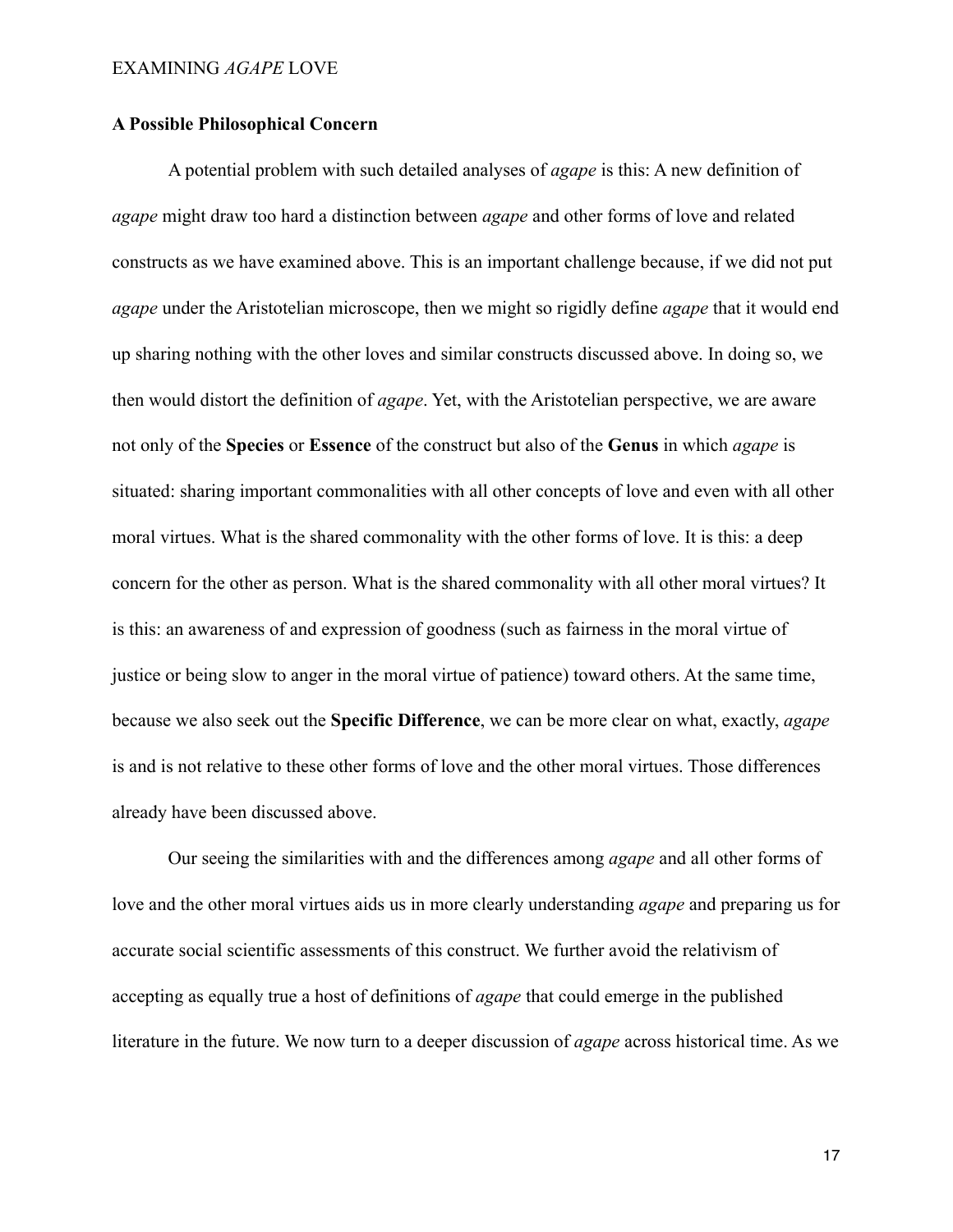will see, there has been consistency in ascertaining what *agape* is from medieval times to the present.

# **Philosophical History of** *Agape* **Love**

# **Ancient Greece**

We already have discussed the delineation of love into four different constructs by the ancient Greek philosophers. The other three forms of love (*storge, eros, and philia*) are natural in that they can come to most people under the circumstance that the other person, who is the recipient of the love, also loves. These forms of love are not particularly challenging. *Agape*, in contrast, was a rather vague concept for the ancient Greeks. The noun *agape* does not appear in Plato's or Aristotle's writings, although the verb *agapeo* and its variants does appear about 100 times across the Platonic and Aristotelian writings. Two representative examples are: 1) In Plato's Phaedrus (233e) we read, "...at private entertainments you ought not to invite your friends, but beggars and those who need a meal; for they will love you (ἀγαπήσουσιν/ agapesousi) and attend you and come to your doors and be most pleased and grateful, and will call down many blessings upon your head." The "beggars" show an intense enthusiasm for those who did the inviting. This is not a mutual intense love as occurs in *eros* when *eros* is centered on another person (*eros* also can be centered on virtue, for example, on wisdom as its object of beauty); 2) In contrast, we see this quotation from Aristotle's *Nicomachean Ethics (*1095b17*)* that is not focused on a person, but instead shows this intense enthusiasm for a lifestyle, which the philosopher does not even see as honorable: "...to judge from men's lives, the more or less reasoned conceptions of the Good or Happiness that seem to prevail are the following. On the one hand the generality of men and the most vulgar identify the Good with pleasure, and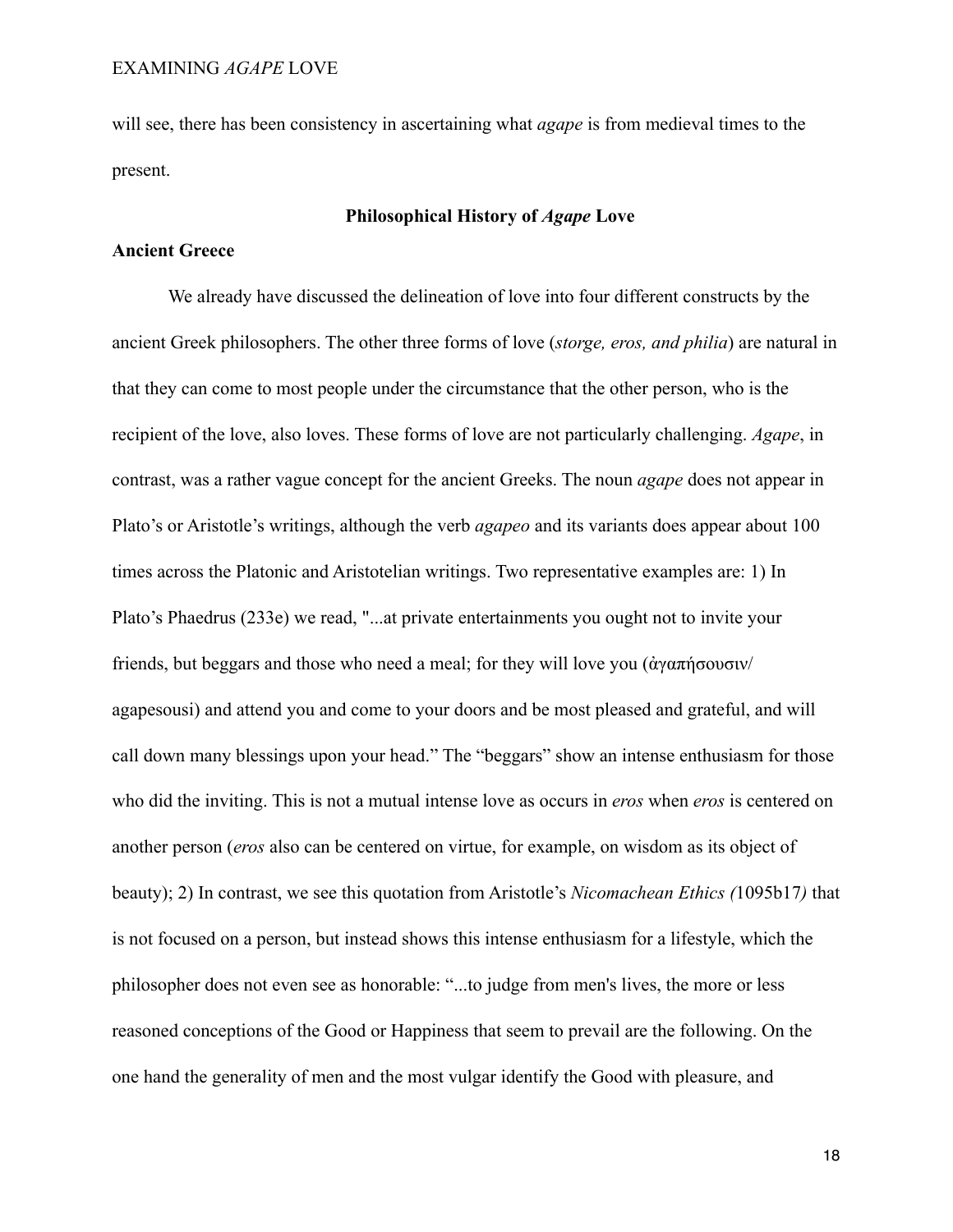accordingly are content [the verb here is *agaposi*, meaning "they loved"] with the Life of Enjoyment—for there are three specially prominent Lives, the one just mentioned, the Life of Politics, and thirdly, the Life of Contemplation." Here the love as intense enthusiasm is not centered on the pursuit of beauty, as *eros* is (when focused either on a virtue or another person). Instead, *agaposi* in this case is centered on a lower issue of pleasure as an end in itself.

The lack of much dialogue concerning *agape* and a lack of precise definition gives the impression that their wisdom led them to realize that there is another form of love waiting to be discovered, but as yet not well understood. It took the medieval philosophers to explicate this other form of love, *agape*.

# **Aquinas and Subsequent Christian Thinkers**

One of the first detailed discussions of *agape* as a moral virtue is in Aquinas (1948), who used the word charity. Charity is to will the good of the other person (ST I-II 26.4). Thus, as Silverman (2019) clarifies, the Thomistic project emphasizes first the interior issue of motivation (willing the good of the other) and then comes the emphasis on the emotions and actions. Again, as Silverman (2019) clarifies, actions, as part of *agape,* are so important that they can lead to a revision of Aristotle's idea of humanity's Essence as rational animals. Instead, humans are rational *relational* animals.

Aquinas distinguishes between the natural virtues, open to all persons, and the theological virtues, which can be understood and willed only by the grace of God. Charity or *agape* is one of the theological or infused virtues. Charity starts with love of God, which is self-giving, toward the person. The person who now possesses this theological virtue, then gives the love to God and subsequently to others. As God is self-giving even to the point of suffering for others in Christ,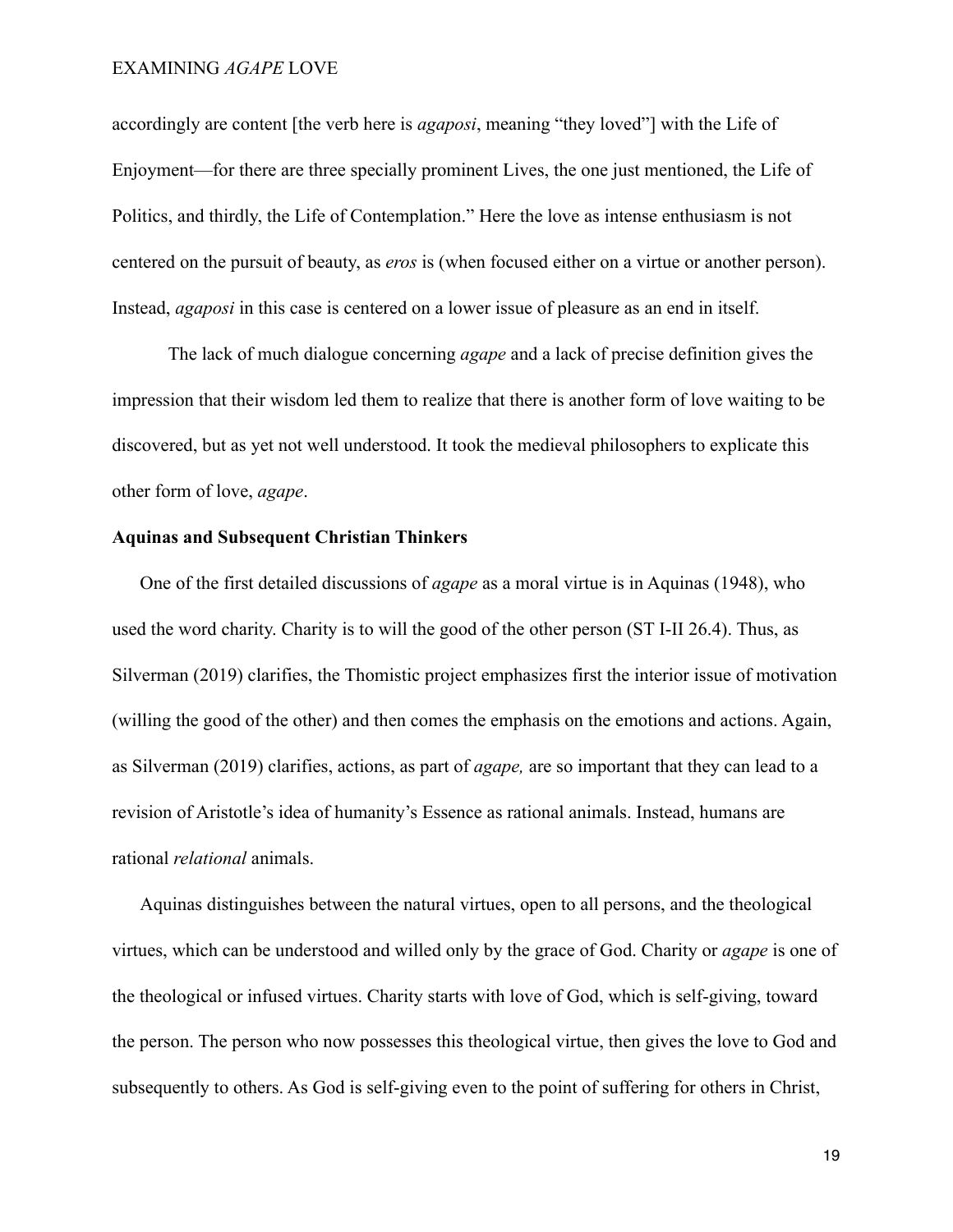persons who develop charity or *agape* do the same (Aquinas, 1948). This idea of self-giving sacrificial love has been developed in many Christian writings. As one example, Pope John Paul II, following the assassination attempt on his life, wrote *Salvifici Doloris* (1984), discussing how love in its highest sense is to suffer with Christ for the good of others. Such suffering can be redemptive or soul-saving for those others. *Agape*, in other words, is self-sacrificial for the ultimate good of the other, sharing in the beatific vision.

#### **C.S. Lewis**

In his book, *The Four Loves*, C.S. Lewis (1960) makes the compelling distinction between what he calls Gift-Love and Need-Love, the former being a higher form of love than the latter. An example of Gift-Love is a father who toils to work hard and denies himself pleasures so that he can save enough money for a secure future for his children even though he will not live long enough to see them prosper or to share in that prosperity. An example of Need-Love is a child who falls down, hurts his knee, and runs to his mother for comfort. This is not at all a selfish act, but one of mutual love. Gift-Love may be mutual, but on its highest level it is entirely self-giving for the sake of others. This is *agape* or what he calls charity. This *agape* love is more than altruism, as already discussed. In altruism, when the sympathetic millionaire, who is not suffering nor has any major concerns right now, gives \$100 to the poor, this may be done out of selfless love, but it does not actually cost the giver, who does not struggle in such an act. As C.S. Lewis explains, the highest form of Gift-Love willingly offers service to enemies, criminals, and those who even sneer at the gift-giver. Forgiveness, he says, on its highest level is a form of Gift-Love as the forgiver struggles to offer goodness to those who have been cruel. As an example, after deep conflict with a mother-in-law, a son-in-law who answers the phone, offers kindness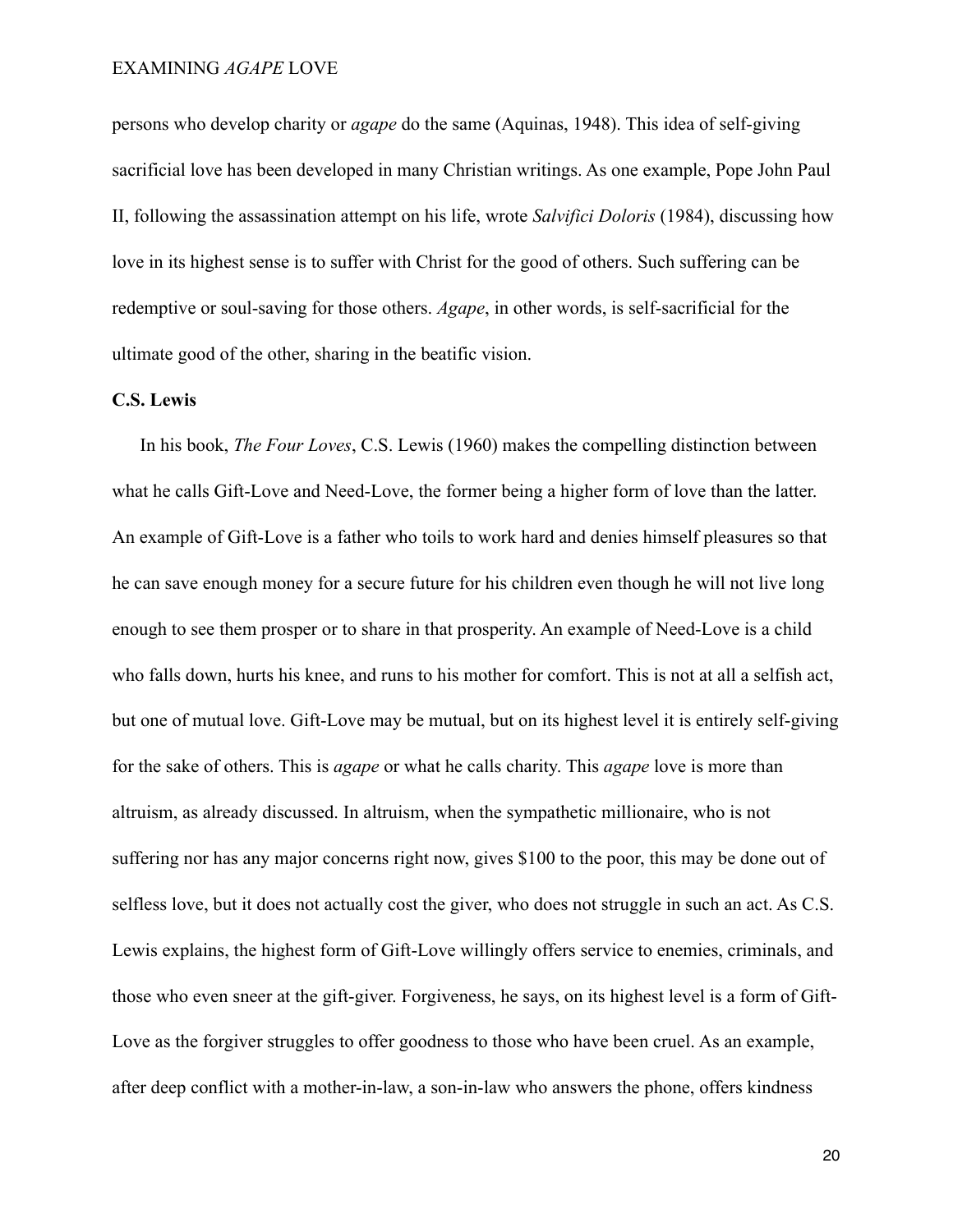and help to his mother-in-law by taking the call although it can be emotionally painful for him. From the Aristotelian perspective, even the idea of struggling to offer goodness can lessen with practice, as the gift-giver becomes more proficient in the virtue (Kim & Enright, 2016). Gift-Love is a deliberately willed action. It also is a specific, concrete form of love toward particular others. After all, we do not just throw monetary gifts up in the air and say, "There you go, humanity." Gifts are tangible and given to particular persons. *Agape* as the highest form of Gift-Love, thus, is willingly directed toward specific persons in a concrete way and for the receiver's benefit.

# **Gene Outka**

Perhaps the leading modern philosopher on the topic of *agape* is Gene Outka (1972), with his philosophy book, *Agape: An Ethical Analysis*. He has identified three features of *agape* as follows:

1. equal regard for all persons regardless of certain personal characteristics (attractiveness, wealth, and so forth);

2. self-sacrifice in that the ones who love give of their own resources (such as time, energy, and even material goods) to meet the needs of others. This giving of resources costs the giver. For example, if someone is hungry and gives her left-overs from dinner to a homeless person on the street, this is different from the person who is hungry, has only one sandwich, and shares half of it with the person without a home. The latter is an the example of *agape*;

3. concern for the other without necessarily expecting reciprocity.

#### **Peter Kreeft**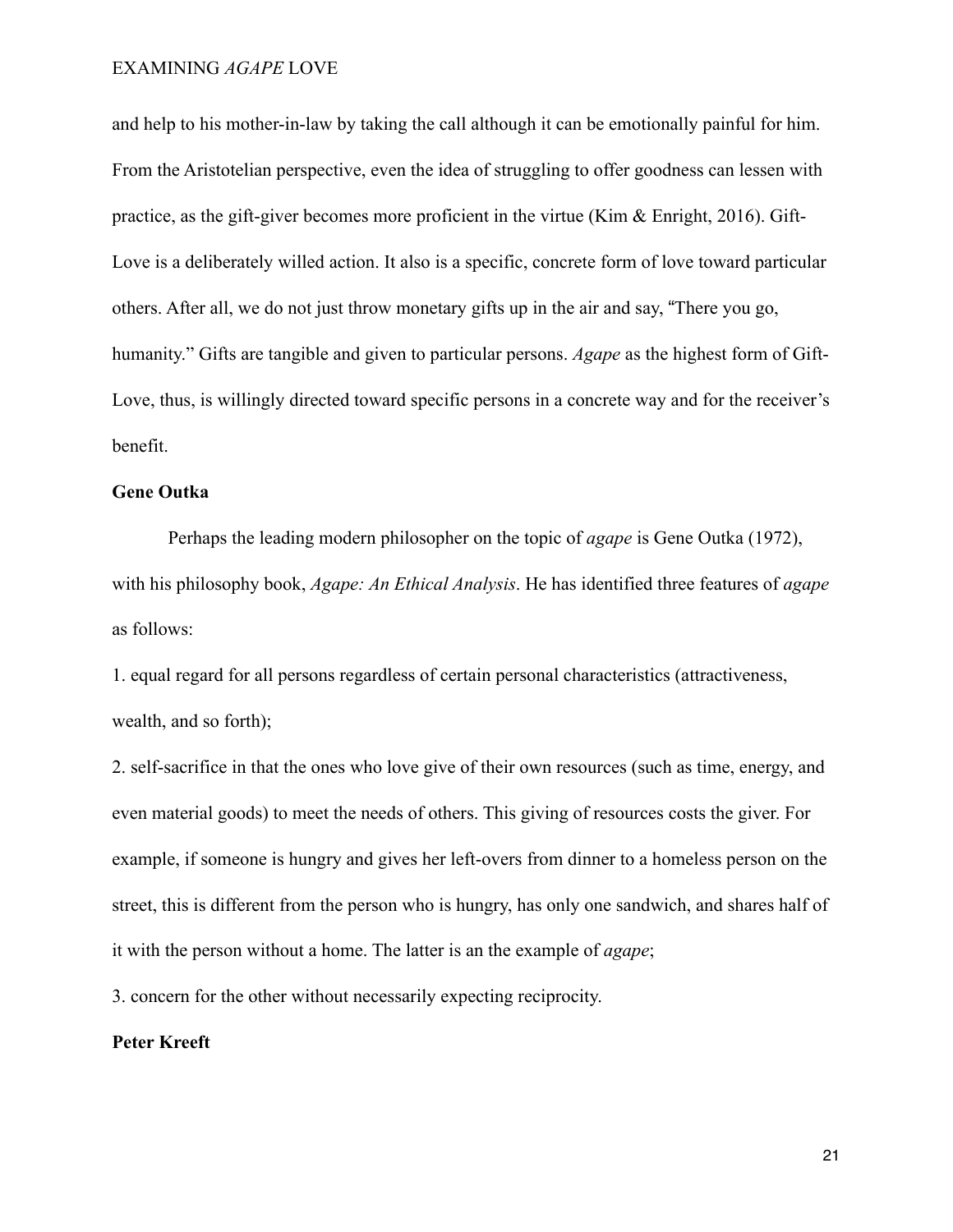Because we are not in full control of our emotions, then it follows that *agape* is not centered in our feelings. Instead, following Aquinas, Kreeft (1988) reasons that *agape* is a willed response to others. Even if we do not feel like it, we seek the good of the other. This comes from both motivation (the will) and understanding this as important (reason). *Agape* is focused on specific others. A general love of humanity is much easier because humanity in general does not surprise us or betray us. Gifts have particular names of people, the recipients of the gift, associated with the gift-giving and so *agape* is concrete, specific, and focused on specific persons. The paradox is this: The more of yourself you give away, the more you get back. As an analogy, in a game of catch, as you give up the ball, it is only then that you get the ball back. Keep the ball to yourself and the game ends at that point.

#### **Modern Views of Love from the Social Sciences**

Sternberg (1986), in his classic work on what he calls the Triangle of Love, offers three components to love: intimacy, commitment, and passion. Intimacy is equated with the affect of being close to another. Passion is the feeling that leads to romance. Commitment can involve staying with another either short-term or long-term. These three components, Sternberg instructs, can occur in friendships, casual dating, and the long-term commitment of marriage. In every case, he is describing either *philia* (friendship love) or *eros* in its varied forms of short-term passion and/or long-term commitment. In none of his discussions does he bring in *agape* as part of the triangle.

Elliott (2012) finds it dangerous to dichotomize rationality and feelings in our attempt to understand *agape* because feelings then might be pushed to the background. As Elliott warns, some people conclude that their feelings just do not matter as *agape* is equated with the will to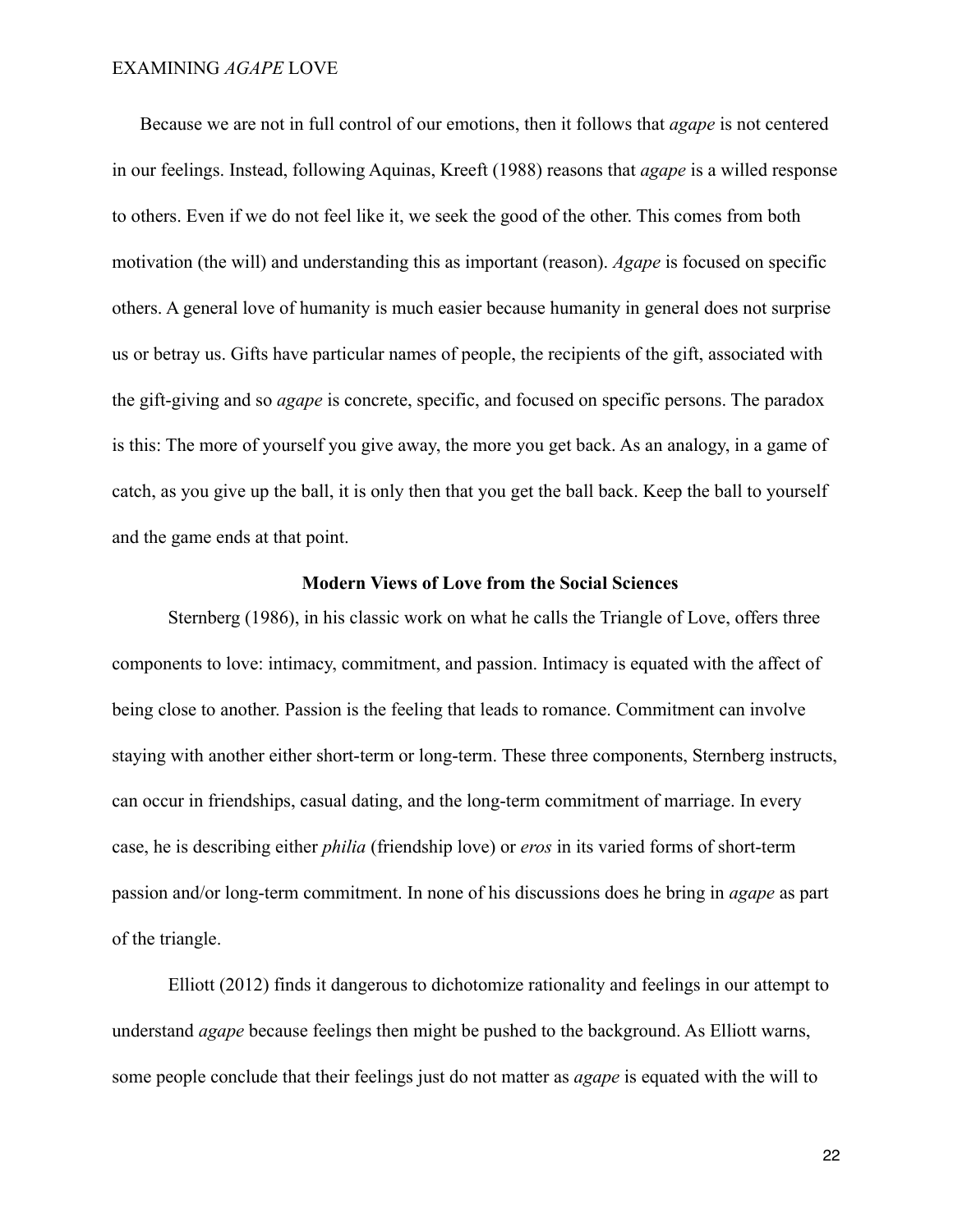action and rationality. Elliott is correct if *agape* is not seen as a moral virtue, but only a command from God. Feelings do not then guide our response or duty to this command because we are not always in full control of our affect, especially when people are being cruel to us or asking us to suffer for them. Yet, when we take a full virtue-ethics look at *agape*, we see that this dichotomizing of cognition and affect is to engage in reductionism. Affect, as seen above in the five ways to define a construct from Greek philosophy, makes room for **Property** and feelings are part of, though not essential to, *agape*. Further, as explained by Simon (1986), all moral virtues, according to Aristotle, have an affective or motivational dimension. Thus, affect does have a proper place within *agape*, although as a **Property** only, it does not define what *agape* is.

To illustrate how the definition of love can become too broad, consider Oord's (2012) view from the Wesleyan tradition. He first admits that John Wesley, in using the word love, does not actually define it. Oord, in then trying to fill that void, defines love as an intentional act, done with sympathy and empathy, toward others for overall wellbeing. Because the Aristotelian categories (Species, Genus, Specific Difference, and so forth) are not applied to the definitional analysis, this definition could encompass *eros, storge, philia,* compassionate love, and *agape*. It could encompass altruism and even pity, but without the philosophical challenge to make important distinctions, we are not sure which of these love categories precisely fit the definition. In his most recent work, Oord (2022) more directly specifies *agape* as seeking good despite obstacles and difficulties.

Both Batson, Early & Salvarini (1997) and Preston and Simpson (2012) equate love with altruism, or a focus on the other, with a de-emphasis on the self. This self-giving, then, is coming closer to a fuller definition of *agape* than an emotion-focused approach does, but it still is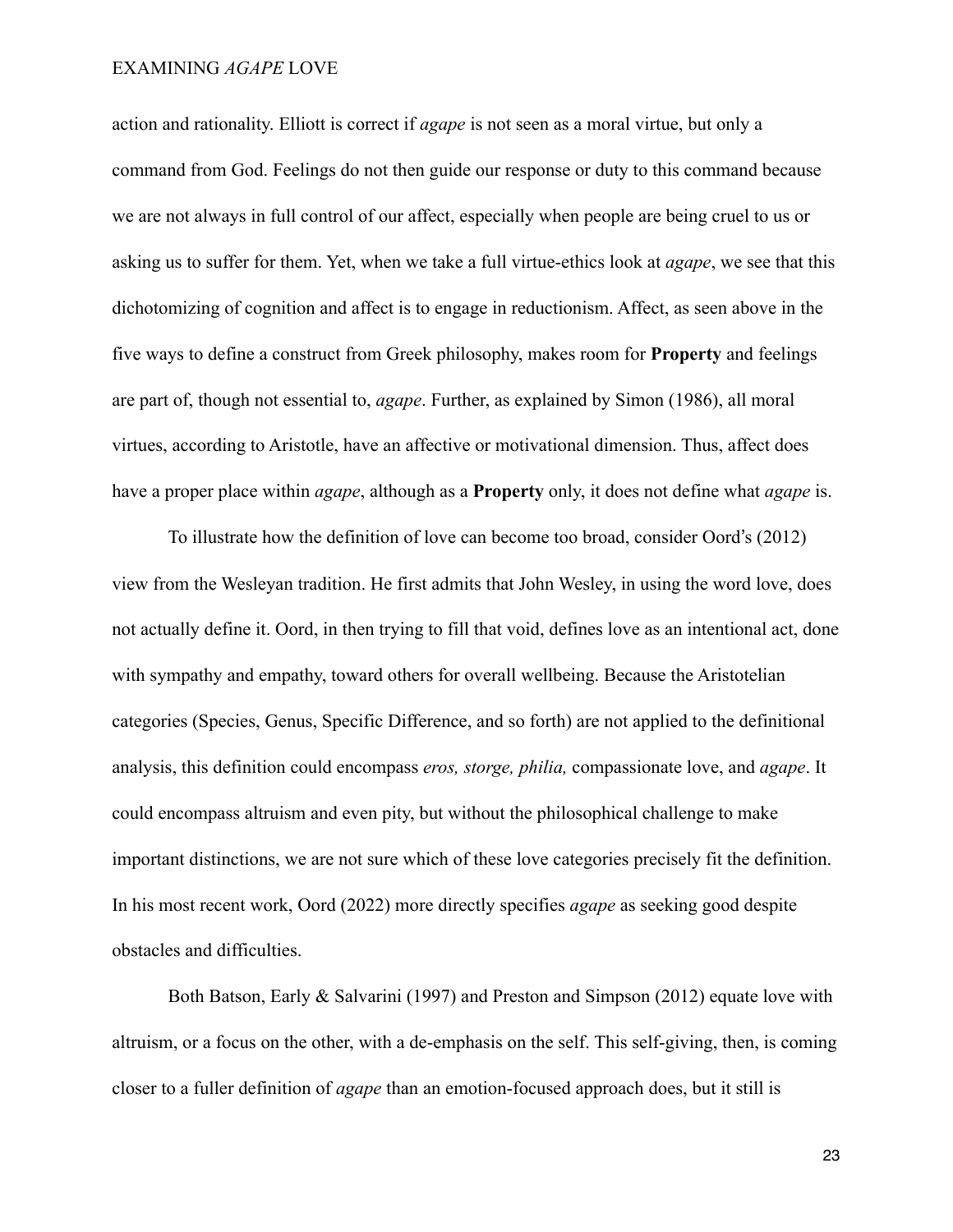incomplete because no **Specific Difference** between *agape* and altruism is forthcoming. In other words, and to use our earlier example, this kind of love might be easy for the sympathetic millionaire, not under any pressure or suffering right now, who gives \$100 to charity. There must be more to *agape* than this, otherwise, why not just use the popular word altruism rather than adding more to our vocabulary?

Sutton and Mittelstadt (2012) avoid the reductionism of placing *agape* primarily into one central category such as the emotions or altruism. They posit six dimensions to love: spiritual, cognitive, observable behavior, physiological, emotional, and social. Yet, in explaining these, they fall back to the psychological construct of attachment, rendering love closer to *storge* than to *eros, philia, agape*, or compassionate love. In other words, it now is not clear how *storge* and *agape* differ. Johnson (2006) in using the word love in the context of romantic relationships also equates the construct of love with attachment and thus focuses on *eros* rather than *agape* without specifying this directly.

Titus and Scrofani (2012) agree with the above philosophical analyses by Outka and Kreeft as they describe *agape*. The highest form of love, they argue, transcends the self and attends to others, particularly those who are suffering. The greatest challenge is to love one's enemies, those who are not loving you in return.

As we can see, when social scientists use the term love, most do not focus on the Specific Difference between their construct and other love constructs (*eros, storge, phila, agape*). Most do not focus on the Specific Difference of any form of love and such psychological constructs as attachment or altruism. We, thus, have myriad definitions of love that might confuse the reader unless an Aristotelian lens is used to dissect the Specific Differences that are implicit in the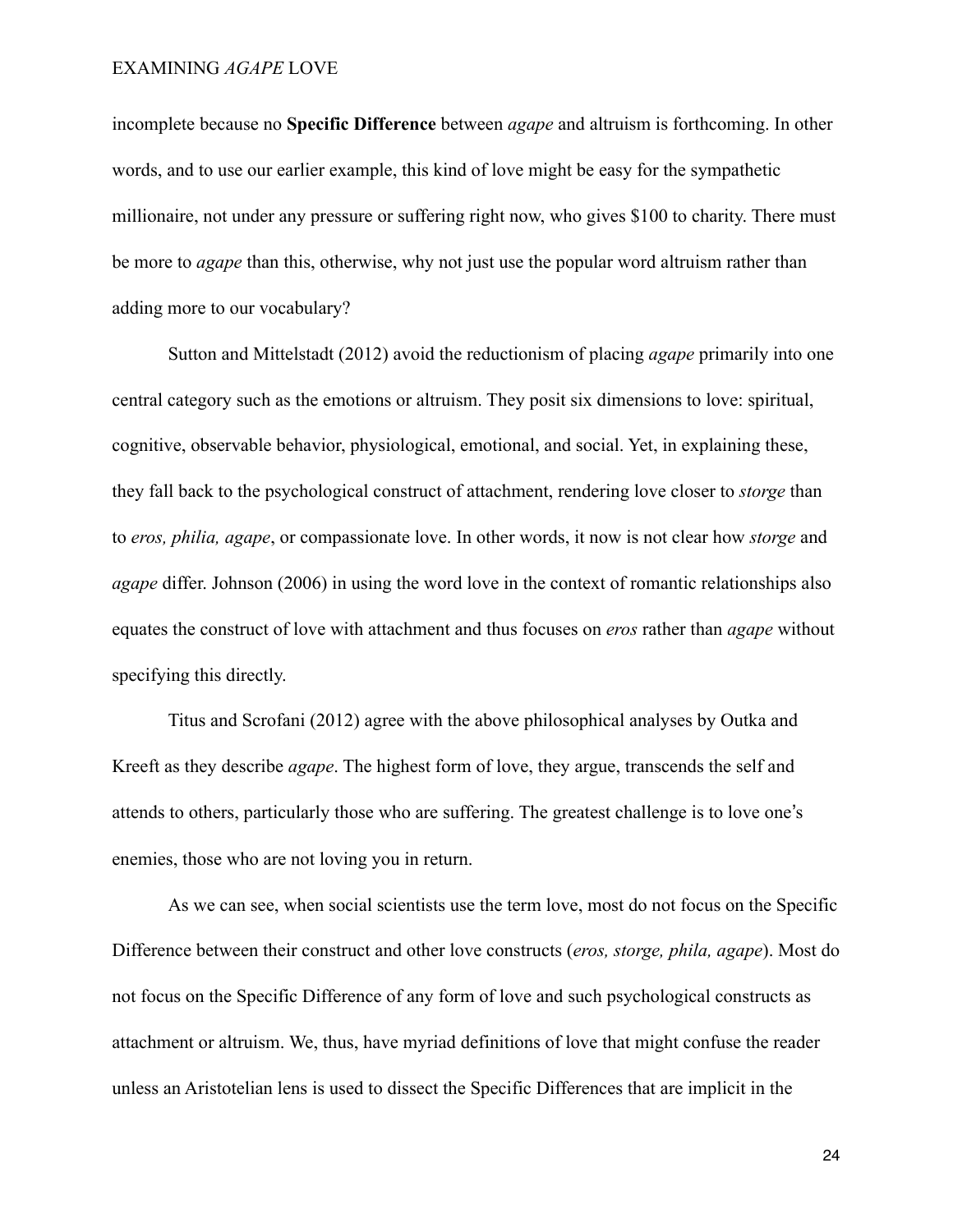definitions. We now turn to social scientific attempts to operationalize love into psychological measures.

# **A Critique of the Existing Love Scales**

*Agap*e must not be confused with The Love Scale, the SMILE inventory, or the Compassionate Love scale, constructed in the past 15 years within psychology. There are important Specific Differences between *agap*e and all of these scales. To reiterate from the section entitled, *Agape* **Love Examined Philosophically**, *agape* unconditionally offers goodness, for their sake, to those in need such that this moral virtue is understood, motivated, willed, and acted upon in a way that costs the one expressing that love.

**Love Scale.** McCullough, Bono, and Post (2005) proposed the Love Scale as an attempt at a comprehensive assessment of love. They reasoned that love consists of 10 related but independent constructs: gratitude, attentiveness, compassion, helpfulness, loyalty, respect, creativity, humor, courage, and forgiveness. As already stated in the philosophy section above, *agape* cannot be the exact same as gratitude, helpfulness, or respect if one can generate examples of how these other constructs can be manifested with indifference or resentment toward others. *Agape* further is not the same as attentiveness because I can attend to another so that I get something from the person. Courage itself is a moral virtue independent of love, and seen as one of the Cardinal Virtues by the ancient Greeks, who philosophically separated love and courage as distinct. One can courageously march into battle out of a sense of duty and not out of a love for one's country. Humor sometimes can be sarcastic and thus not loving.

The point of this critique is that this scale has far too many constructs within it. Some of the constructs can be seen as not involving any kind of love. Some might be related to love, but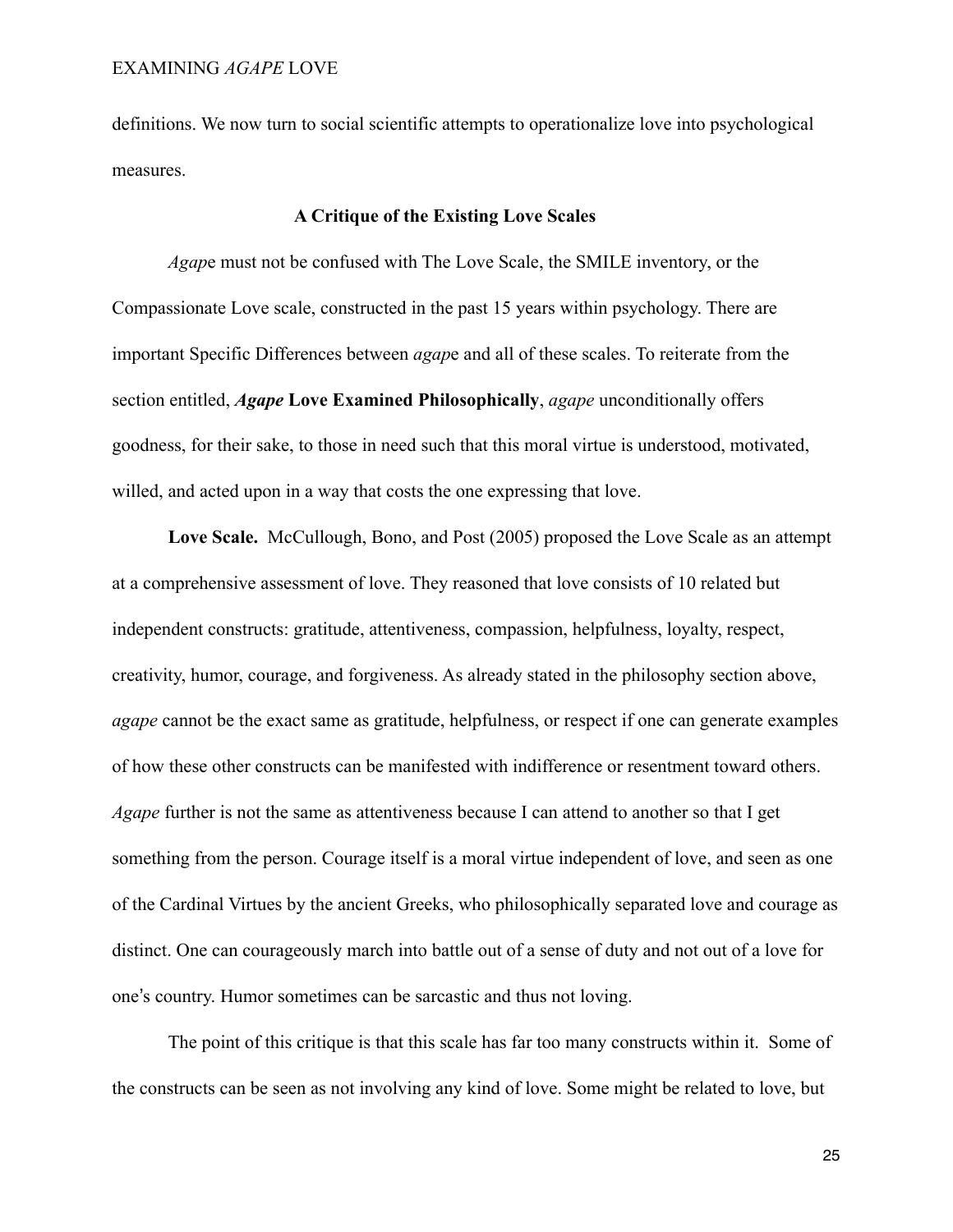which of the four forms of love (as described by the ancient Greeks) is involved? An analysis of Specific Differences regarding any of the 10 constructs is absent, leaving a confusing picture of what, exactly, is being measured in this 40-item short form scale. This may be why the scale has not generated interest in the scientific community. It is not clear what the exact construct is measuring.

**SMILE Scale**. Levin and Kaplan (2010) developed the SMILE Scale based on the thinking of Harvard sociologist, Dr. Pitirim Sorokin's views in the 1950's. As with the scale above, this is a multi-construct assessment involving six dimensions of love: Religious love (toward God), Ethical love ("Love is always beautiful" with an emphasis on beauty and goodness in general), Ontological love ("When I feel loved, I feel complete peace of mind," with a focus on what the self gets out of loving), Biological love (again with a focus on self with an emphasis on *eros*, such as, "The purpose of my life is to maximize my pleasure."), Psychological love (again with a self-focus emphasizing affect: "Feeling loved is my greatest source of happiness."), and Social love (which emphasizes philia: "I have always been a devoted friend.").

With so many different constructs involving love (theological, *eros, philia*, self-benefit, and love as an emotion), it is not surprising that this instrument has not gained wide acceptance in the social, clinical, and psychiatric literature. From a philosophical perspective, it is not clear which love construct is the focus.

**Compassionate Love Scale**. Although compassionate love scales exist (see, for example, Fehr, Harasymchuk, & Sprecher, 2014; Hatfield & Rapson 1996; Sprecher & Fehr, 2005), we will not critique those here because the construct itself already was examined under the What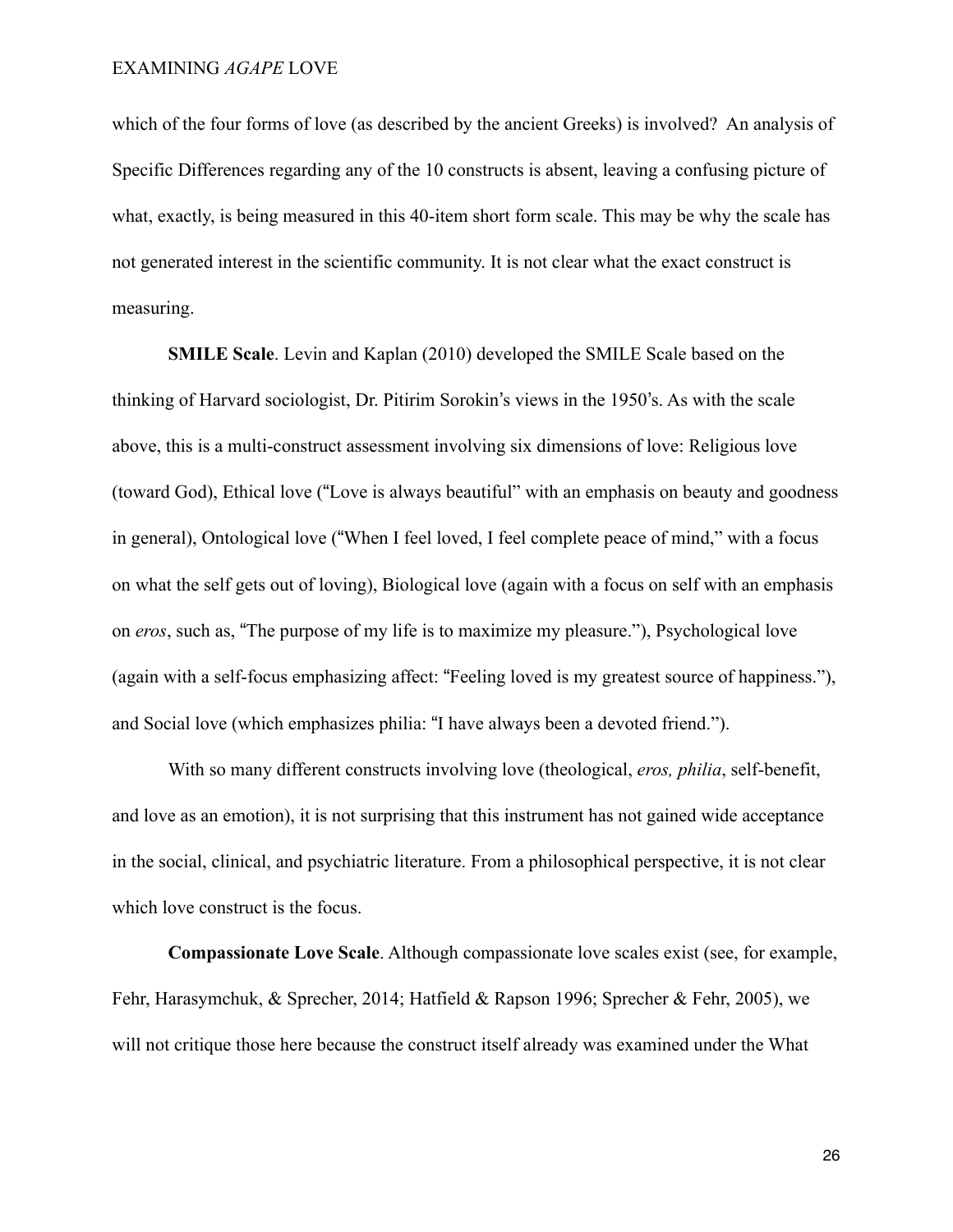*Agape* Is Not section. Yet, it should be noted that even this term, compassionate love, has varying themes such as *eros* or altruism when researchers attempt to operationalize the construct.

# **An Examination of Current** *Agape* **Love Scales**

#### **Love Attitudes Scale**

The most popular instrument to assess *agape* is the Love Attitudes Scale developed by Hendricks and Hendricks (1986) based on Lee's (1973) six love styles of eros (passionate love), lupus (game-playing love), storge (although this is labeled as friendship love, this is not correct relative to ancient Greek use. Storge is the natural love, for example, between mother and child; philia is friendship love), pragma (practical love), mania (possessive, dependent love), and *agape* (specifically described as altruistic love which is not exactly correct because, as we have seen, one can be altruistic without the deep effort and pain of self-service). These are centered exclusively on the romantic partner. There are seven items within each style for a total of 42 items of love. Each item is rated on a Likert scale from 1 to 5. There also is a German version of the scale (Bierhoff, Grau, & Ludwig, 1993).

Let us examine the *agape* subscale from the philosophical viewpoint. First, the scale is strong in this: It centers *agape* on a particular person, in this case the romantic partner. *Agape*, as we saw above, always is centered on a particular person, persons, or a group. Second, this scale cannot be seen as an assessment of the moral virtue of *agape* in general because it is more reductionistic to the partner only. Third, let us now examine each of the seven *agape* items (from items 36 to 42):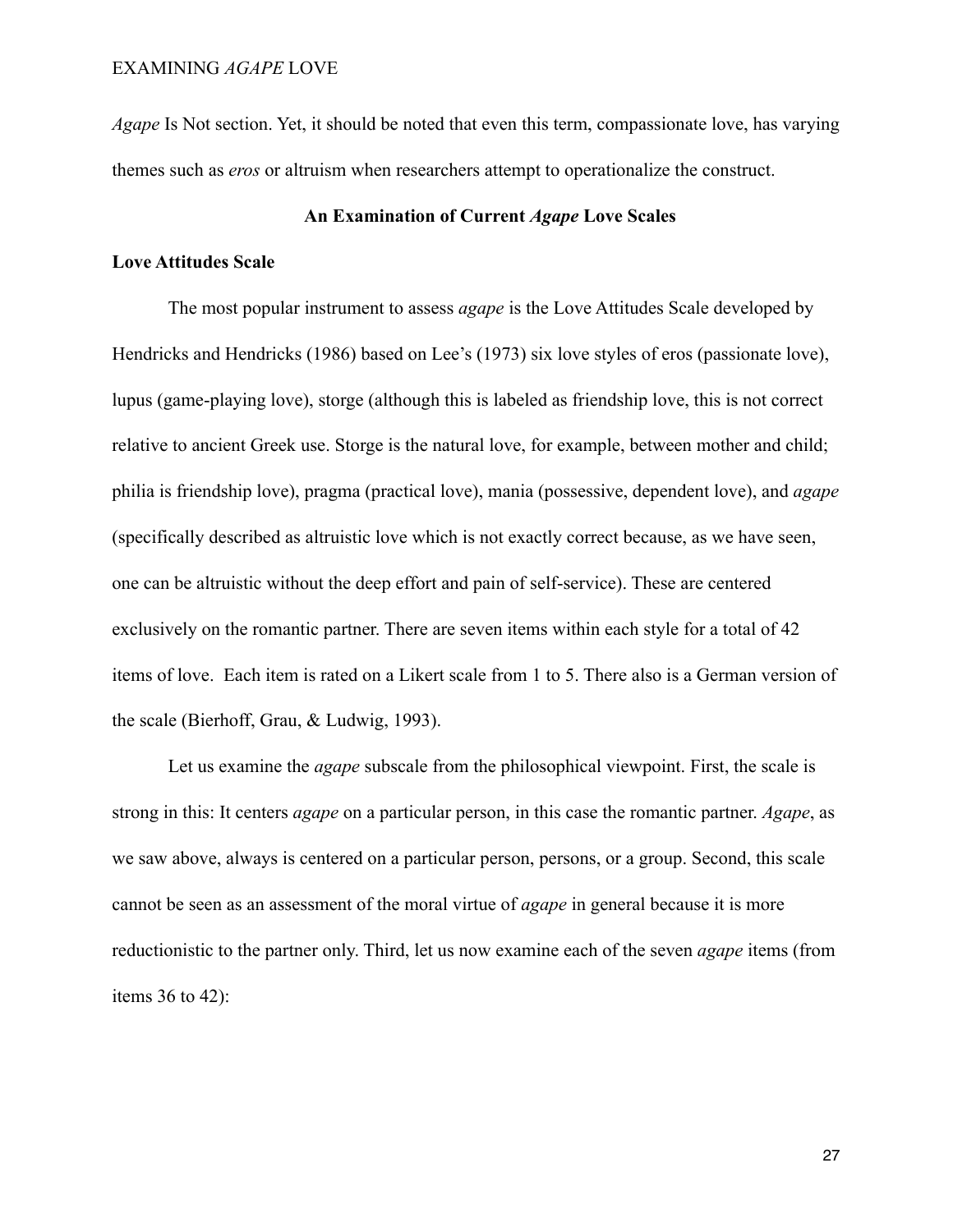36. I try to always help my lover through difficult times. Critique: This does not necessarily show the Aristotelian Specific Difference between altruistic love and *agape* in that the helping may not involve deep effort and pain by the participant.

37. I would rather suffer myself than let my lover suffer. Critique: This appears to be a philosophically-accurate *agape* item in that it involves the effort and pain, discussed above, specifically toward a particular person. It may be missing the theme of Aristotle's "doctrine of the mean" or avoiding an extreme case in which the participant overdoes the suffering.

38. I cannot be happy unless I place my lover's happiness before my own. Critique: As with item 37, this appears to be a philosophically-accurate item.

39. I am usually willing to sacrifice my own wishes to let my lover achieve his/hers. Critique: As with items 37 and 38, this appears to be a philosophically-accurate item at least to a point. The possible philosophical deficit involves Simon's (1986) point 1 in his analysis of the moral virtues in that *agape* involves goodness. What if the partner's goals are not good? For example, what if the partner's goal in life is to be very wealthy which includes excessive hours at work each day. The sacrifice of the participant, in this case, violates Simon's theme of goodness. That this item does not unambiguously differentiate the partner's moral goals and non-moral goals is a cause for concern.

40. Whatever I own is my lover's to use as he/ she chooses. Critique: This is not philosophically-accurate because it does not distinguish altruism and *agape*. There is not necessarily the needed component of suffering on the part of the respondent.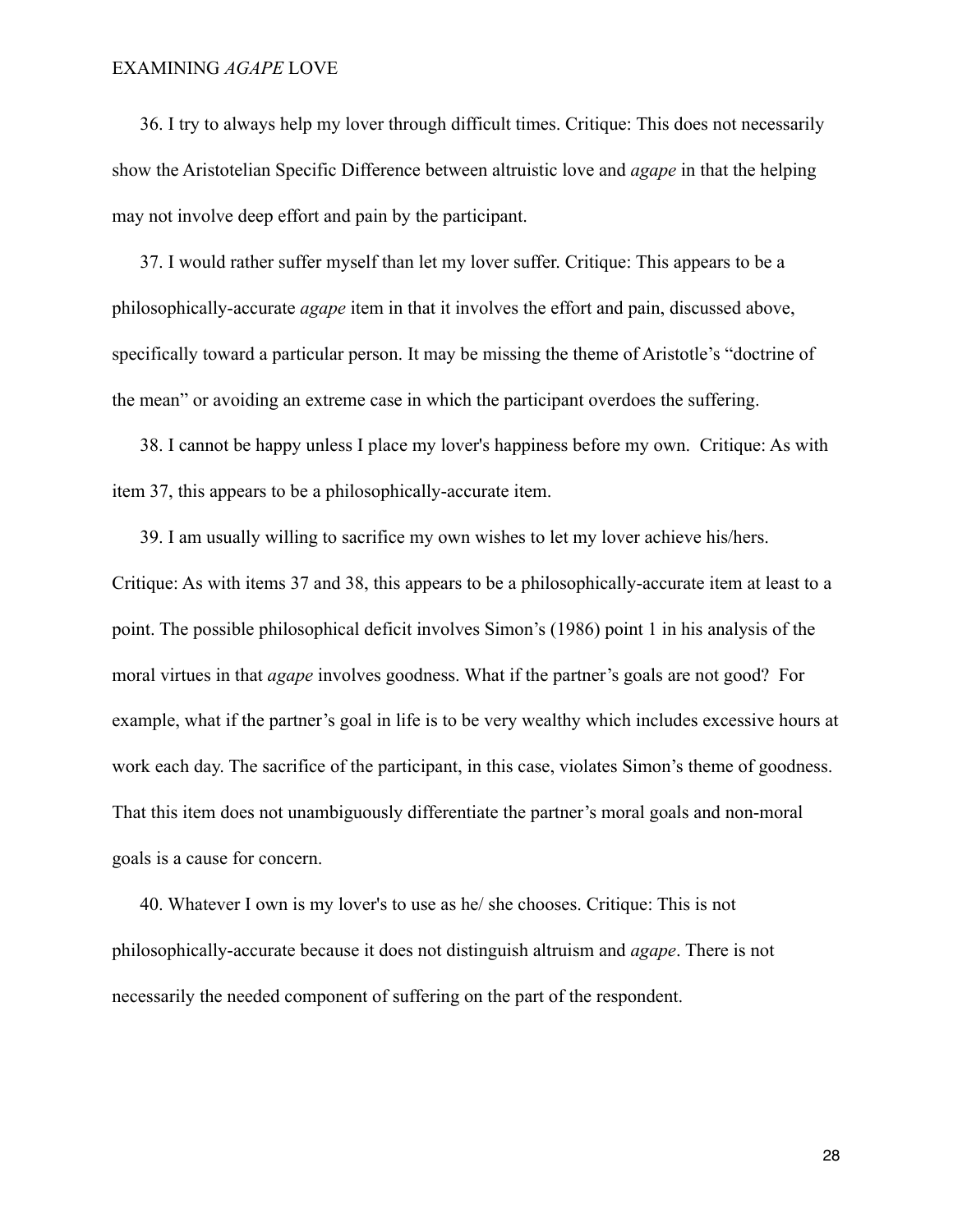41. When my lover gets angry with me, I still love him/her fully and unconditionally. Critique: This does not necessarily distinguish *agape* from patience, kindness, or compassionate love (a general love that persists regardless of circumstance).

42. I would endure all things for the sake of my lover. Critique: This, as with items 37, 38, and 39 seems to be philosophically-accurate in that a construct which represents a specific difference with *agape* is not confounding the item. Yet, as with item 39, item 42 is not unambiguously clear what the lover's situation is that requires the participant to endure. Could the endurance involve, in some cases, being complicit with non-moral goals of the partner? An enmeshed relationship can too often lead to endurance of that which is not morally appropriate.

In summary, of the seven items only four are assessing *agape* toward a partner and two of these four (items 39 and 42) might be assessing an extreme position by the participant who is violating the "doctrine of the mean." Thus, this scale is in need of revision if it is to more accurately represent the construct of *agape* in particular, while avoiding the conflation of items with those constructs which have Specific Differences with *agape*, and a scale is needed that goes beyond only the romantic relationship.

#### **Love Attitudes Scale Short Form**

For the short form of the above scale, Hendricks and Hendricks (1998) created a threeitem *agape* love scale including items 37, 38, and 39 above, all of which are consistently assessing *agape* rather than a related but specifically-different construct. Item 37 assesses one's view of behavior; item 38 assesses affect (happiness) or motivation; item 39 also assesses motivation (willingness). Yet, in light of the seven characteristics of a moral virtue (Simon, 1986), this short form does not assess Simon's point 1: Is the respondent consciously aware that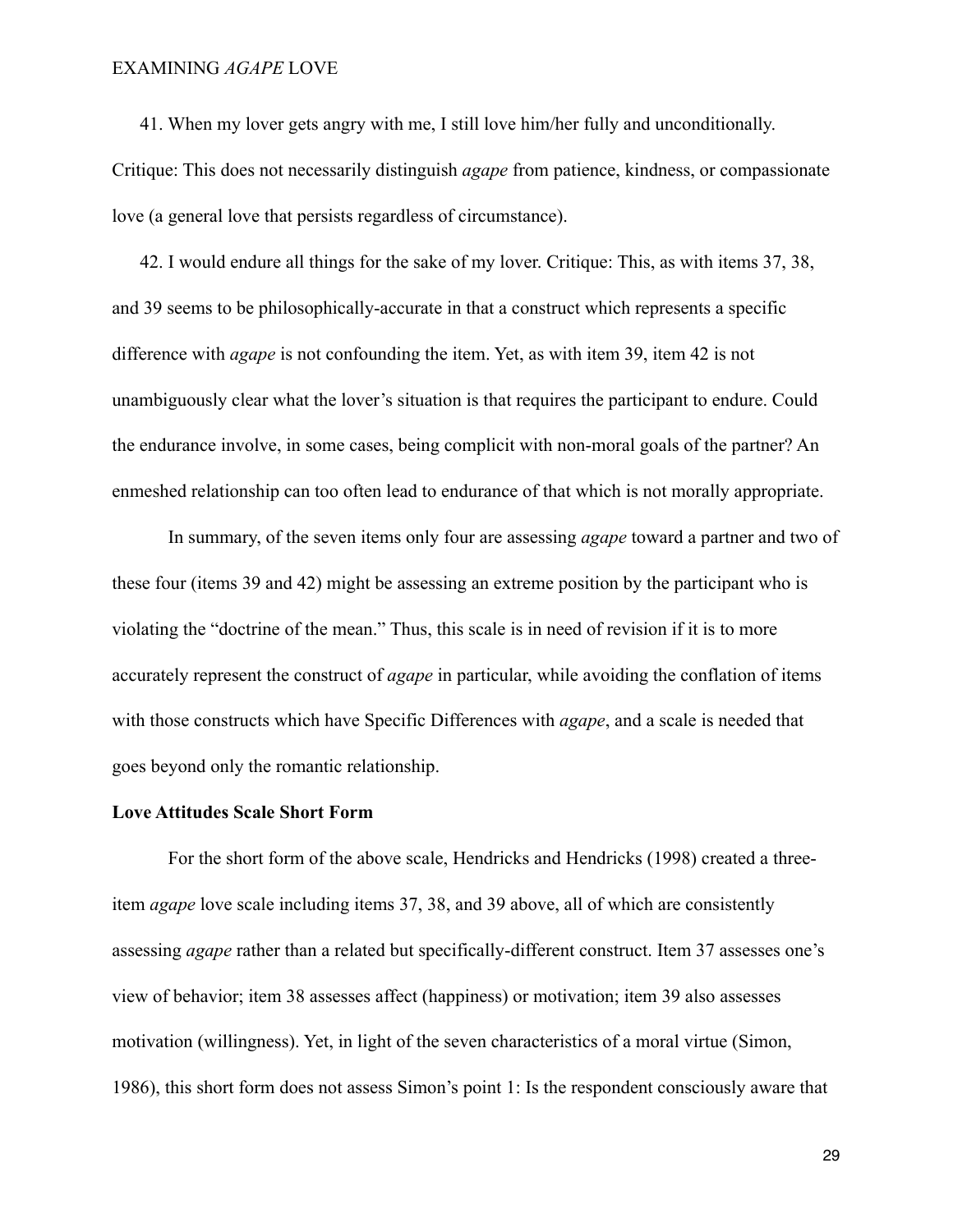*agape* is a moral virtue centered in goodness? Is this moral virtue deliberately chosen or simply present within the participant? The short form does not assess Simon's point 3 or one's cognitions relative to *agape*. How is the participant thinking about the other as the *agape* behavior is applied to the situation and the person? The scale does not directly assess the participant's consistency in applying *agape*: Are the responses to items 37-39 typical or variable depending on one's mood or the circumstances of the partner? These items do not address "the doctrine of the mean" between genuine *agape* and overdoing it in love burnout (Corrigan, 2019; Pines, 1996).

#### **The Tension Between Philosophy, Statistics, and the Social Sciences**

Given the above critique that the most popular *agape* scale to assess romantic relationships is philosophically under-developed, what then do we make of findings which show this scale to have both convergent and cross-cultural validity? For example, using the Love Attitude Scale, Hammock & Richardson (2011) report that those high in *agape* tend to maintain relationships relative to other love subscales. Salayani et al. (2020) show that those who score high on the *agape* subscale have higher marital satisfaction, whereas Mandal and Latusek (2018) report that those who abandon partners are low on this *agape* subscale. Others demonstrate the cross-cultural validity of the LAS in Peru (Lascurain Wais, Lavender Liria, & Manzanares Medina, 2017), Brazil (Cassepp-Borges & Ferrer (2019), Turkey and Great Britain (Sanri & Goodwin, 2013), and Africa and Europe (Neto, 2000), although Cao, She, and Zhang (2007) recommend a revision of the scale in China. Cramer et al. (2015) report that they could not reproduce the six-factor solution of the different love subscales within the LAS, possibly because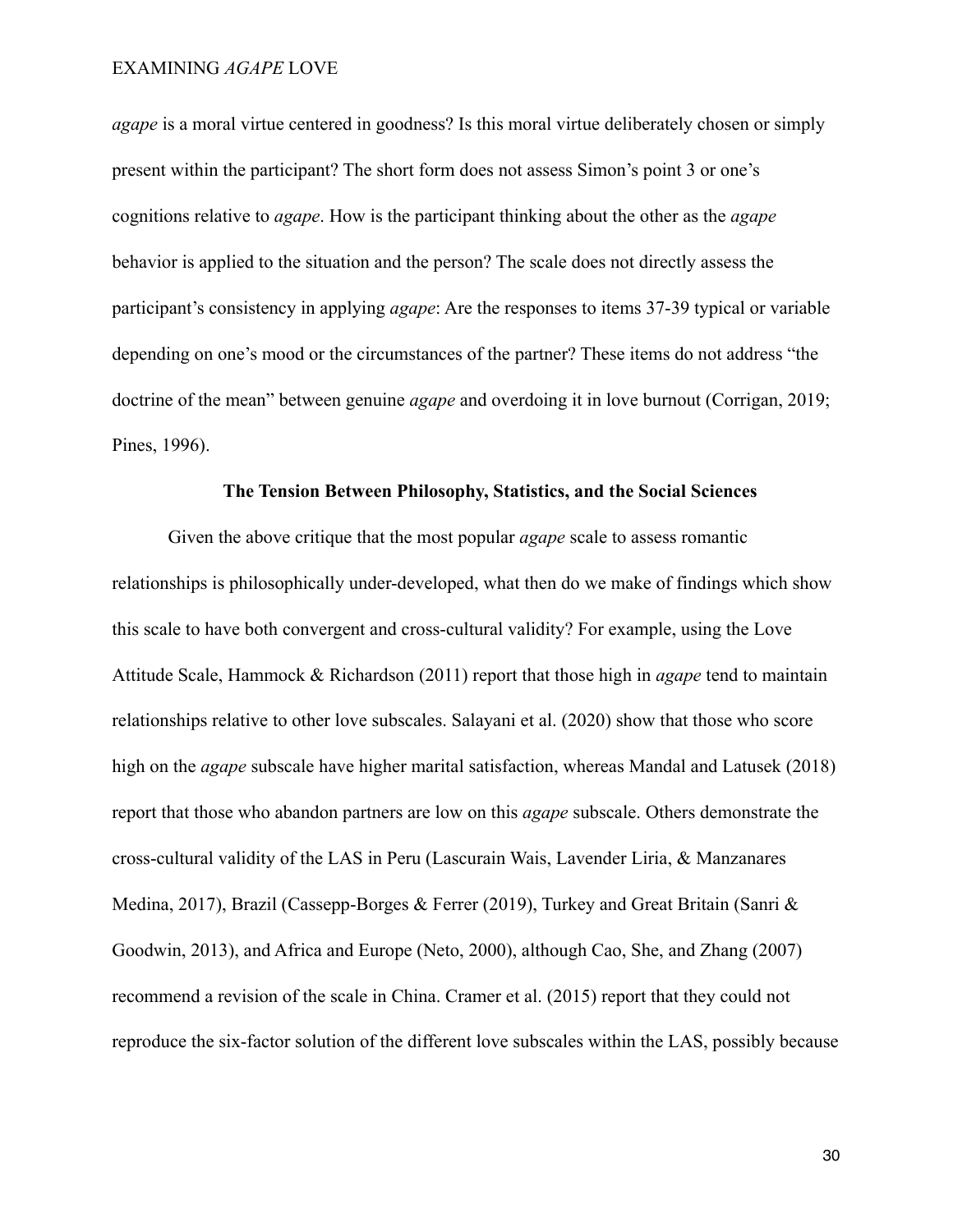of overlap of meaning across some of these subscales. In other words, has the philosophical Specific Difference been taken into account in the generation of the scale?

It is unfortunate that statistics do not and cannot answer the most critical question: Despite the statistical convergent and cross-cultural validity, for the most part, for this mostpopular *agape* love scale, is this an accurate reflection of the Essence of what *agape* actually is? Only philosophical analysis can answer this question and it is not addressed in the current published social science literature. In fact, researchers seem to take for granted that they are assessing *agape* when they use a scale labeled as such. We, thus, need to delve more deeply into an intersection between philosophy and the construction of accurate *agape* love scales for use in future research.

As another tension between philosophy and social science, the accusation of scientism might emerge. By "scientism" we mean this: Researchers, intent on validating *agape* measures as psychometrically sound, might keep trying to find a statistically-significant relationship between *agape* and any other variable that might present *agape* in a favorable light. In other words, and for example, suppose that attempts to correlate *agape* with self-esteem fail to show a significant relationship. What would prevent the researcher from setting aside the self-esteem variable and trying another (the variable of hope, for example) and if that does not work, then empathy or gratitude or altruism, all in the search of statistical victory? This argument can be countered with one word: replication. All important and popular social scientific variables are held up to replication by other scientists. If one social scientist hides the lack of relationship between, say, *agape* and self-esteem, others are likely to take up the cause and, upon finding no relationship between the two, would report this. Replication is a protection against scientism.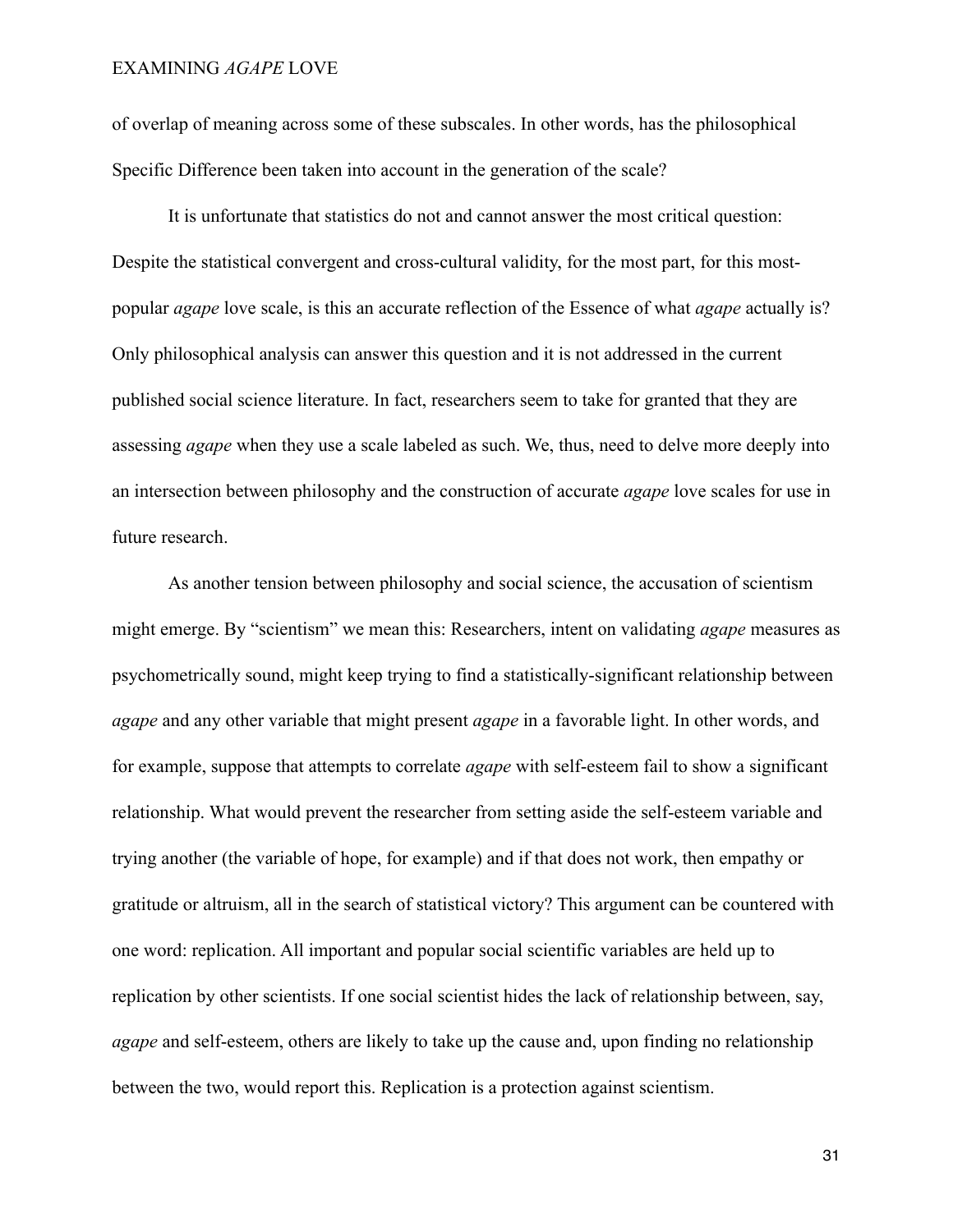As one more point of tension between philosophy and social science, some philosophers might ask the utilitarian question: Why do we even need the epistemology of social science to understand and appreciate *agape* when we have the detailed method of Aristotelian rational analysis, which has been useful for many investigators for thousands of years? Social science can add to the objectivist, Classical philosophical analysis in at least three ways. First, correlations among *agape* and other positive psychology variables, such as self-esteem or harmonious relationships, might peak the interest of readers to now explore what *agape* is and how it practically fits into one's own life.

Second, there never has been a published study within clinical psychology incorporating *agape* into either the diagnosis of a mental health challenge or treatment. For example, suppose an adolescent is consistently bullying others in school. A typical approach is to punish the adolescence (perhaps in after-school detention) and to call the parents. Yet, what if some of those who bully are doing so because they have been bullied by others and have a loving heart that has been damaged by the abuse toward them? Giving *agape* love scales to this adolescent could aid in the diagnosis of this hidden attribute in the adolescent. This young person actually is emotionally sensitive and so hurt that the anger developed and was displaced onto others. In this case, detention might exacerbate the anger whereas a forgiveness intervention, that incorporates principles of *agape*, might be more effective. The mental health professional could give the adolescent insight into the fact that he is a person who loves and this can be appropriated toward those who have hurt him. Thus, his identity, his sense of who he is as a person, can be positively strengthened. A similar approach could be applied to adults in psychotherapy as they work to change their identity based on their willingness to love in the face of life's challenges.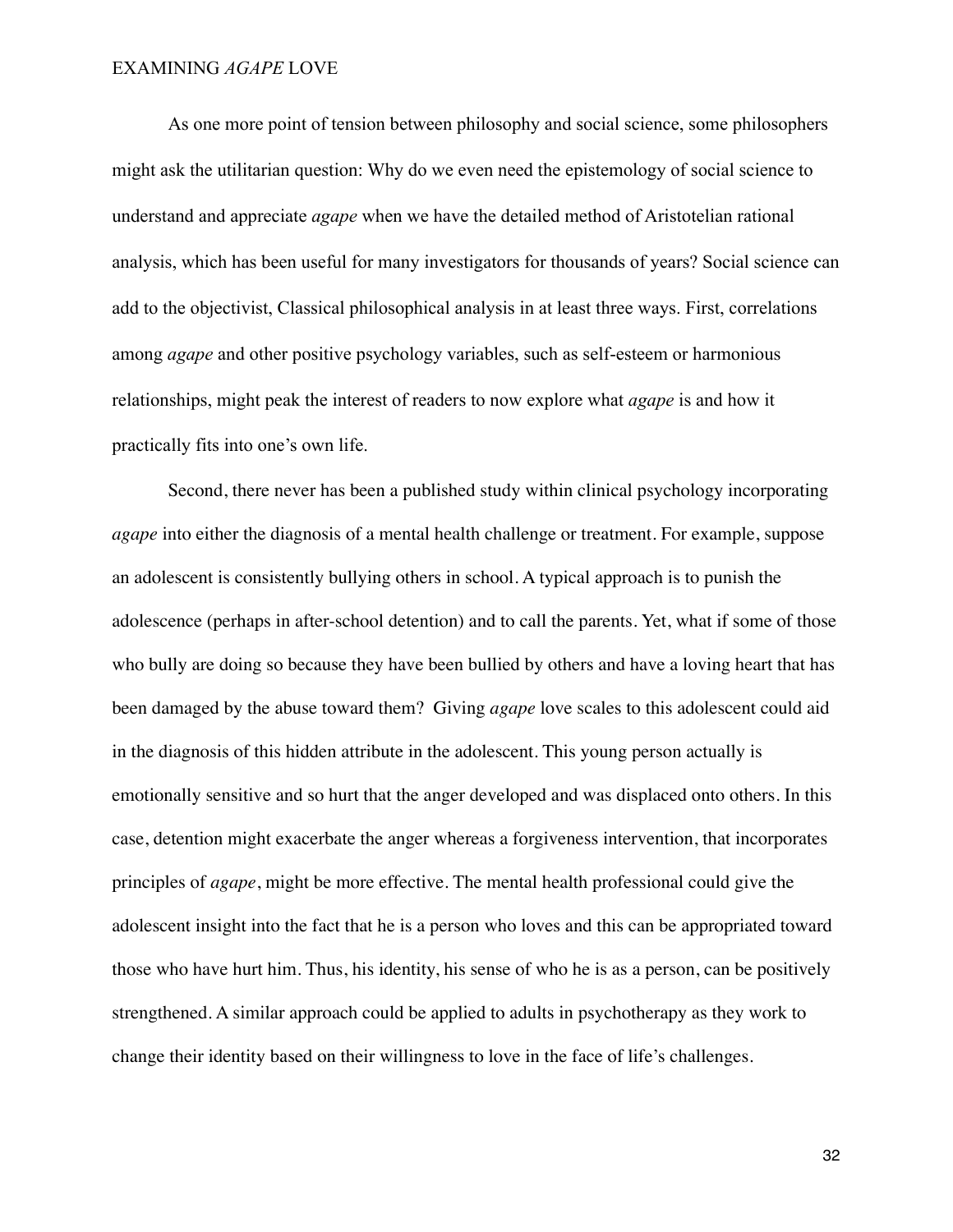Third, and following upon point 2, the introduction of *agape* interventions in schools may prove to be efficacious in restoring emotional health and preventing emotional compromise. We stated in the introduction that the practice of *agape* might aid in the growth of one's humanity. If this is the case, then might there be, in the future, *agape* educational programs, as there now are forgiveness education programs (see, for example, Rahman, et al., 2018) in which participants learn to love more deeply? If so, then *agape* measures are vital as dependent variables to assess the effectiveness of such educational programs.

As a final point, this one between philosophers, the question could be asked: Might a phenomenological approach to understanding *agape* be more fruitful than the top-down analysis of what *agape* is? After all, the Aristotelian approach defines *agape* without even asking people for their experience with it. In other words, *agape* is a lived encounter among people and we need to ascertain the description of what *agape* is, subjectively, for each person as well as the hermeneutical meaning ascribed to this subjective experience for each person. We do not disagree that qualitative social scientific research into the subjective experience and meaning of *agape* for individuals is of great value. Yet, and this is our Aristotelian emphasis showing, if we want to understand what *agape* is, we do not start with the general public, especially with people who have had limited exposure to thinking about this virtue because most people likely will misunderstand what it is in its Essence. We say this based on the analogous and difficult moral virtue of forgiveness. When Freedman and Chang (2010) asked people what forgiveness is, the majority reduced it to "moving on," which cannot be what forgiveness is, given that it is a merciful response to a particular person or persons who acted unjustly. One can "move on" with cold indifference toward the other. It could be the same with *agape* in that people will lack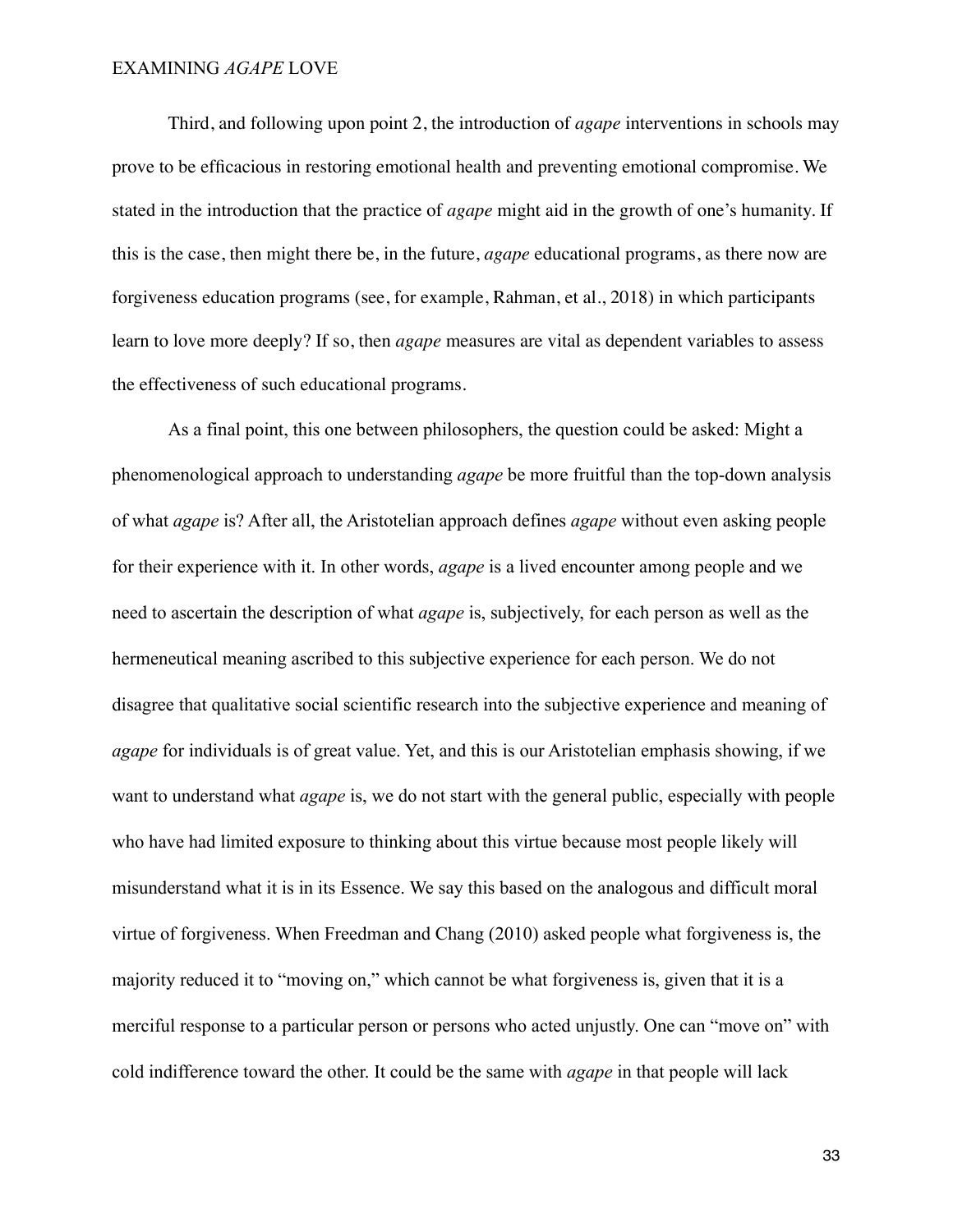wisdom in giving their views on *agape* and this is why we need first to scrutinize, through rational inquiry, the Species, Genus, Specific Difference, Accident, and Property attributes of *agape* before building a scale to assess the degree to which people understand and demonstrate *agape*. In other words, there is a substantial difference between asking the question, "Are you understanding *agape* and to what degree are you practicing it?" and the related question, "What do you *say and experience* what *agape* is from your own inner reality?"

#### **Future Test Construction of** *Agape*

Based on the above review of the philosophical and social scientific literature, it is important for researchers to accurately conceptualize what *agape* actually is when developing such scales for children and adults. This includes a philosophical analysis of Specific Differences with other love constructs and related ideas such as altruism or self-pleasure seeking. We then must be careful in item generation so that the wording reflects *agape* without equivocation with other constructs.

We recommend the following in the generation of items for an *agape* scale (or scales) with a focus on philosophical and psychological issues:

1. The items must reflect the first six qualities which all moral virtues possess as defined by Aristotle and described by Simon (1986):

Being aware that one is deliberately choosing this moral virtue of *agape* because it is good; Example of an item: "My actions for the other are worthy of my effort."

Example of a reverse-scored item: "Regarding what I did for the other person, I am feeling indifferent."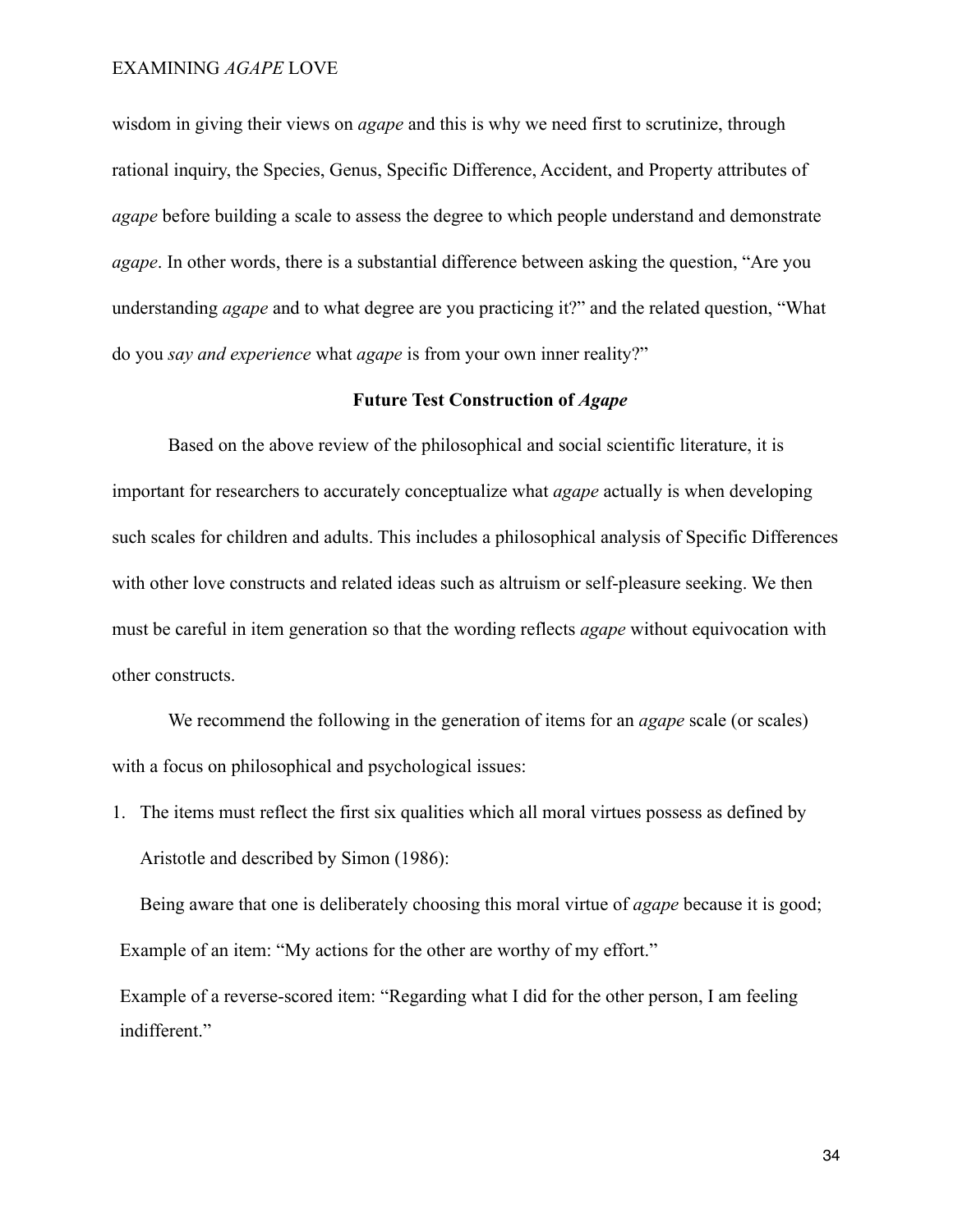Demonstrating motivation (I want to do this); will (I have the determination to do this); and a softened heart as Property rather than Essence;

Example of an item: "I knew that my actions would cause me pain, but I chose that helping anyway."

Example of a reverse-scored item: "I find no particular reason why I bore the pain."

Cognition toward the other (I am aware of a) the other's suffering, b) who the other is as a person, and c) what this will cost me);

Example of an item in (b); "I understood that the other is a person who is special, unique, and irreplaceable."

Action (toward a particular person or persons and the action costs the giver);

Example of an item: "I acted because the person has value as a person."

The more highly morally developed people will score higher on this scale;

The more highly morally developed people will be more consistent in their expression of agape across different kinds of situations and persons.

2. The scale needs to assess "the doctrine of the mean" to be sure that the participants' decisions and actions are not so extreme as to lead to "love burnout."

Example of an item: "I completely exhausted myself by doing this."

3. Items must be generated to reflect the construct of *agape* in particular that involve: cost to the participant

Example of an item: "I endured suffering for the other person, not primarily for me." indifference to reward for the self

Example of an item: "My pain is less important than the outcome for the person." concern for the welfare of the recipient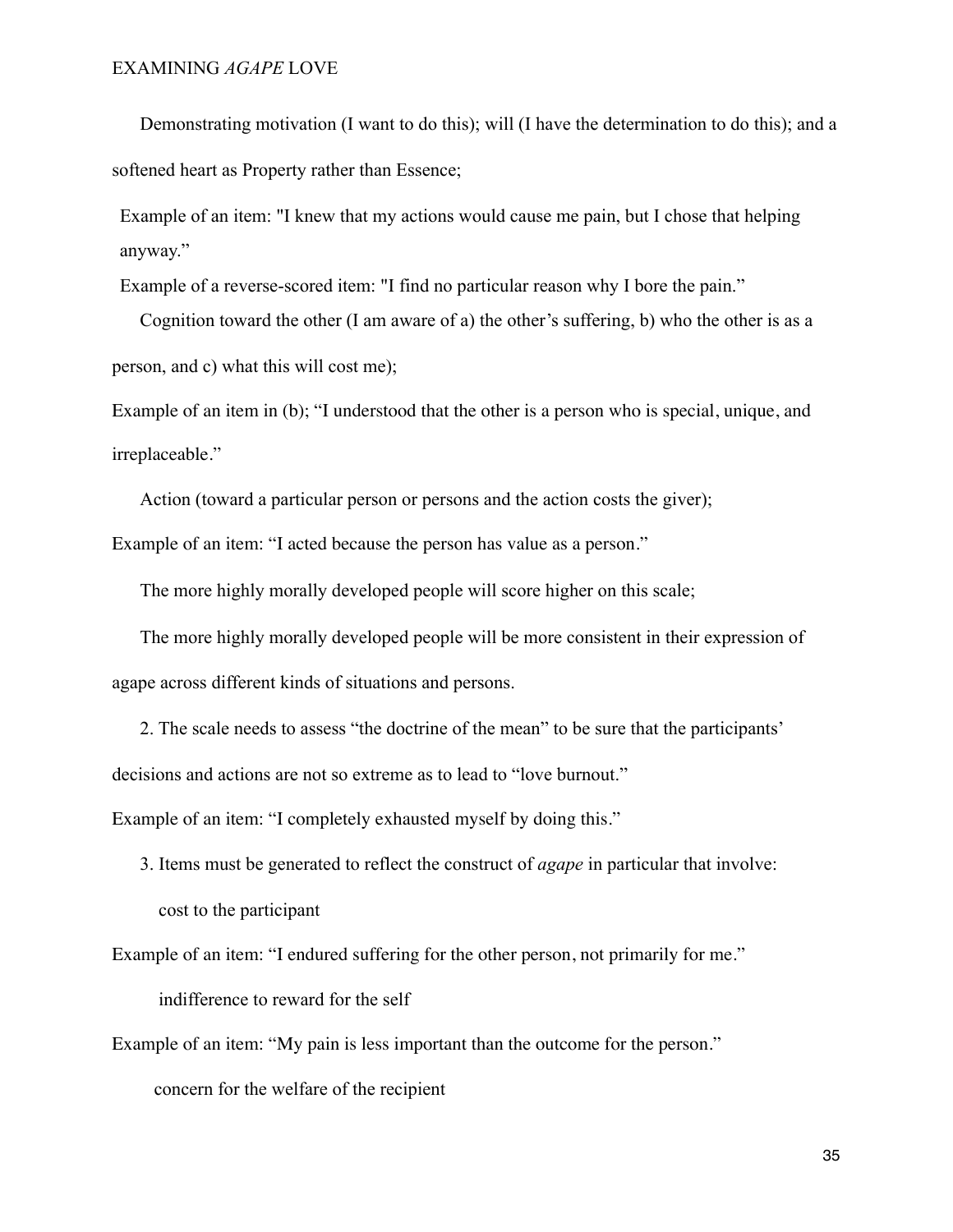Example of an item: "I willingly endure pain if my actions will benefit the other."

have a gift-like quality to it

Example of an item: "I wanted a good outcome for the other and so this is why I acted."

4. The items must be generated with **Specific Difference** in mind and thus not be written in such a way as to overlap with other love constructs or other similar constructs to *agape*:

 kindness in particular (only a desire to remove another's suffering without cost to the one who is kind)

Example of an item: "It was important to me to help in spite of my discomfort."

compassionate love (a general love for humanity)

Example of an item: "I did this for a specific person rather than a general concern for all." *philia* (friendship only without cost)

Example of an item: "I would bear the pain of helping in this way even if the other does not reciprocate my assistance."

*eros* (a reciprocal form of passionate love)

Example of an item: "This kind of helping for the other is different from romantic-type feelings." altruism (helping without necessarily suffering for the other)

Example of an item: "I willingly suffered."

5. The scale needs to go beyond the romantic relationship to include any person toward whom the participant is motivated and wills to assist the other.

6. The newly developed scales should be validated cross-culturally in the United States, South America, Europe, Africa, the Middle East, and Asia to show generalizability for this universal moral virtue of *agape*.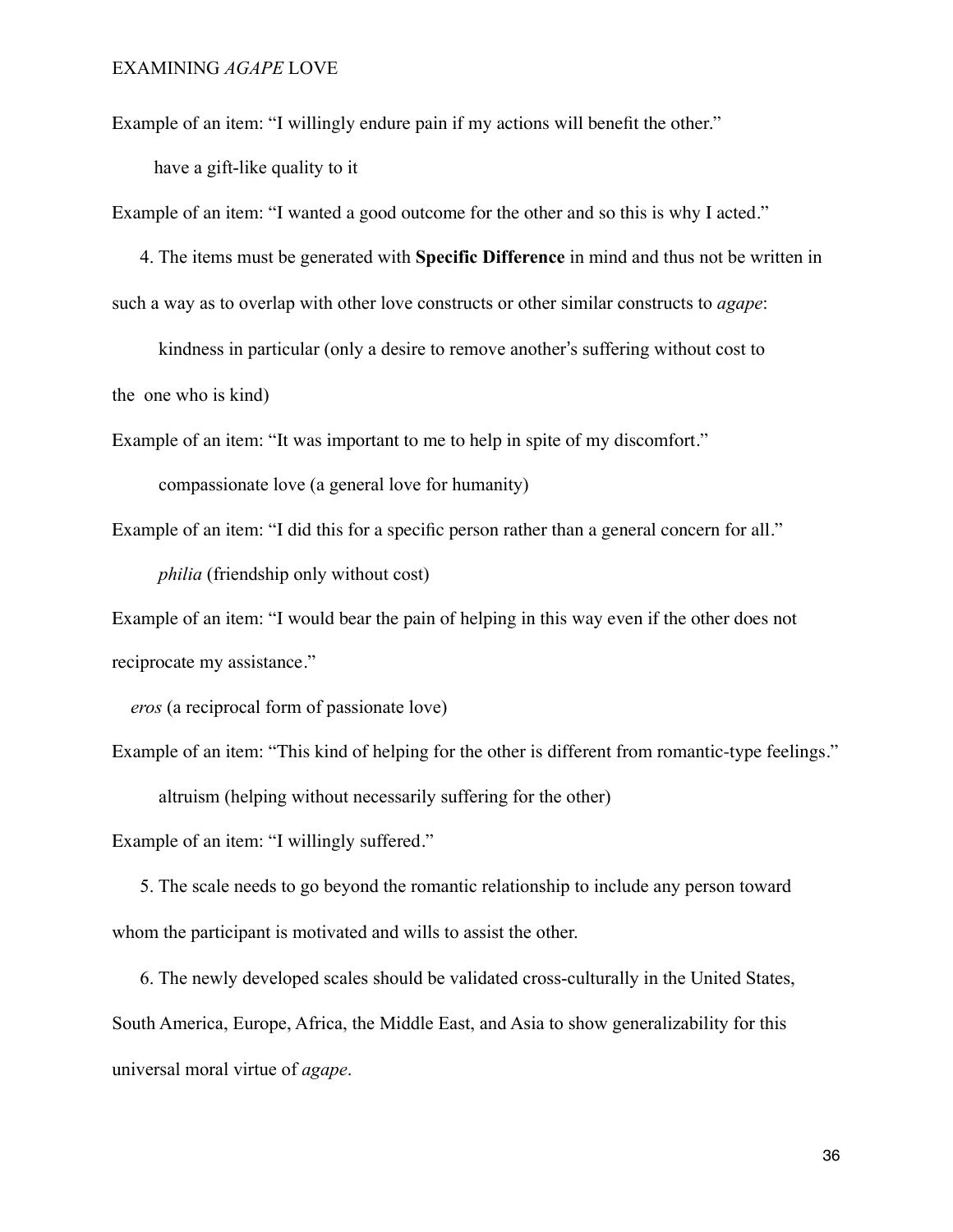#### **Conclusion:**

#### **Importance of** *Agape* **within Scientific Psychology**

*Agape* as a research topic likely will attract thousands of researchers and many thousands of mental health professionals. Why do we say this? From both a theological and philosophical perspective, *agape* seems to be one of the most important virtues because it can lead to deep connection between and among people who willingly decide to offer this to one another. Even if it is not mutually reciprocated, *agape* can uplift others so that they have a chance to thrive. The ancient texts unambiguously present *agape* as vital. For example, the Hebrew Scriptures instruct the faithful to love God with all one's heart, soul, and strength (Deuteronomy 6:5) and to love one's neighbor as oneself (Leviticus 19:18). In the Christian New Testament, Jesus instructs that the greatest commandment is to love God above all else and second is to love one's neighbor as oneself (Matthew 22:36-40). We can see some parallels in Islam. For example, the sacrifice of love is seen in the poems of Rumi (1991), "Through love, all pain will turn to medicine" (p. 17). There are also some similarities in Buddhism with the concept of absolute (the highest of three levels) *bodhicitta*, which signifies the willingness to suffer so that others do not suffer (Dipamkara,1997). Philosophically and psychologically, it is far more demanding to love those who challenge us than to give the natural and mutual loves of *storge, eros,* and *philia*. Further, to grow in *agape* is to grow in one's humanity toward greater goodness. Confucius saw a similar path toward a higher humanity in the concept of *jen* (*ren*), which has more of an emphasis on harmony and compassionate love toward all than on suffering in particular for the other (Hung, 2017).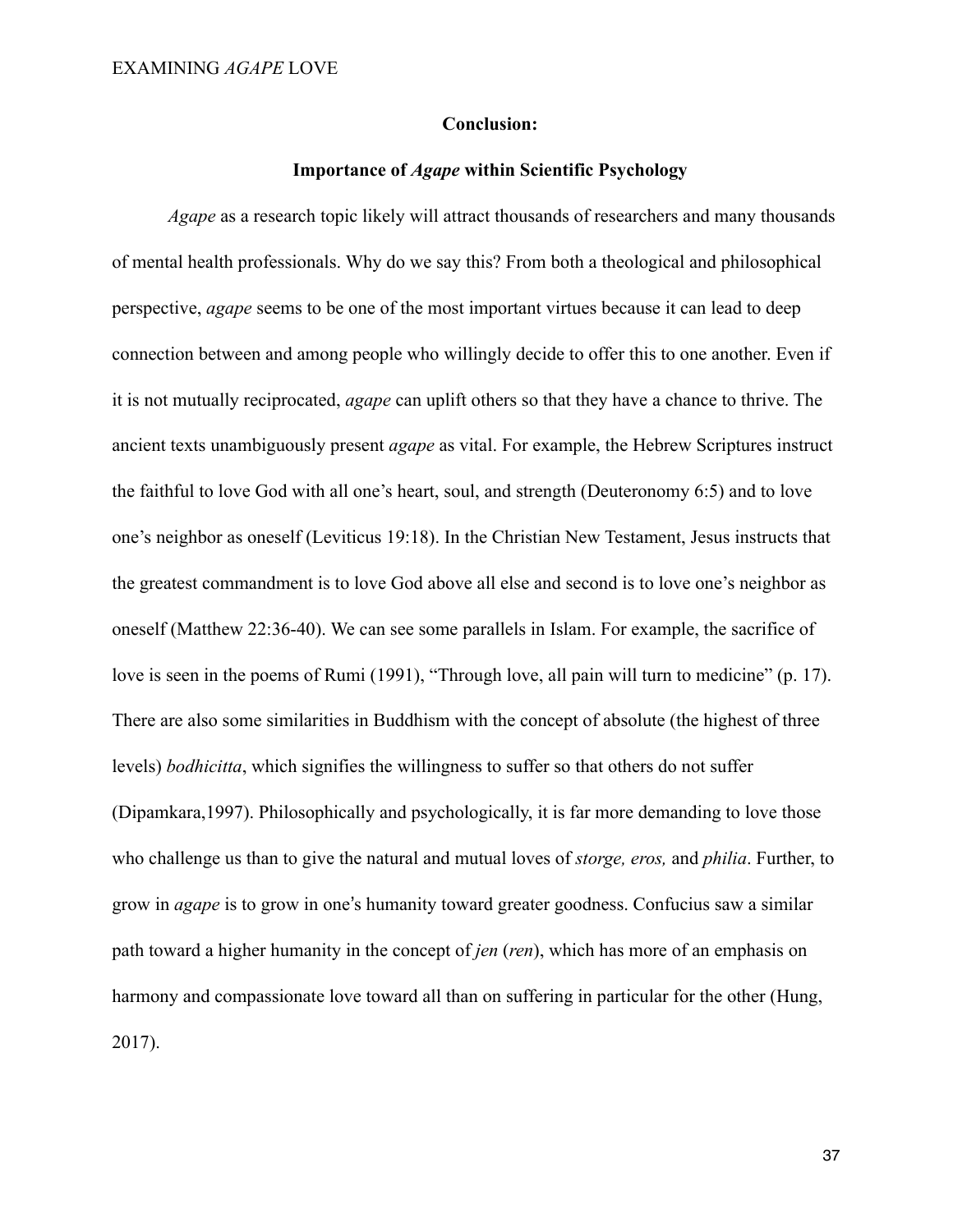We hypothesize that a direct emphasis on *agape* in families, workplaces, places of worship, and schools will make for more peaceful and healthier communities. This is because the practice of such love: a) focuses more on assisting others than just the self, b) enhances respect for persons and thus possibly would lessen injustices, and c) thus may lessen the deep resentments that could possibly turn into revenge. What might happen in communities which deliberately foster the idea and practice of *agape* among most members of that community? If *agape* then becomes willingly chosen between and among persons, such self-giving mutuality, we hypothesize, will enhance individuals' psychological health and increase cooperation among members of the society. It seems that such a social experiment, the development of the *Agape* Community, has yet to be tried in any contemporary society. These are ideas in need of future scientific investigation. Research questions that could be asked once a reliable and valid *agape* scale has been constructed include these, which could be applied well beyond only romantic partnering relationships:

Do those with a higher sense of *agape* in general have higher quality relationships with fewer conflicts, including in families, workplaces, and other community settings?

Is *agape* associated with physical health? After all, if a person is less angry and has more love, this may be a protection of the cardiovascular and other bodily systems.

Does *agape* correlate with self-actualization and self-esteem? Given that a person who is highly developed in this virtue would be consciously aware of this choice, it could positively impact one's self image.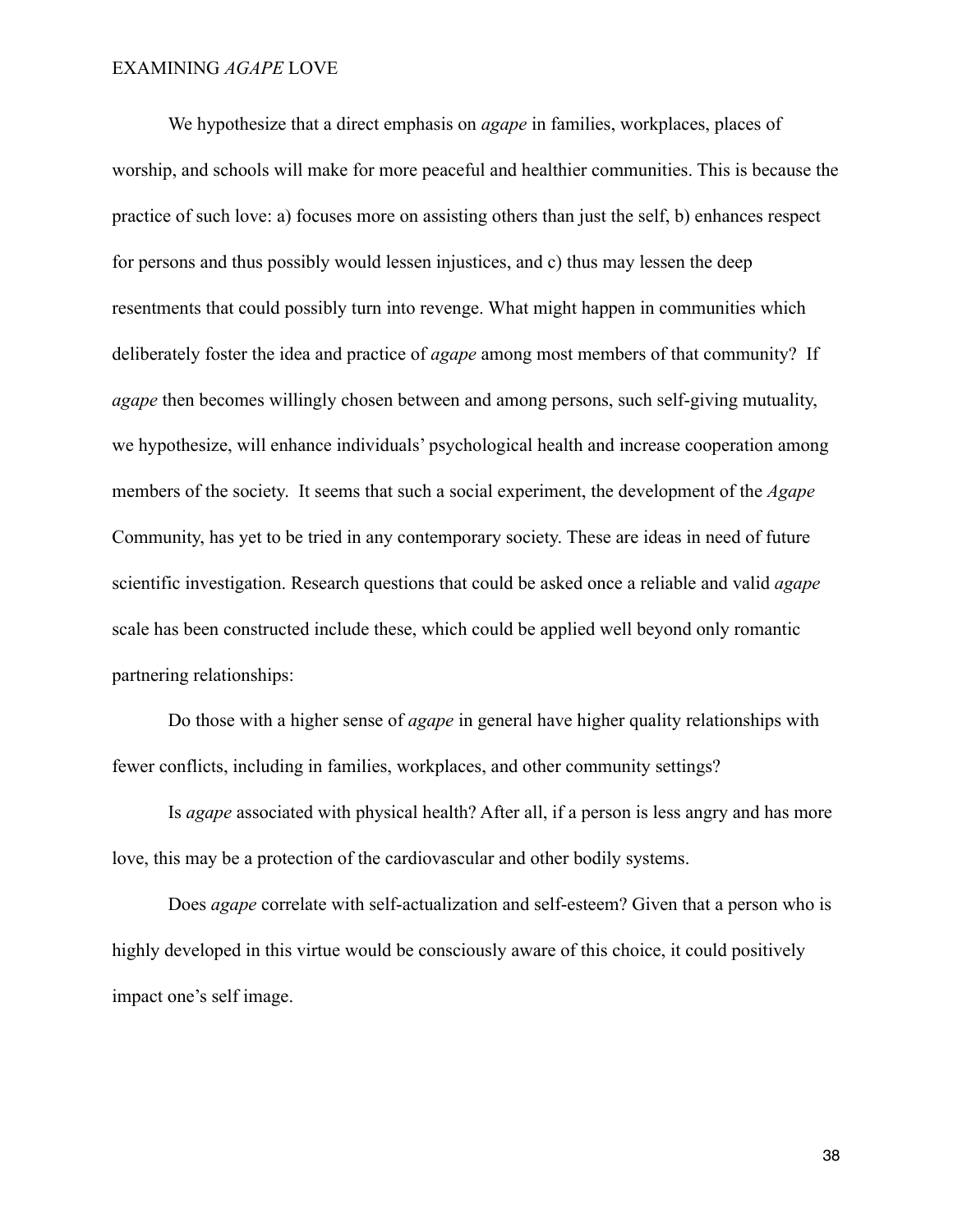Is there convergent validity of *agape* with the other forms of love: compassionate love, storge, philia, and eros? If so, which of these others loves shows the stronger relationship with *agape* and why?

Is there convergent validity of *agape* and other moral virtues such as justice, patience, and kindness? As the expression of love requires heroism, might the quest for justice be stronger in those who are high in *agape*?

Is it possible to foster an understanding, appreciation, and self-chosen practice of *agape*  through virtues education? If so, what are the results? Can measures of *agape* show improvement, along with positive psychology characteristics (such as hope and resiliency), following such interventions with elementary and secondary students?

In proposing these social scientific questions, requiring the construction of philosophically-accurate scales of *agape*, we are not calling for a reductionism in epistemology, with the false claim that the social scientific method is the major way of understanding *agape*. Instead, we would prefer to see inclusivity among philosophy, theology, and social science, including objective scales with quantitative analysis of *agape* and phenomenological scales with qualitative analyses. The intersection of all of these disciplines may deepen our understanding of *agape*.

In this work we have tried to emphasize four points: a) *agape* is an important moral virtue that is under-researched; b) as researchers begin to explore *agape*, they first should be on a firm philosophical foundation, knowing the Essence of *agape* and its Specific Differences with other moral virtues; c) this should lead both to a coherence in the definition of *agape;* and d) to accuracy in the subsequent development of research instruments which likely will be better than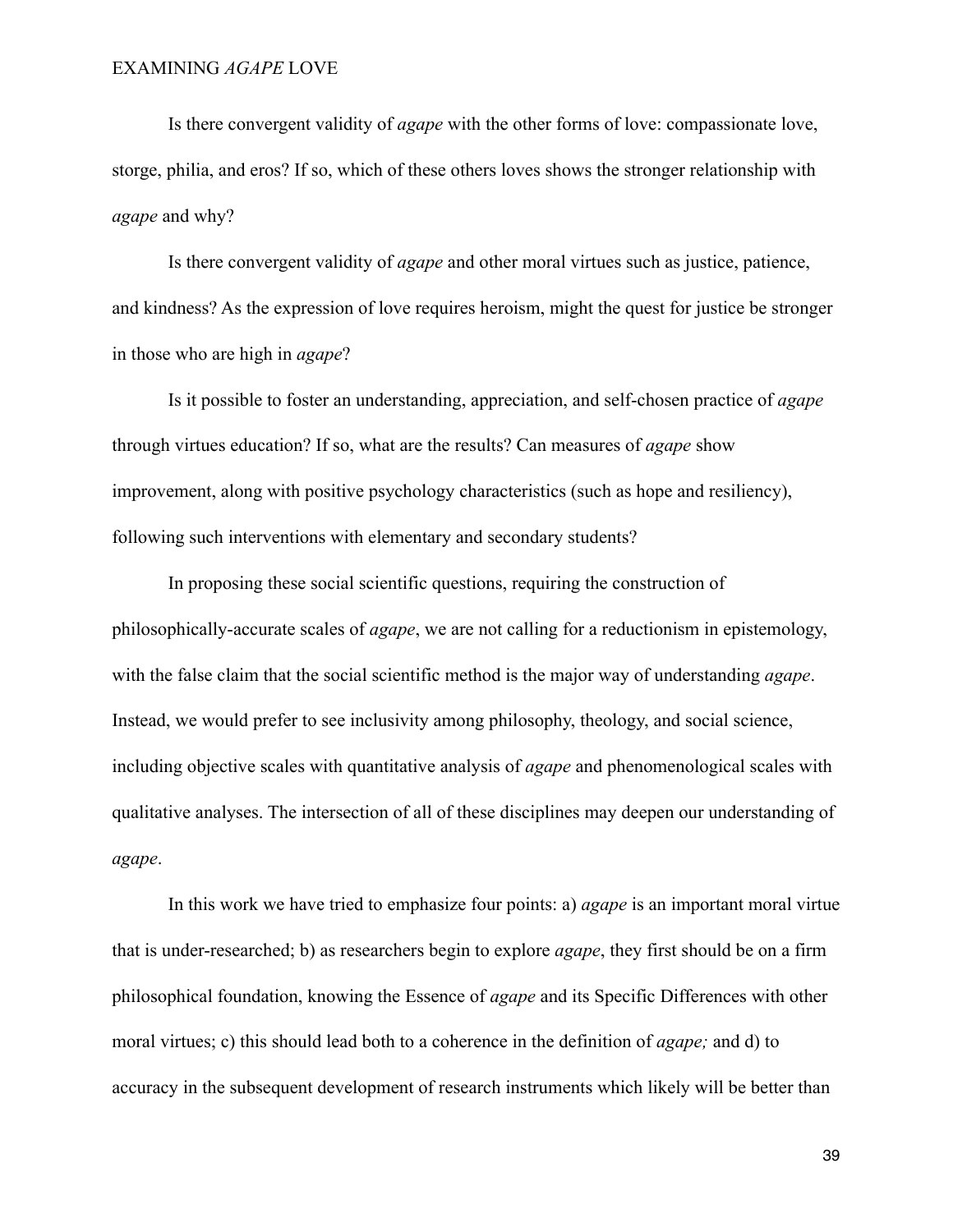if researchers strive for novelty in their definitions and measurements that are not on a firm philosophical foundation.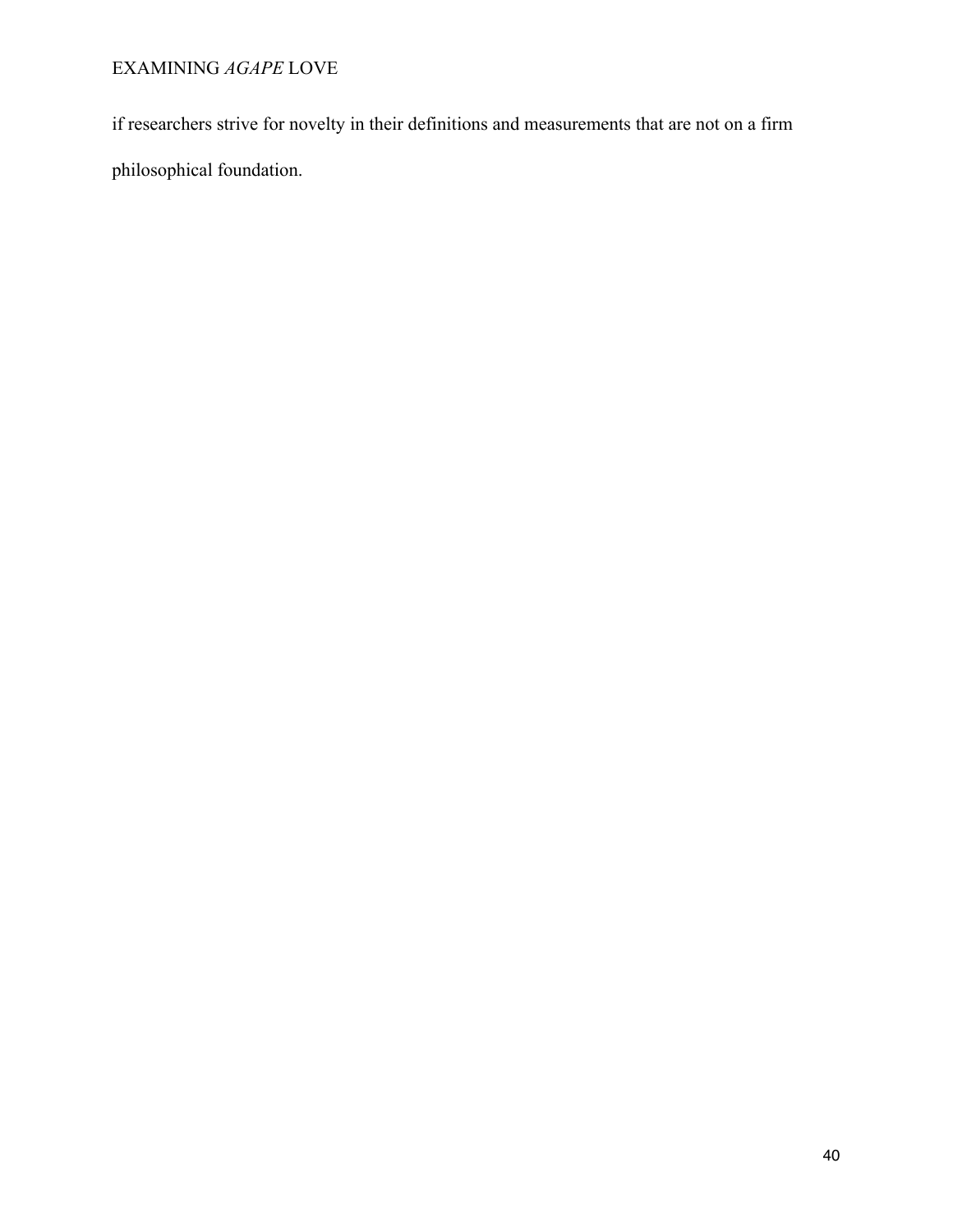#### **References**

Andolsen, B.H. (1981). Agape in feminist ethics. *Journal of Religious Ethics, 9*, 69-83.

Aquinas, T. (1948). *Summa theologiae* (English Dominicans, Trans.). Westminster, MD: Christian Classics. (Original work composed 1265--1273).

Aristotle (340 B.C./2013). *Nicomachean ethics.* CreateSpace Independent

Publishing Platform, an amazon company, IV.5

- Aristotle (350 B.C./2016). *Ethics*. CreateSpace Independent Publishing Platform, an amazon company.
- Batson, C.D., Early, S., & Salvarini, G. (1997). Perspective taking: Imagining how another feels versus imagining how you would feel. *Personality & Social Personality Bulletin, 23*, 751-758.
- Bierhoff, H. W., Grau, I., & Ludwig, A. (1993*). Marburger Einstellungs-Inventar für Liebesstile [Marburg Attitude Scales towards Love Styles].* Göttingen, Germany: Hogrefe.
- Boethius, A. (534/1999) (V. Watts, Ed.) *The consolation of philosophy*. New York: Penguine.
- Cao, H., Shi, Z. & Zhang, J. (2007). Revise the Love Attitude Scale in Chinese students by IRT. *Chinese Journal of Clinical Psychology, 15*(5), 459-462.
- Cassepp-Borges, V. & Ferrer, E. (2019). Are we missing the circumplexity? An examination of love styles. *Journal of Relationships Research,10*.
- Corrigan, P. (2019). How to avoid compassion burnout. NextAvenue website ([https://](https://www.nextavenue.org/avoid-compassion-burnout/)

[www.nextavenue.org/avoid-compassion-burnout/\)](https://www.nextavenue.org/avoid-compassion-burnout/)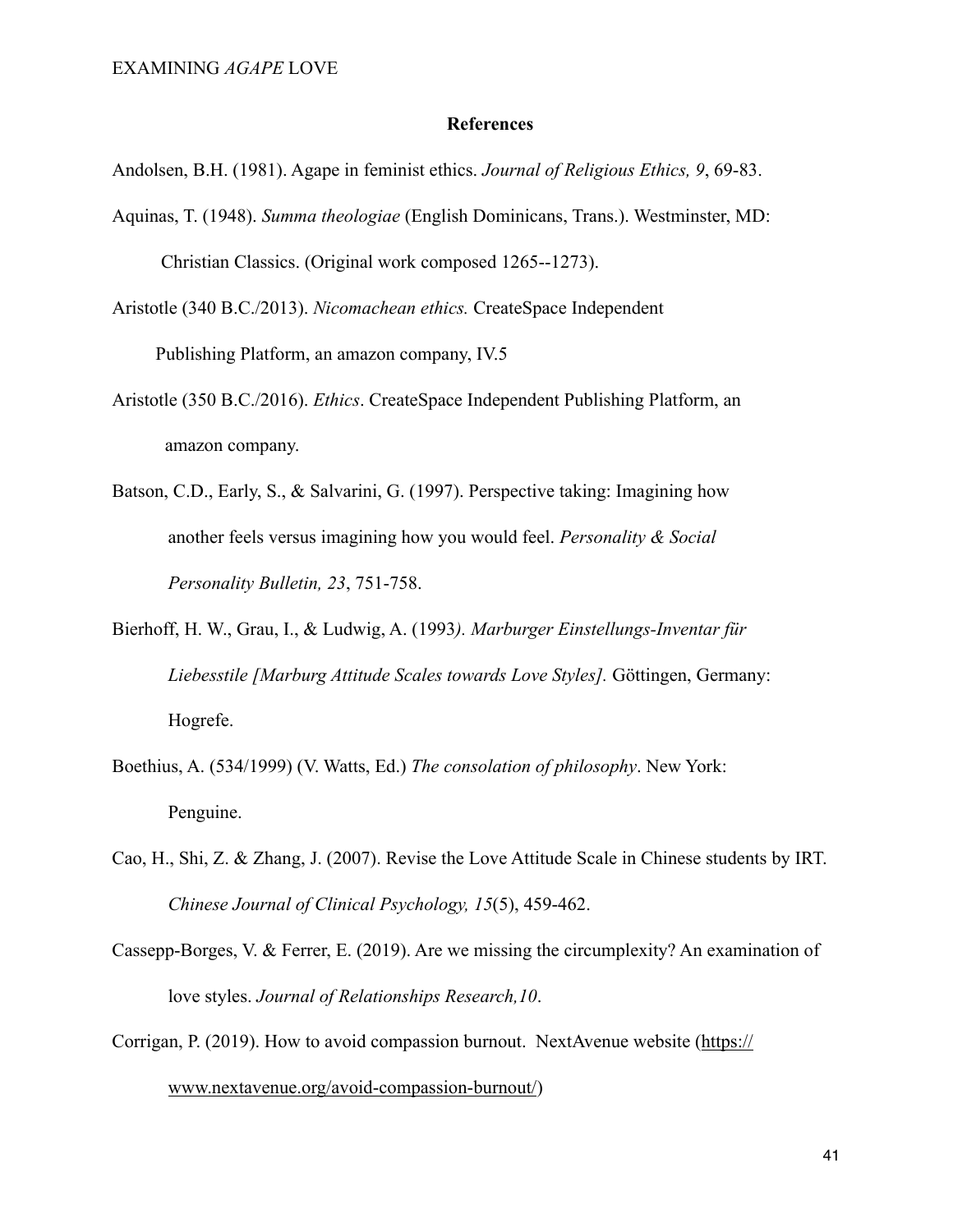- Cramer, K., Marcus, J., Pomerleau, C. & Gillard, K. (2015). Gender invariance in the Love Attitudes Scale based on Lee's color theory of love. *TPM-Testing, Psychometrics, Methodology in Applied Psychology, 22*(3), 403-413.
- Dipamkara, A. (1997) (translated by R. Sonam). *Atisha's lamp for the path to enlightenment.*  Boston: Shambhala.
- Elliott, M. (2012). The emotional core of love: The centrality of emotion in Christian psychology and ethics. *Journal of Psychology and Christianity, 31*, 105-117.

Enright, R.D. (2012). *The forgiving life*. Washington, DC: APA Books.

- Fehr, B., Harasymchuk, C. & Sprecher, S. (2014). Compassionate love in romantic relationships: A review and some new findings. *Journal of Social and Personal Relationships, 31*, 575-600.
- Freedman, S. & Chang, W-C. R. (2010). An analysis of a sample of the general population's understanding of forgiveness: Implications for mental health counselors. *Journal of Mental Health Counseling, 32*, 5-34.
- Hammock, G. & Richardson, D. (2011). Love attitudes and relationship experience. *Journal of Social Psychology,151*(5), 608-624.
- Hatfield, E., & Rapson, R. (1996). *Love and sex: Cross-cultural perspectives*. Needham Heights, MA: Allyn & Bacon.
- Hendrick, C. & Hendrick, S. (1986). A theory and method of love. *Journal of Personality and Social Psychology, 50,* 392-402.
- Hilkert Andolsen, B. (1981). Agape in feminist ethics. *Journal of Religious Ethics, 9*, 69-83.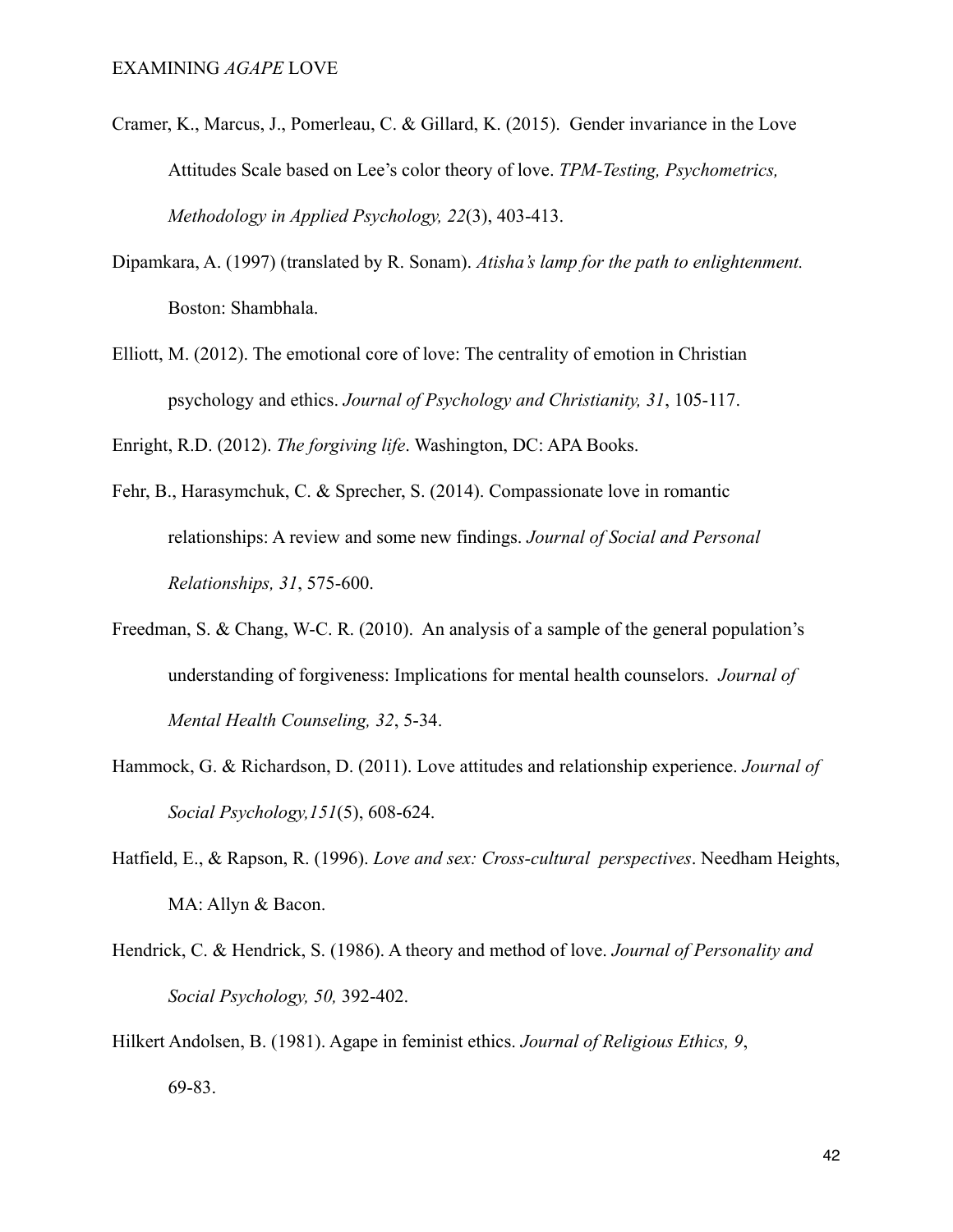- Huebner, B., & Hauser, M. D. (2011). Moral judgments about altruistic self-sacrifice: When philosophical and folk intuitions clash. *Philosophical Psychology*, *24*, 73-94.
- Hung, A.T. W. (2017). Paul Tillich and classical Confucianism on religious ethics. In K. K. Chan & Y. William Ng (Eds). *Paul Tillich and Asian Religions (Tillich Research, 11)* (pp. 1-9). De Gruyter. <https://doi.org/10.1515/9783110496666>
- Johnson, S. M. (2007). A new era for couple therapy: Theory, research, and practice in concert. *Journal of Systemic Therapies, 26*, 5-16.
- Kant, I. (1785/1993).(Translated by J. Wesley Ellington). *Grounding for the metaphysics of morals*. Indianapolis, IN: Hackett.
- Kim, J. & Enright, R.D. (2016). "State and trait forgiveness": A philosophical analysis and implications for psychotherapy. *Spirituality in Clinical Practice*, *3*, 32-44.
- Kohlberg, L. (1969). State and sequence: The cognitive-developmental approach to socialization. In D.A. Goslin (Ed.), *Handbook of socialization theory and research* (pp. 347-480). Chicago: Rand McNally.
- Krebs, D. (1982). Psychological approaches to altruism: An evaluation. *Ethics*, *92*, 447-458.
- Kreeft, P. (1988). *Fundamentals of the faith.* San Francisco: Ignatius Press.
- Kreeft, P. (1990). *Making choices*. Cincinnati, Ohio: Servant Books.
- Kreeft, P. (1992). *Back to virtue*. Ignatius Press.
- Kreeft, P. (2011). What is love? *Envoy Magazine*, 9.3.
- Kreeft, P. (n.d.). Love. Retrieved March 19, 2021, from http://www.peterkreeft.com/topics/ love.htm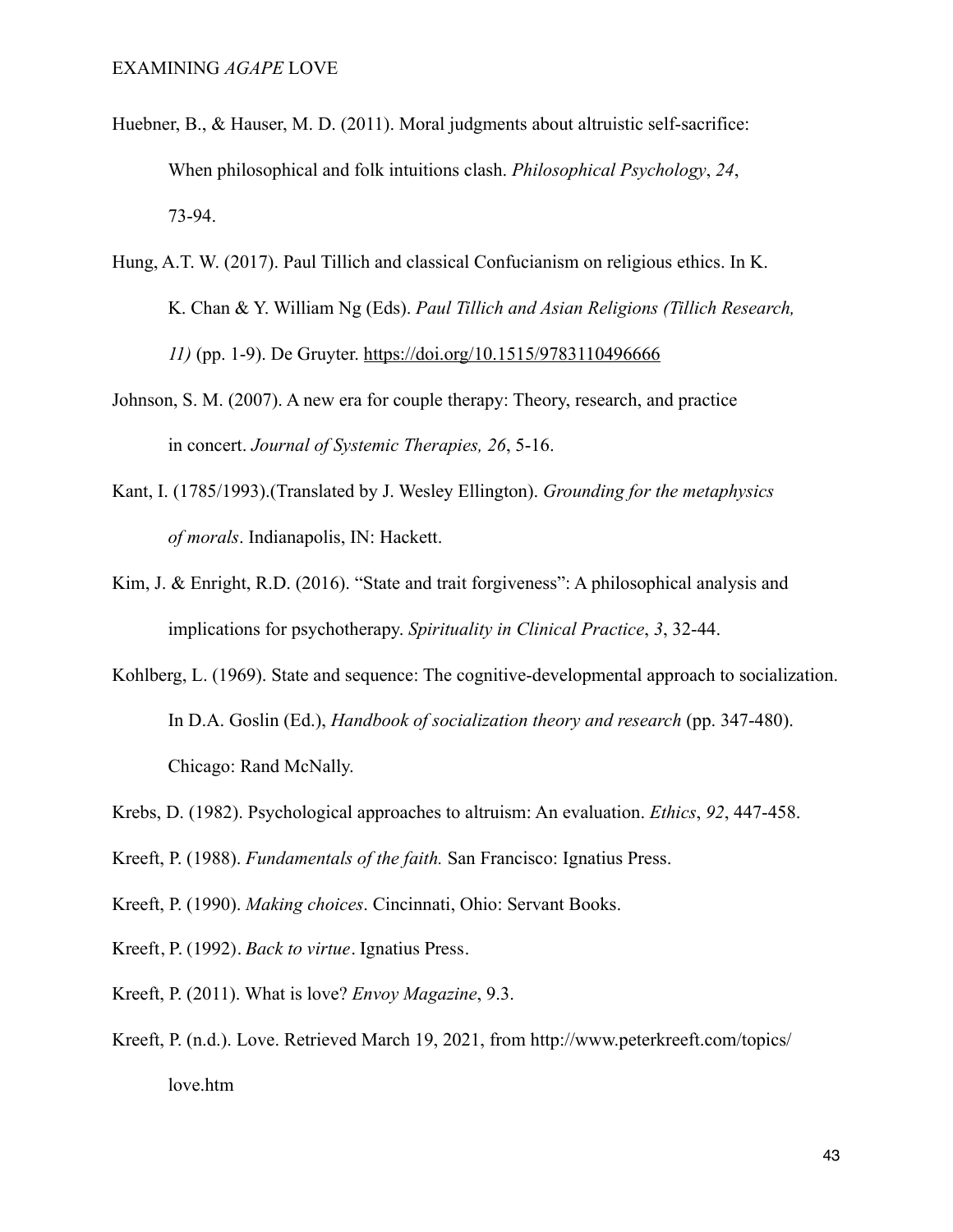Lascurain Wais, P., Lavandera Liria, M., & Manzanares Medina, E. (2017). Psychometric properties of the Love Attitude Scale in Peruvian undergraduate students. *Acta Colombiana de Psicología, 20*(2), 282-293.

Lee, J. (1973). *Colours of love*. Toronto, Canada: New Press.

- Levin, J., & Kaplan, B.H. (2010). The Sorokin Multidimensional Inventory of Love Experience (SMILE): Development, validation, and religious determinants. *Review of Religious Research, 51*, 380-401.
- Mandal, E. & Latusek, A. (2018). Love attitudes, psychological femininity and masculinity, Machiavellianism, narcissism, and emotional intelligence of rejectors in close relationships. *Current Issues in Personality Psychology, 6*(3), 188-199.
- McCullough, M., Bono, G., & Post, S.G. (2005). The love scale project. Miami, FL: University of Miami. [https://unlimitedloveinstitute.org/downloads/RESEARCH-](https://unlimitedloveinstitute.org/downloads/RESEARCH-SCALE-DEVELOPMENT.pdf)[SCALE-DEVELOPMENT.pdf](https://unlimitedloveinstitute.org/downloads/RESEARCH-SCALE-DEVELOPMENT.pdf)
- Neto, Félix., Mullet, E., Deschamps, J., Barros, J., Benvindo, R., Camino, L., Falconi, A., Kagibanga, V., & Machado, M. (2000). Cross-cultural variations in attitudes toward love. *Journal of Cross-Cultural Psychology, 31*(5), 626-635.
- Nietzsche, F. (1887/2009) (translated by D. Smith). On the genealogy of morals. Oxford, UK: Oxford University Press.
- North, J. (1987). Wrongdoing and forgiveness*.Philosophy, 62*, 499-508.
- Oord, T.J. (2012). Love, Wesleyan theology, and psychological dimensions of both. *Journal of Psychology and Christianity*, *31*(2), 144-156.

Oord, T. J. (2022). Pluriform love: An open and relational theology of well-being. SacraSage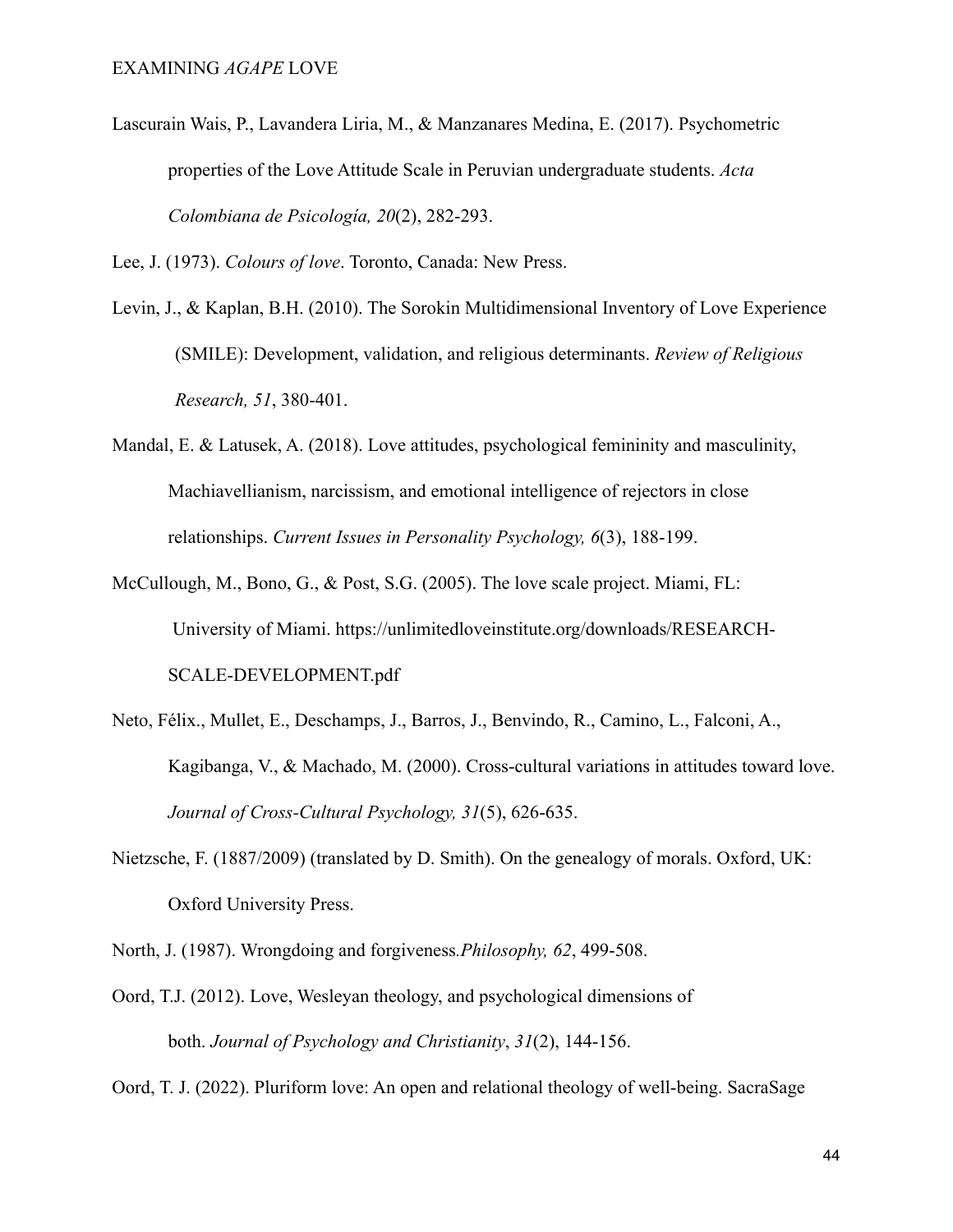Press.

- Piaget, J. (1932). *The moral judgment of the child.* London: Routledge & Kegan Paul. Pines, A.M. (1996). *Couples burnout: Causes and cures*. New York: Routledge.
- Plato, translated by B. Jowett (2015/approximately 330 BC). *The complete works of Plato.* Hastings, East Sussex, United Kingdom: Delphi Classics.
- Post, S.G., Underwood, L.G., Schloss, J.P., & Hurlbut, W.P. (2002). *Altruism and altruistic love*. Oxford, UK: Oxford University Press.
- Preston, A. & Simpson, D.B. (2012). Luther's psychology of love. *Journal of Psychology and Christianity, 31*, 130-143.
- Ramsey, P. (1965). *Deeds and rules in Christian ethics (Scottish Journal of Theology, occasional papers no.11)*. Edinburgh: Oliver & Boyd.

Rogers, C. (1951). *Client-centered therapy*. New York: Houghton Mifflin.

- Rumi (translated by A. Schimmel) (1991). *Look! This is love: Poems of Rumi*. Boston, MA: Shambhala.
- Salayani, F., Asghare Ebrahim Abad, M., Rasoolzadeh TabataBaei, K., & Abbaszadeh Rougoushouee, R. (2020). Mediating Role of Loving Style s in the Relationship between Personality Characteristics and Marital Satisfaction. *Journal of Psychology, 24*(1), 23-40. https://www.sid.ir/en/journal/ViewPaper.aspx?id=741326
- Sanrı, Ç. & Goodwin, R. (2013). Values and love styles in Turkey and Great Britain: An intercultural and intracultural comparison. *International Journal of Psychology, 48*(5), 837-845.

Silverman, E.J. (2019). *The supremacy of love: An agape-centered vision of Aristotelian*